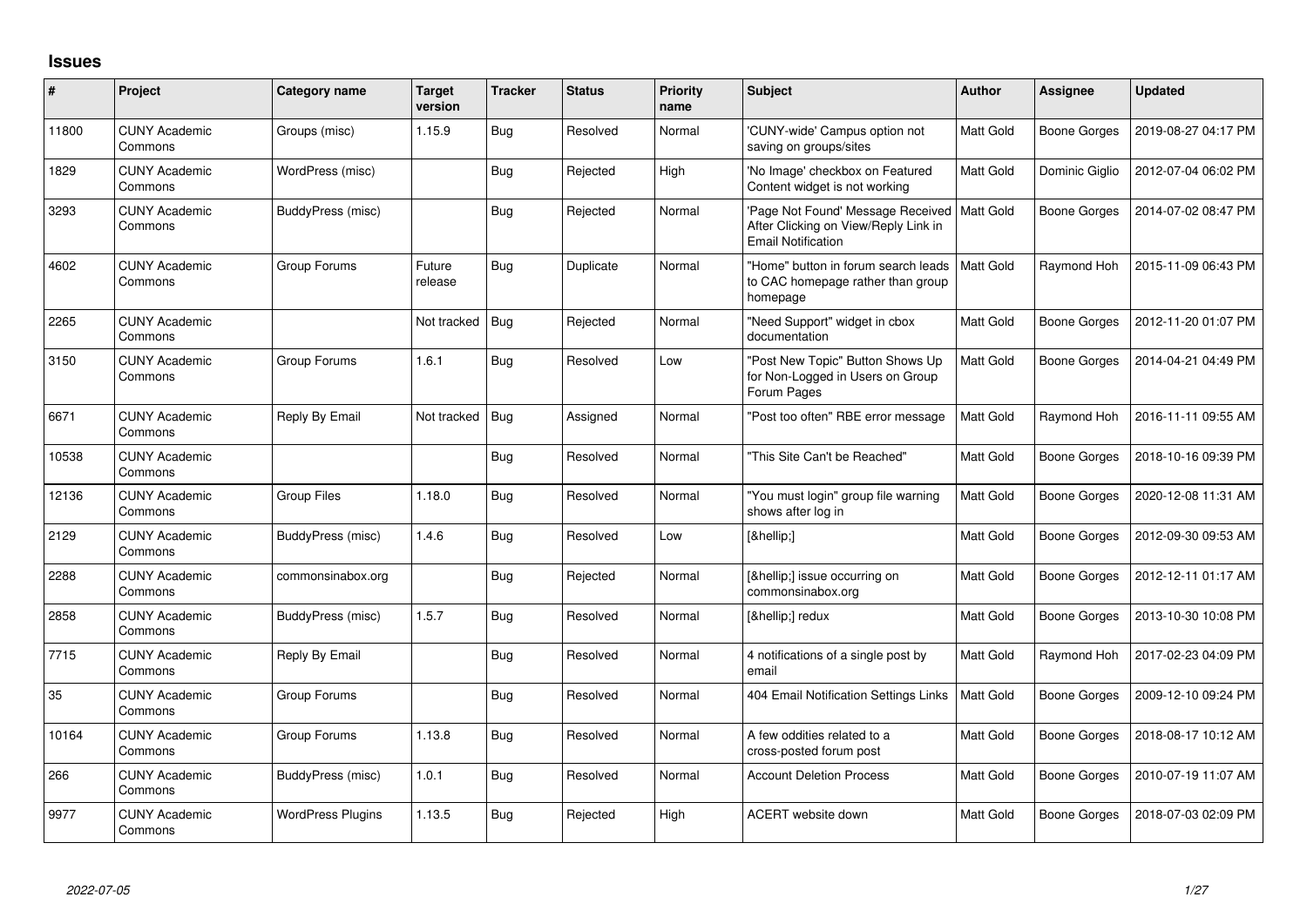| #     | Project                         | Category name              | <b>Target</b><br>version | <b>Tracker</b> | <b>Status</b> | <b>Priority</b><br>name | Subject                                                                                  | Author           | Assignee            | <b>Updated</b>      |
|-------|---------------------------------|----------------------------|--------------------------|----------------|---------------|-------------------------|------------------------------------------------------------------------------------------|------------------|---------------------|---------------------|
| 1344  | <b>CUNY Academic</b><br>Commons | <b>BuddyPress</b> (misc)   | 1.3                      | Bug            | Resolved      | Normal                  | Activity Feed Items not Appearing in<br>Group                                            | <b>Matt Gold</b> | <b>Boone Gorges</b> | 2011-11-14 11:26 AM |
| 360   | <b>CUNY Academic</b><br>Commons | BuddyPress (misc)          | 1.0.3                    | Bug            | Resolved      | High                    | <b>Activity Feed Problems</b>                                                            | Matt Gold        | <b>Boone Gorges</b> | 2010-09-28 11:45 AM |
| 1672  | <b>CUNY Academic</b><br>Commons | BuddyPress (misc)          | 1.3.11                   | <b>Bug</b>     | Resolved      | Normal                  | Activity replies in groups                                                               | Matt Gold        | <b>Boone Gorges</b> | 2012-04-04 09:37 AM |
| 11209 | <b>CUNY Academic</b><br>Commons | BuddyPress (misc)          | 1.14.11                  | Bug            | Resolved      | Normal                  | Activity timestamp errors                                                                | Matt Gold        | Raymond Hoh         | 2019-04-23 12:27 PM |
| 11016 | <b>CUNY Academic</b><br>Commons | Home Page                  | 1.14.7                   | Bug            | Resolved      | Normal                  | Activity timestamps on homepage<br>are borked                                            | Matt Gold        | Raymond Hoh         | 2019-02-26 02:04 PM |
| 119   | <b>CUNY Academic</b><br>Commons | Upgrades                   |                          | Bug            | Resolved      | Normal                  | Add "Create a Group" to BP Admin<br>bar at bottom of My Groups listing                   | Matt Gold        | CIC Michael         | 2010-05-11 04:40 PM |
| 6623  | <b>CUNY Academic</b><br>Commons | <b>Email Notifications</b> | 1.10.1                   | Bug            | Resolved      | Normal                  | Add blank line in cross-posted email<br>notifications                                    | Matt Gold        | Daniel Jones        | 2016-11-08 01:07 PM |
| 16307 | <b>CUNY Academic</b><br>Commons |                            |                          | Bug            | New           | Normal                  | Add brief messaging to<br>accept/decline group membership<br>requests                    | Matt Gold        | <b>Boone Gorges</b> | 2022-06-27 06:13 PM |
| 2645  | <b>CUNY Academic</b><br>Commons | commonsinabox.org          | Not tracked              | Bug            | Resolved      | Normal                  | Add CASCI site to Showcase                                                               | Matt Gold        | scott voth          | 2014-02-08 11:07 AM |
| 2268  | <b>CUNY Academic</b><br>Commons |                            |                          | Bug            | Rejected      | Normal                  | Add CBOX icon to dashboard menu?   Matt Gold                                             |                  | <b>Boone Gorges</b> | 2012-11-18 10:58 PM |
| 2517  | <b>CUNY Academic</b><br>Commons | WordPress (misc)           | 1.4.22                   | Bug            | Resolved      | Normal                  | Add Constant Contact Plugin                                                              | Matt Gold        | <b>Boone Gorges</b> | 2013-03-20 01:53 PM |
| 3100  | <b>CUNY Academic</b><br>Commons | <b>WordPress Themes</b>    | 1.5.20                   | Bug            | Resolved      | Normal                  | <b>Add Customizr Theme</b>                                                               | Matt Gold        | <b>Boone Gorges</b> | 2014-03-11 10:35 PM |
| 2520  | <b>CUNY Academic</b><br>Commons | WordPress (misc)           | 1.4.22                   | <b>Bug</b>     | Resolved      | Normal                  | Add Edit Flow Plugin                                                                     | Matt Gold        | <b>Boone Gorges</b> | 2013-03-20 02:01 PM |
| 546   | <b>CUNY Academic</b><br>Commons | BuddyPress (misc)          | 1.1.8                    | Bug            | Resolved      | Normal                  | Add Group/Group Blog Author<br>Syncing on an Automated Basis to<br>the Group Blog Plugin | Matt Gold        | <b>Boone Gorges</b> | 2011-02-03 08:44 AM |
| 2273  | <b>CUNY Academic</b><br>Commons | commonsinabox.org          | Not tracked              | Bug            | Resolved      | Normal                  | Add Hosting<br>recommendations/minimum<br>requirements to CBOX<br>documentation          | Matt Gold        | scott voth          | 2014-02-09 11:37 AM |
| 2775  | <b>CUNY Academic</b><br>Commons | BuddyPress (misc)          | 1.5.1.1                  | <b>Bug</b>     | Resolved      | High                    | Add Lehman College to List of<br>Colleges in Profiles                                    | Matt Gold        | Boone Gorges        | 2013-09-06 04:40 PM |
| 777   | <b>CUNY Academic</b><br>Commons | WordPress (misc)           | Not tracked              | Bug            | Resolved      | Normal                  | Add Library Technology Journal<br>Article to Commons Buzz                                | Matt Gold        | scott voth          | 2011-06-19 01:00 PM |
| 795   | <b>CUNY Academic</b><br>Commons | Wiki                       | Not tracked              | Bug            | Resolved      | Normal                  | Add Links to Other Articles to<br>Wikipedia Page                                         | Matt Gold        | scott voth          | 2011-06-19 01:00 PM |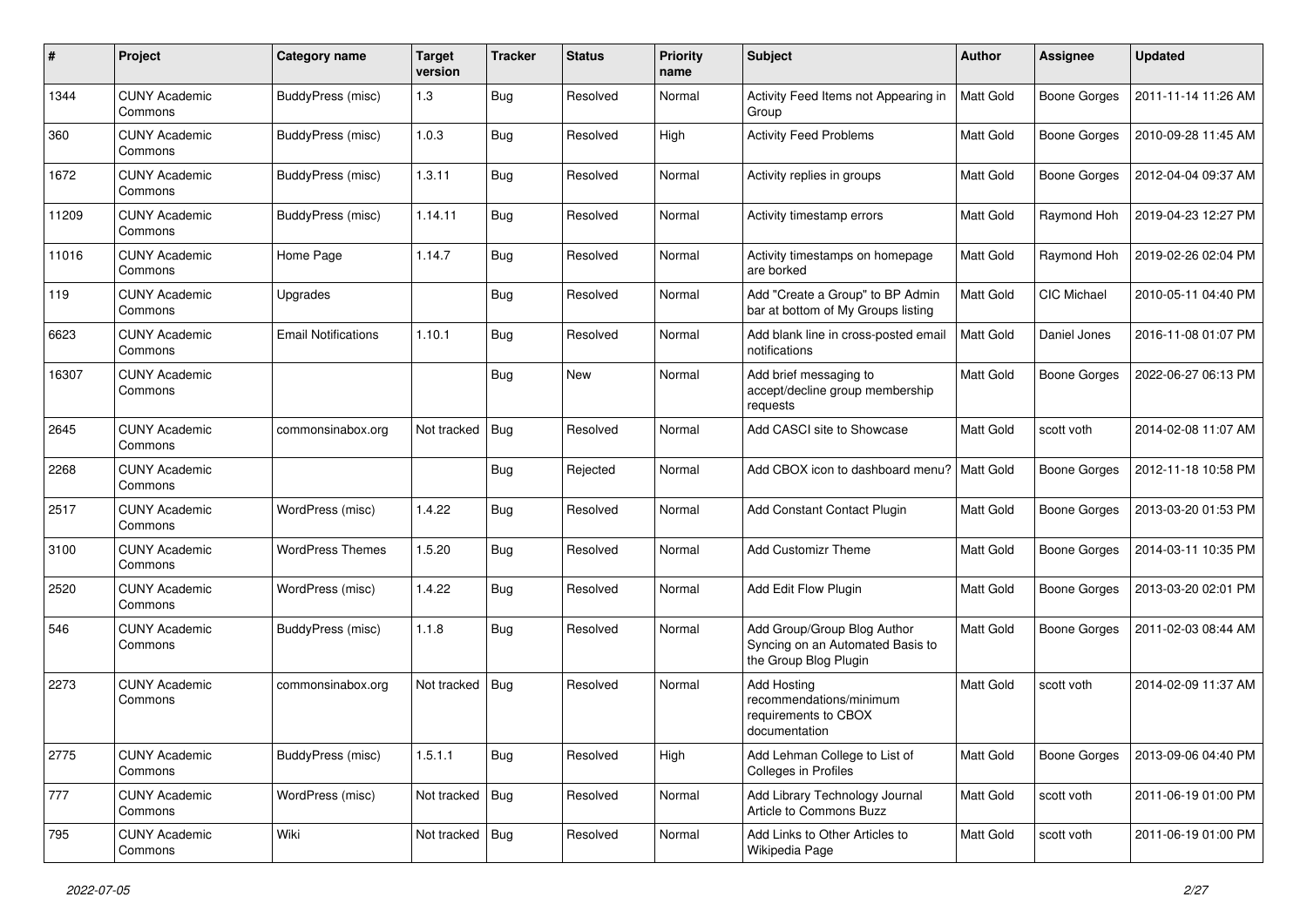| #     | Project                         | <b>Category name</b> | Target<br>version | <b>Tracker</b> | <b>Status</b> | <b>Priority</b><br>name | <b>Subject</b>                                                 | <b>Author</b>    | Assignee     | <b>Updated</b>      |
|-------|---------------------------------|----------------------|-------------------|----------------|---------------|-------------------------|----------------------------------------------------------------|------------------|--------------|---------------------|
| 3201  | <b>CUNY Academic</b><br>Commons | commonsinabox.org    | Not tracked       | Bug            | Resolved      | Normal                  | Add MuseCommons to the<br>Showcase                             | Matt Gold        | scott voth   | 2014-07-12 01:29 PM |
| 95    | <b>CUNY Academic</b><br>Commons | Upgrades             |                   | Bug            | Resolved      | Normal                  | Add News/Dev Blog feeds to News<br>Page                        | <b>Matt Gold</b> | Boone Gorges | 2009-12-09 12:23 PM |
| 2380  | <b>CUNY Academic</b><br>Commons | commonsinabox.org    |                   | Bug            | Resolved      | High                    | Add search to Commonsinabox.org                                | Matt Gold        | Boone Gorges | 2013-03-20 11:41 AM |
| 2538  | <b>CUNY Academic</b><br>Commons | WordPress (misc)     | 1.4.25            | Bug            | Resolved      | High                    | Add security plugins                                           | Matt Gold        | Boone Gorges | 2013-04-22 10:37 AM |
| 2918  | <b>CUNY Academic</b><br>Commons | WordPress (misc)     | 1.5.11            | Bug            | Resolved      | Normal                  | <b>Add Sensitive WP Theme</b>                                  | <b>Matt Gold</b> | Boone Gorges | 2013-12-03 03:17 PM |
| 1549  | <b>CUNY Academic</b><br>Commons | WordPress (misc)     | 1.3.5             | <b>Bug</b>     | Resolved      | Normal                  | Add SOPA Protest Plugin                                        | Matt Gold        | Boone Gorges | 2012-01-17 06:19 PM |
| 727   | <b>CUNY Academic</b><br>Commons | WordPress (misc)     | 1.2.1             | Bug            | Resolved      | Normal                  | Add The Erudite Theme                                          | <b>Matt Gold</b> | Raymond Hoh  | 2011-05-01 05:02 AM |
| 2210  | <b>CUNY Academic</b><br>Commons | WordPress (misc)     | 1.4.9             | Bug            | Resolved      | Normal                  | <b>Add Twenty Twelve Theme</b>                                 | Matt Gold        | Boone Gorges | 2012-11-01 10:26 AM |
| 2429  | <b>CUNY Academic</b><br>Commons | WordPress (misc)     |                   | Bug            | Rejected      | Normal                  | Add User Switching Plugin?                                     | Matt Gold        | Boone Gorges | 2013-02-28 10:51 AM |
| 4111  | <b>CUNY Academic</b><br>Commons | commonsinabox.org    | Not tracked       | Bug            | Resolved      | Normal                  | Add Virginia DH site to CBOX<br>showcase                       | Matt Gold        | scott voth   | 2015-06-08 10:01 PM |
| 2960  | <b>CUNY Academic</b><br>Commons | WordPress (misc)     | 1.5.16            | Bug            | Resolved      | Normal                  | Add WP Accessibility Plugin                                    | Matt Gold        | Boone Gorges | 2014-02-01 02:55 PM |
| 5516  | <b>CUNY Academic</b><br>Commons | Social Paper         | 1.9.19            | <b>Bug</b>     | Rejected      | Normal                  | Adding a link to Social Paper jumps<br>position to top of page | Matt Gold        | Boone Gorges | 2016-06-21 09:54 PM |
| 13581 | <b>CUNY Academic</b><br>Commons | Group Library        |                   | Bug            | Rejected      | Normal                  | Adding link to library didn't generate<br>notification email   | Matt Gold        | Raymond Hoh  | 2020-11-17 12:33 PM |
| 56    | <b>CUNY Academic</b><br>Commons | BuddyPress (misc)    |                   | Bug            | Resolved      | Normal                  | Addition of a Profile Field Option<br>Removes Existing One     | Matt Gold        | Zach Davis   | 2009-10-27 05:14 PM |
| 10209 | <b>CUNY Academic</b><br>Commons | BuddyPress (misc)    | 1.13.8            | <b>Bug</b>     | Resolved      | Normal                  | Additional login prompt                                        | Matt Gold        | Raymond Hoh  | 2018-08-29 03:23 PM |
| 84    | <b>CUNY Academic</b><br>Commons | Upgrades             |                   | <b>Bug</b>     | Resolved      | Normal                  | <b>Additional QA round</b>                                     | Matt Gold        | Zach Davis   | 2010-05-11 04:54 PM |
| 3574  | <b>CUNY Academic</b><br>Commons | My Commons           |                   | <b>Bug</b>     | Duplicate     | Normal                  | Address awkward possessive cases<br>on My Commons page         | <b>Matt Gold</b> | Raymond Hoh  | 2015-04-13 04:41 PM |
| 2733  | <b>CUNY Academic</b><br>Commons | Public Portfolio     | 1.6               | <b>Bug</b>     | Resolved      | Normal                  | Address UX issues in Profile<br>submenu on admin bar           | Matt Gold        | Chris Stein  | 2014-03-31 10:52 PM |
| 1419  | <b>CUNY Academic</b><br>Commons | Wiki                 | 1.3               | Bug            | Rejected      | Normal                  | Ajax autosuggest on wiki tags not<br>working                   | Matt Gold        | Boone Gorges | 2011-12-12 03:51 PM |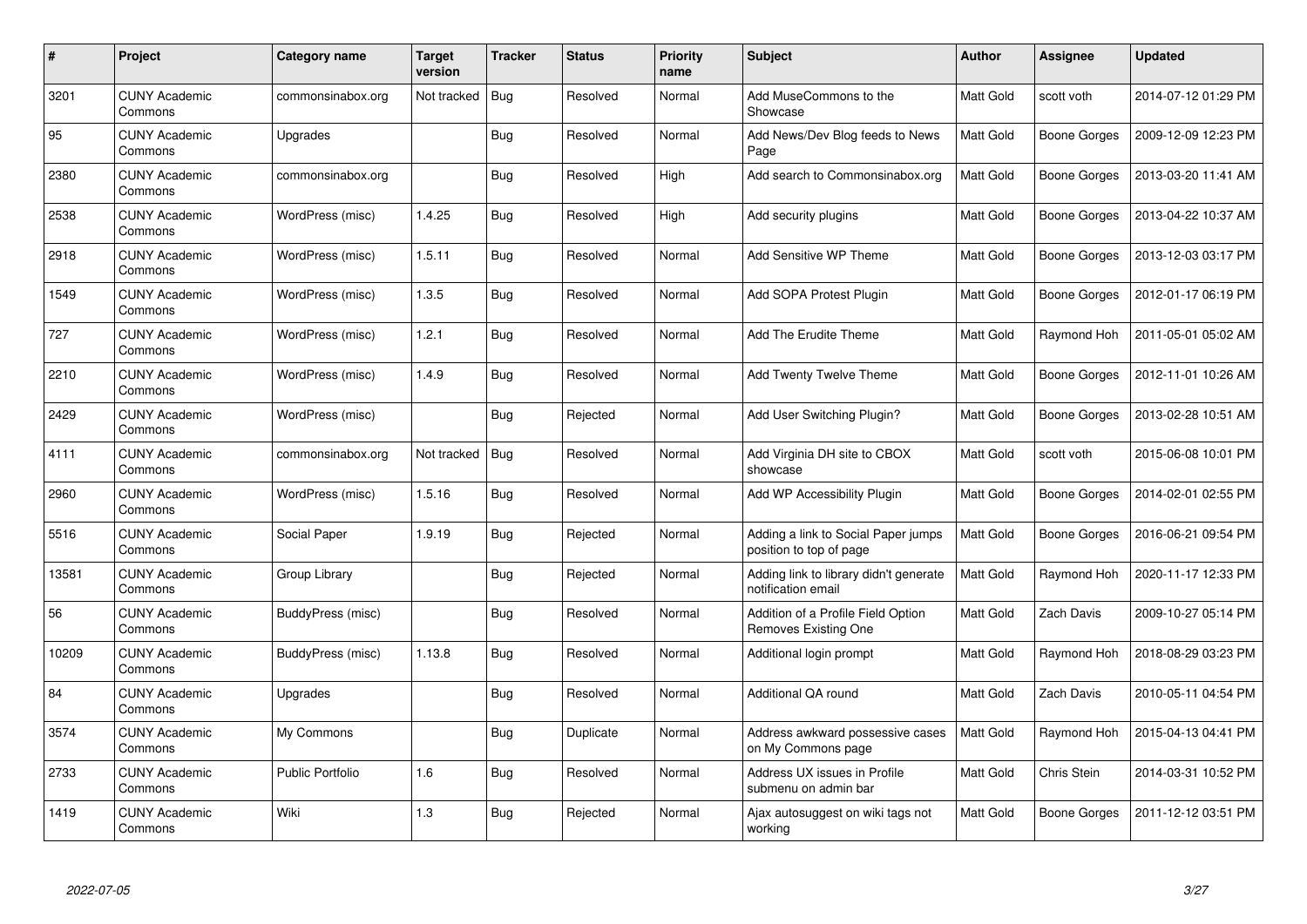| $\pmb{\#}$ | Project                         | Category name           | <b>Target</b><br>version | <b>Tracker</b> | <b>Status</b> | <b>Priority</b><br>name | <b>Subject</b>                                                                   | Author           | <b>Assignee</b>     | <b>Updated</b>      |
|------------|---------------------------------|-------------------------|--------------------------|----------------|---------------|-------------------------|----------------------------------------------------------------------------------|------------------|---------------------|---------------------|
| 1145       | <b>CUNY Academic</b><br>Commons | BuddyPress (misc)       | 1.2.5                    | Bug            | Resolved      | Low                     | Alert Box on Group Join                                                          | <b>Matt Gold</b> | <b>Boone Gorges</b> | 2011-09-12 05:56 PM |
| 115        | <b>CUNY Academic</b><br>Commons | Upgrades                |                          | Bug            | Resolved      | High                    | Alliw spreadsheet attachments on<br>forum posts                                  | Matt Gold        | <b>Boone Gorges</b> | 2009-12-06 12:13 AM |
| 2833       | <b>CUNY Academic</b><br>Commons | <b>Group Files</b>      | 1.6                      | <b>Bug</b>     | Resolved      | Normal                  | Allow silent file deletions                                                      | Matt Gold        | <b>Boone Gorges</b> | 2014-03-21 03:50 PM |
| 2755       | <b>CUNY Academic</b><br>Commons | BuddyPress (misc)       | 1.5.1                    | <b>Bug</b>     | Resolved      | Normal                  | Alphabetize list of colleges in<br>positions drop-down                           | Matt Gold        | Boone Gorges        | 2013-08-29 09:30 AM |
| 5221       | <b>CUNY Academic</b><br>Commons | Reply By Email          | 1.10                     | Bug            | Resolved      | Normal                  | Alter Error messages for RBE                                                     | Matt Gold        | Raymond Hoh         | 2016-10-24 02:11 AM |
| 3223       | <b>CUNY Academic</b><br>Commons | <b>Public Portfolio</b> | 1.7                      | Bug            | Resolved      | Low                     | Alter Profile Editing Unsaved Text<br><b>Warning Feature</b>                     | Matt Gold        | <b>Boone Gorges</b> | 2014-09-22 09:18 PM |
| 1412       | <b>CUNY Academic</b><br>Commons | BuddyPress (misc)       | 1.3                      | Bug            | Resolved      | Normal                  | Alter text on pop-up message about<br>role field                                 | Matt Gold        | Boone Gorges        | 2011-12-08 12:58 PM |
| 2845       | <b>CUNY Academic</b><br>Commons | BuddyPress (misc)       | 1.5.7                    | Bug            | Resolved      | Normal                  | Anchor errors with bp activity items<br>created from associated blog<br>postings | Matt Gold        | Boone Gorges        | 2013-11-01 08:15 PM |
| 470        | <b>CUNY Academic</b><br>Commons | WordPress (misc)        | 1.0.3                    | Bug            | Duplicate     | Normal                  | Atahualpa Theme problems following   Matt Gold<br>site upgrade                   |                  | Boone Gorges        | 2010-12-13 10:59 AM |
| 4315       | <b>CUNY Academic</b><br>Commons | WordPress (misc)        | Not tracked              | Bug            | Resolved      | Normal                  | Authentication request                                                           | Matt Gold        | <b>Boone Gorges</b> | 2015-07-21 05:55 PM |
| 2684       | <b>CUNY Academic</b><br>Commons | WordPress (misc)        |                          | Bug            | Rejected      | Normal                  | Authentication/Cookie problems                                                   | Matt Gold        | Boone Gorges        | 2013-07-25 10:09 PM |
| 606        | <b>CUNY Academic</b><br>Commons | BuddyPress (misc)       | 1.1.10                   | Bug            | Rejected      | Low                     | Avatars don't show up in list of<br>members on group invite tool                 | Matt Gold        | <b>Boone Gorges</b> | 2011-02-24 11:47 PM |
| 1401       | <b>CUNY Academic</b><br>Commons | BuddyPress (misc)       | 1.4                      | Bug            | Resolved      | Low                     | Avoiding really long blog names                                                  | <b>Matt Gold</b> | Dominic Giglio      | 2012-07-16 01:02 PM |
| 9235       | <b>CUNY Academic</b><br>Commons | Reply By Email          | 1.14                     | <b>Bug</b>     | Resolved      | Normal                  | Better RBE error messaging when<br>duplicate content is detected                 | Matt Gold        | Raymond Hoh         | 2018-11-14 10:35 AM |
| 173        | <b>CUNY Academic</b><br>Commons | BuddyPress (misc)       |                          | Bug            | Resolved      | Normal                  | Blockquote display cut off in mac<br>browsers                                    | Matt Gold        | Boone Gorges        | 2010-05-11 04:58 PM |
| 5556       | <b>CUNY Academic</b><br>Commons | WordPress (misc)        | 1.9.16                   | Bug            | Resolved      | Normal                  | Blog comment leads to unauthorized<br>post warning                               | Matt Gold        | <b>Boone Gorges</b> | 2016-05-21 11:12 PM |
| 419        | <b>CUNY Academic</b><br>Commons | WordPress (misc)        | 1.1.1                    | <b>Bug</b>     | Resolved      | Normal                  | <b>Blog/Blog Post Featured Content</b><br><b>Widget Errors</b>                   | Matt Gold        | CIC Michael         | 2010-12-07 08:14 AM |
| 65         | <b>CUNY Academic</b><br>Commons | WordPress (misc)        |                          | <b>Bug</b>     | Resolved      | Normal                  | Blogs not accepting doc and docx<br>files as extensions                          | Matt Gold        | Matt Gold           | 2009-11-17 10:04 PM |
| 8793       | <b>CUNY Academic</b><br>Commons | Help/Codex              | 1.12.3                   | Bug            | Resolved      | Normal                  | Bold email address on help page                                                  | Matt Gold        | Paige Dupont        | 2017-11-28 11:21 AM |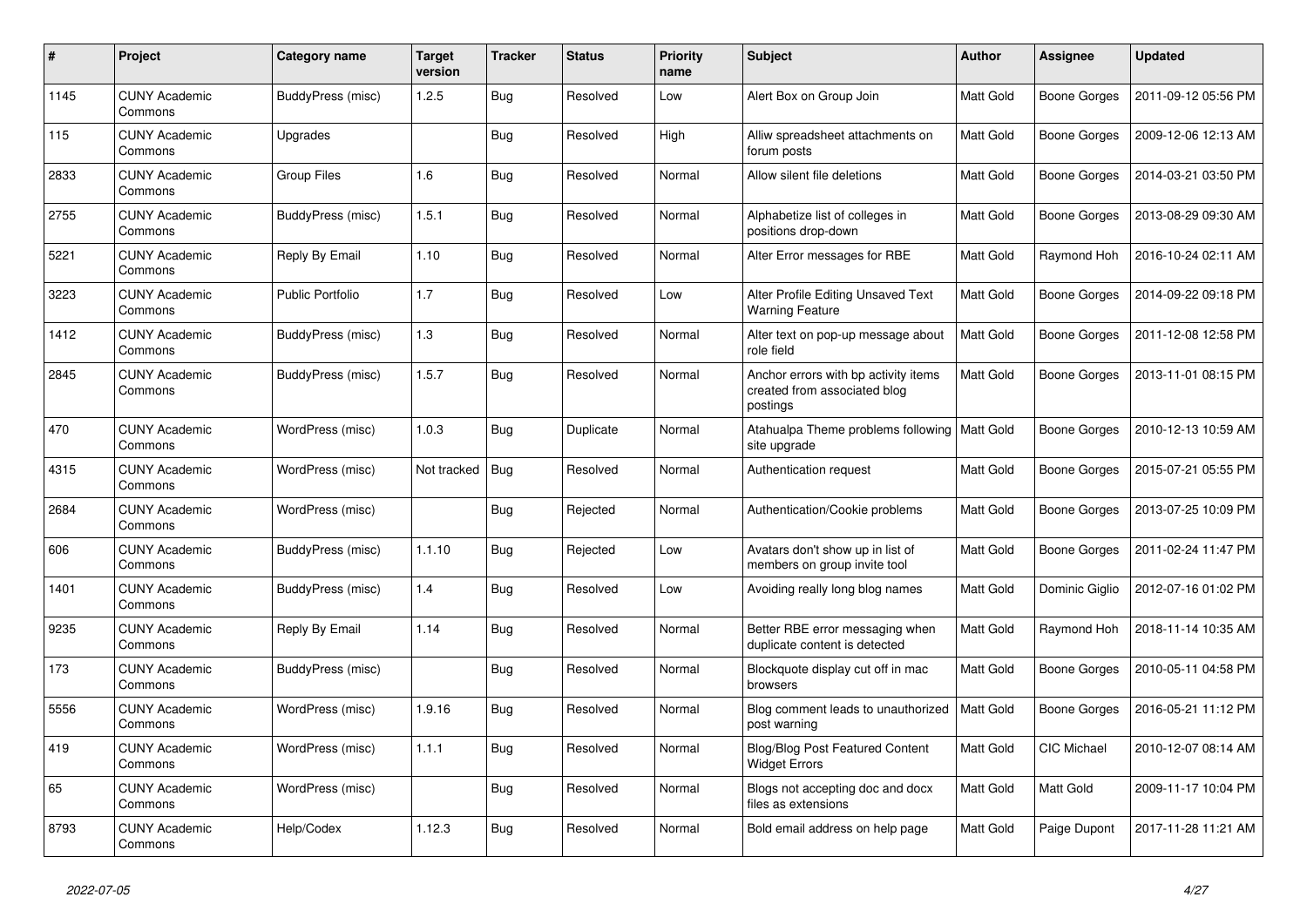| #    | Project                         | <b>Category name</b>   | Target<br>version | <b>Tracker</b> | <b>Status</b> | <b>Priority</b><br>name | <b>Subject</b>                                                                | <b>Author</b>    | Assignee     | <b>Updated</b>      |
|------|---------------------------------|------------------------|-------------------|----------------|---------------|-------------------------|-------------------------------------------------------------------------------|------------------|--------------|---------------------|
| 5128 | <b>CUNY Academic</b><br>Commons | Group Forums           | 1.9.5             | Bug            | Resolved      | Normal                  | Botched forum display of posting to<br>multiple groups info                   | <b>Matt Gold</b> | Daniel Jones | 2016-01-19 03:13 PM |
| 482  | <b>CUNY Academic</b><br>Commons | WordPress (misc)       | 1.1.4             | <b>Bug</b>     | Resolved      | Normal                  | BP Admin Bar Display Error                                                    | Matt Gold        | Boone Gorges | 2010-12-16 08:45 AM |
| 109  | <b>CUNY Academic</b><br>Commons | Upgrades               |                   | Bug            | Resolved      | Normal                  | BP Admin Bar doesn't appear on<br>login screen                                | Matt Gold        | Boone Gorges | 2010-05-11 05:21 PM |
| 527  | <b>CUNY Academic</b><br>Commons | BuddyPress (misc)      | 1.1.7             | Bug            | Resolved      | Low                     | BP Admin Bar Doesn't Show up on<br><b>Cityscape Theme</b>                     | Matt Gold        | Boone Gorges | 2011-01-04 03:39 PM |
| 796  | <b>CUNY Academic</b><br>Commons | Wiki                   | 1.2.4             | Bug            | Resolved      | Normal                  | BP Admin Bar Header Margin                                                    | Matt Gold        | Raymond Hoh  | 2011-06-07 02:37 PM |
| 340  | <b>CUNY Academic</b><br>Commons | BuddyPress (misc)      | 1.1               | Bug            | Resolved      | High                    | BP Admin Bar Menu Mouseover<br>Areas Too Sensitive                            | Matt Gold        | Boone Gorges | 2010-12-01 09:48 AM |
| 235  | <b>CUNY Academic</b><br>Commons | BuddyPress (misc)      |                   | Bug            | Resolved      | Normal                  | BP Admin Bar Not Appearing on<br>Help Blog                                    | Matt Gold        | Boone Gorges | 2010-05-20 06:15 PM |
| 82   | <b>CUNY Academic</b><br>Commons | Upgrades               |                   | Bug            | Resolved      | Normal                  | BP Admin Styles/Subdomain blogs                                               | <b>Matt Gold</b> | CIC Michael  | 2010-05-20 03:10 PM |
| 1321 | <b>CUNY Academic</b><br>Commons | BuddyPress (misc)      | 1.2.5             | Bug            | Duplicate     | Normal                  | BP Doc Comment Doesn't Show Up<br>on Doc (but does appear in group<br>stream) | Matt Gold        | Boone Gorges | 2011-11-04 08:04 AM |
| 2651 | <b>NYCDH Community Site</b>     |                        |                   | Bug            | Rejected      | Normal                  | BP Doc save button returns users to<br>doc directory instead of to group      | <b>Matt Gold</b> | Boone Gorges | 2013-08-02 12:47 PM |
| 9105 | <b>CUNY Academic</b><br>Commons | <b>BuddyPress Docs</b> | 1.12.7            | Bug            | Resolved      | Urgent                  | BP doc titles/dates messed up                                                 | Matt Gold        | Boone Gorges | 2018-01-23 11:00 AM |
| 905  | <b>CUNY Academic</b><br>Commons | BuddyPress (misc)      | 1.2.4             | Bug            | Resolved      | Low                     | BP Docs Authentication Issue                                                  | Matt Gold        | Boone Gorges | 2011-07-12 01:39 PM |
| 992  | <b>CUNY Academic</b><br>Commons | BuddyPress (misc)      | 1.2.5             | Bug            | Resolved      | Normal                  | BP Docs comments show up on WP<br>Dashboard                                   | Matt Gold        | Boone Gorges | 2011-07-19 02:17 PM |
| 993  | <b>CUNY Academic</b><br>Commons | BuddyPress (misc)      | 1.2.5             | <b>Bug</b>     | Resolved      | Low                     | <b>BP Docs Notification Issue</b>                                             | Matt Gold        | Boone Gorges | 2011-07-20 12:10 AM |
| 806  | <b>CUNY Academic</b><br>Commons | BuddyPress (misc)      | 1.2.4             | Bug            | Resolved      | Normal                  | <b>BP Docs Notification Throttling</b><br><b>Issues</b>                       | Matt Gold        | Boone Gorges | 2011-06-08 12:17 PM |
| 3289 | <b>NYCDH Community Site</b>     |                        |                   | Bug            | Resolved      | Normal                  | BP Docs revision overflowing div<br>containers                                | Matt Gold        | Raymond Hoh  | 2014-06-26 05:19 PM |
| 1616 | <b>CUNY Academic</b><br>Commons | BuddyPress (misc)      | 1.3.7             | Bug            | Resolved      | Low                     | BP Docs timeout issue                                                         | Matt Gold        | Boone Gorges | 2012-02-21 03:23 PM |
| 3265 | <b>CUNY Academic</b><br>Commons | Reply By Email         | Not tracked       | <b>Bug</b>     | Resolved      | Normal                  | BPE Duplicate message issue                                                   | Matt Gold        | Matt Gold    | 2014-06-11 10:59 PM |
| 783  | <b>CUNY Academic</b><br>Commons | BuddyPress (misc)      | 1.2.4             | Bug            | Resolved      | Normal                  | Broken Avatar Images                                                          | Matt Gold        | Boone Gorges | 2011-06-06 02:49 PM |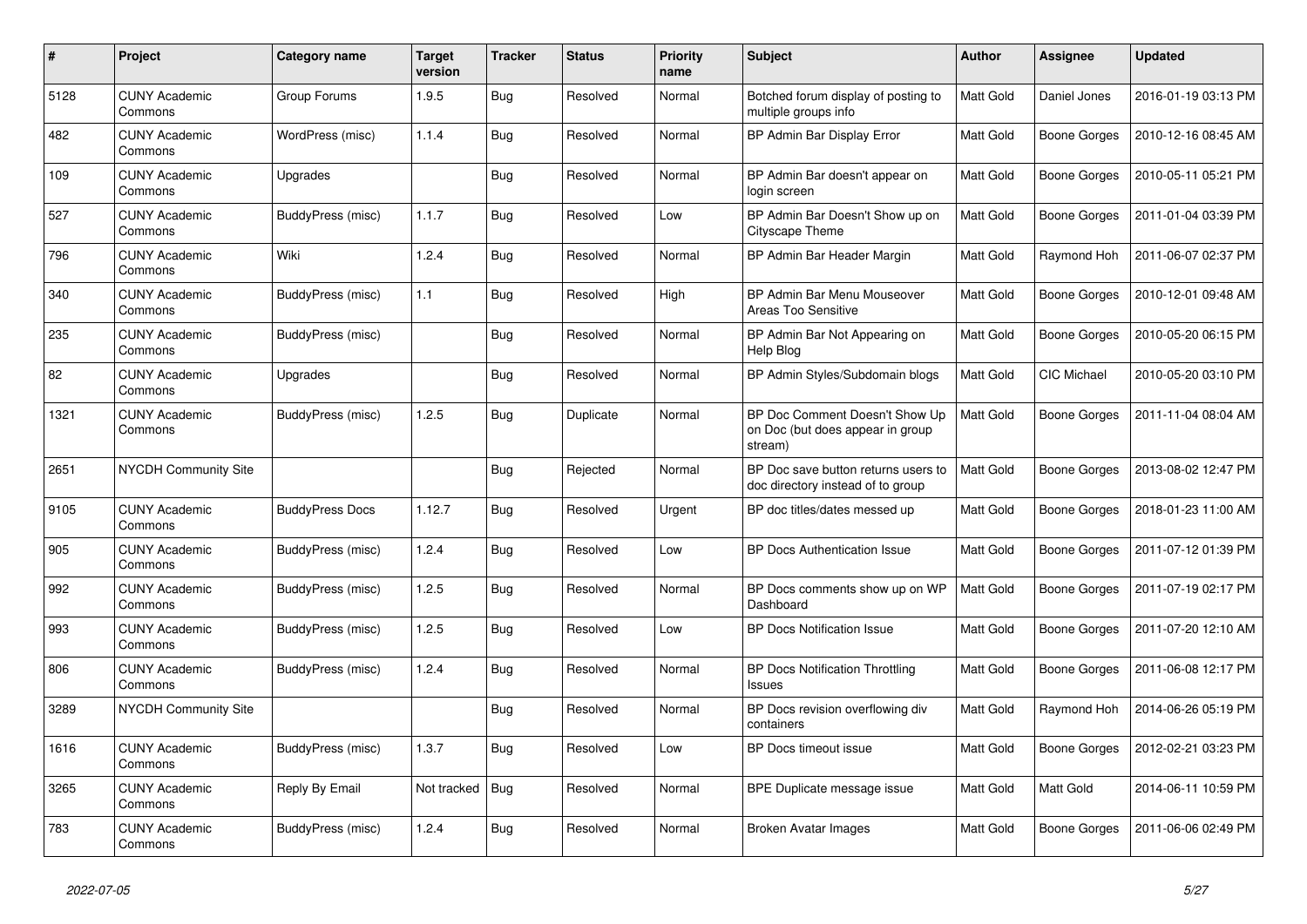| #              | Project                         | Category name             | <b>Target</b><br>version | <b>Tracker</b> | <b>Status</b> | <b>Priority</b><br>name | <b>Subject</b>                                                   | <b>Author</b>    | Assignee            | <b>Updated</b>      |
|----------------|---------------------------------|---------------------------|--------------------------|----------------|---------------|-------------------------|------------------------------------------------------------------|------------------|---------------------|---------------------|
| 138            | <b>CUNY Academic</b><br>Commons | BuddyPress (misc)         |                          | <b>Bug</b>     | Resolved      | Normal                  | Broken Links in Forum Notification<br>Emails                     | <b>Matt Gold</b> | Boone Gorges        | 2010-03-02 07:59 PM |
| 15228          | <b>CUNY Academic</b><br>Commons | BuddyPress (misc)         | 1.19.3                   | <b>Bug</b>     | Resolved      | Normal                  | Broken site icon in "Sites Across"<br><b>CUNY Listing</b>        | Matt Gold        | Raymond Hoh         | 2022-01-26 07:48 PM |
| 3581           | <b>CUNY Academic</b><br>Commons | <b>BuddyPress Docs</b>    | 1.7.1                    | Bug            | Resolved      | Normal                  | <b>BuddyPress Docs Line Break issue</b>                          | Matt Gold        | Boone Gorges        | 2014-10-20 02:56 PM |
| 3809           | <b>CUNY Academic</b><br>Commons | BuddyPress (misc)         | 1.7.17                   | <b>Bug</b>     | Resolved      | Normal                  | BuddyPress member filters not<br>working correctly               | Matt Gold        | Matt Gold           | 2015-03-22 01:03 AM |
| $\overline{7}$ | <b>CUNY Academic</b><br>Commons | BuddyPress (misc)         |                          | <b>Bug</b>     | Resolved      | Normal                  | BuddyPress theme error on iPhone                                 | Matt Gold        | Boone Gorges        | 2009-09-15 07:39 PM |
| 2293           | <b>CUNY Academic</b><br>Commons | commonsinabox.org         |                          | <b>Bug</b>     | Resolved      | Normal                  | Building community on<br>commonsinabox.org - add members<br>page | Matt Gold        | Chris Stein         | 2012-11-25 03:43 PM |
| 467            | <b>CUNY Academic</b><br>Commons | BuddyPress (misc)         | Not tracked              | <b>Bug</b>     | Resolved      | Low                     | CAC Blog no longer listed on<br>BP-Admin Bar "My Blogs" list     | <b>Matt Gold</b> | Boone Gorges        | 2010-12-21 12:38 PM |
| 2737           | <b>CUNY Academic</b><br>Commons | BuddyPress (misc)         | 1.5.0.2                  | <b>Bug</b>     | Resolved      | Urgent                  | CAC Not allowing CUNY Addresses<br>to Register                   | Matt Gold        | Boone Gorges        | 2013-08-26 05:43 PM |
| 9148           | <b>CUNY Academic</b><br>Commons | Layout                    | 1.12.11                  | <b>Bug</b>     | Resolved      | Normal                  | CAC on Microsoft Edge                                            | Matt Gold        | Matt Gold           | 2018-03-27 11:34 AM |
| 4180           | <b>CUNY Academic</b><br>Commons | WordPress (misc)          | Not tracked              | <b>Bug</b>     | Resolved      | High                    | Cache issues: site deletion process                              | Matt Gold        | Boone Gorges        | 2016-02-07 10:05 PM |
| 1657           | <b>CUNY Academic</b><br>Commons | BuddyPress (misc)         | 1.3.10                   | <b>Bug</b>     | Resolved      | Normal                  | Caching Issues                                                   | Matt Gold        |                     | 2012-04-04 10:17 AM |
| 3654           | <b>CUNY Academic</b><br>Commons | Group Forums              | 1.7.4                    | <b>Bug</b>     | Resolved      | Normal                  | can only attached one file to a forum<br>post                    | <b>Matt Gold</b> | Boone Gorges        | 2014-11-21 10:42 AM |
| 9107           | <b>CUNY Academic</b><br>Commons | Non-CUNY sign up<br>codes | 1.12.7                   | Bug            | Resolved      | Normal                  | Can't add group to non-CUNY<br>sign-up code                      | Matt Gold        | Boone Gorges        | 2018-01-23 04:15 PM |
| 2114           | <b>CUNY Academic</b><br>Commons | WordPress (misc)          |                          | <b>Bug</b>     | Rejected      | Low                     | Can't find config settings for Simpler<br>iPaper plugin          | Matt Gold        | Dominic Giglio      | 2012-12-18 09:54 AM |
| 9875           | <b>CUNY Academic</b><br>Commons | Messages                  | 1.13.3                   | Bug            | Resolved      | Low                     | Can't mark message as read                                       | Matt Gold        | <b>Boone Gorges</b> | 2018-06-01 07:54 PM |
| 810            | <b>CUNY Academic</b><br>Commons | BuddyPress (misc)         | 1.2.4                    | <b>Bug</b>     | Resolved      | Normal                  | Can't see all blogs in "My Blogs"                                | Matt Gold        | Boone Gorges        | 2011-07-12 10:51 PM |
| 315            | <b>CUNY Academic</b><br>Commons | WordPress (misc)          | 1.0.3                    | <b>Bug</b>     | Resolved      | Normal                  | Can't upload images to gallery                                   | Matt Gold        | Boone Gorges        | 2010-09-08 02:24 PM |
| 4057           | <b>CUNY Academic</b><br>Commons | <b>BuddyPress Docs</b>    | 1.8.1                    | <b>Bug</b>     | Resolved      | Normal                  | Canceling edit mode of BP Doc<br>reloads editing screen          | Matt Gold        | Boone Gorges        | 2015-06-01 03:08 PM |
| 205            | <b>CUNY Academic</b><br>Commons | BuddyPress (misc)         |                          | <b>Bug</b>     | Resolved      | High                    | <b>Cannot Create Account</b>                                     | Matt Gold        | Boone Gorges        | 2010-05-20 03:18 PM |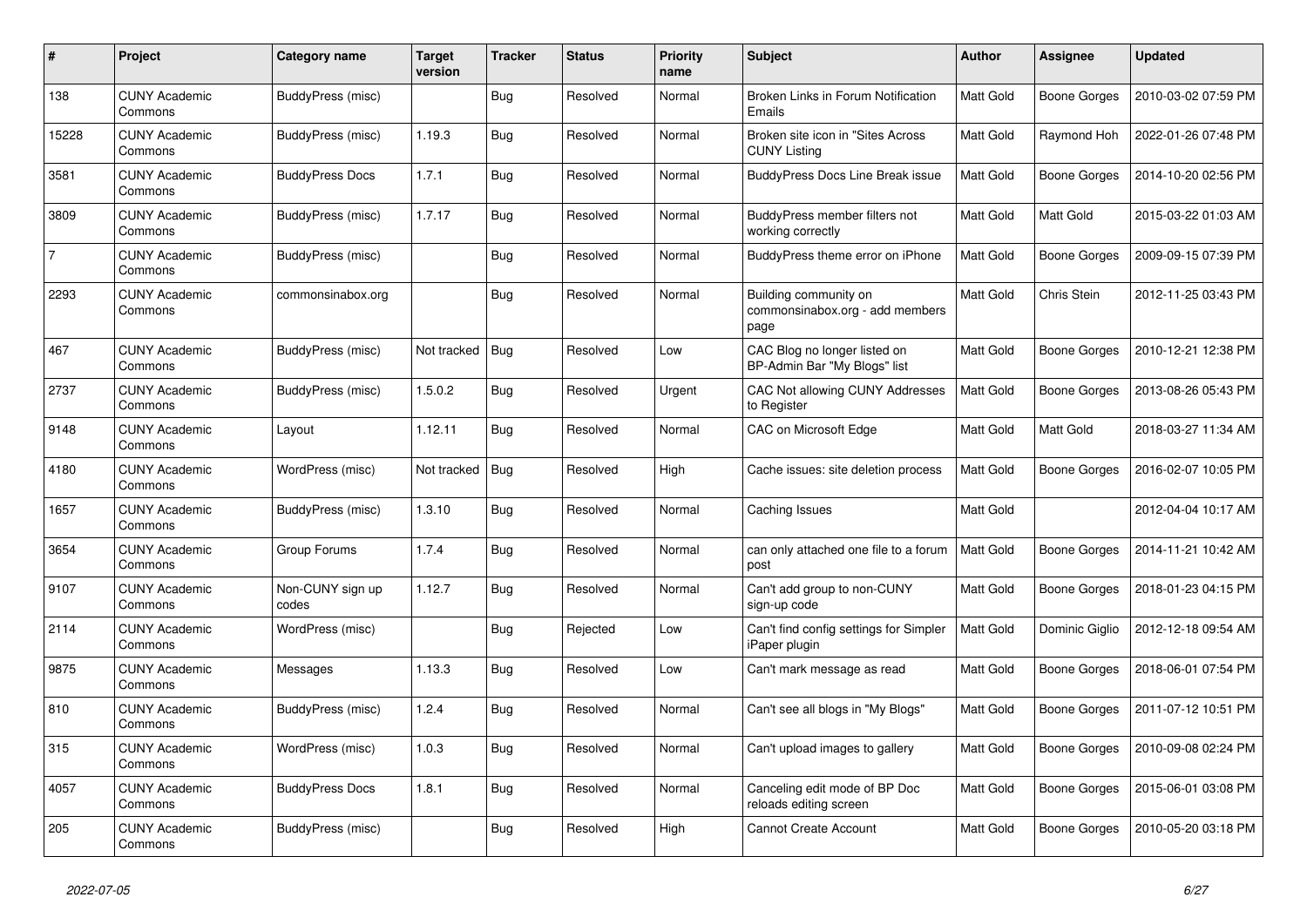| #    | Project                         | Category name            | <b>Target</b><br>version | <b>Tracker</b> | <b>Status</b> | <b>Priority</b><br>name | Subject                                                                                               | Author           | <b>Assignee</b>         | <b>Updated</b>      |
|------|---------------------------------|--------------------------|--------------------------|----------------|---------------|-------------------------|-------------------------------------------------------------------------------------------------------|------------------|-------------------------|---------------------|
| 2274 | <b>CUNY Academic</b><br>Commons | commonsinabox.org        | Not tracked              | Bug            | Rejected      | Normal                  | CBOX - group names on group<br>pages                                                                  | <b>Matt Gold</b> | <b>Boone Gorges</b>     | 2012-11-20 02:05 PM |
| 2270 | <b>CUNY Academic</b><br>Commons | commonsinabox.org        | Not tracked              | <b>Bug</b>     | Rejected      | Normal                  | CBOX group sign up - default email<br>setting                                                         | <b>Matt Gold</b> | <b>Boone Gorges</b>     | 2012-11-20 03:51 PM |
| 2349 | <b>CUNY Academic</b><br>Commons | commonsinabox.org        |                          | Bug            | Resolved      | High                    | CBOX header image position off                                                                        | Matt Gold        | <b>Boone Gorges</b>     | 2012-12-15 10:21 PM |
| 2354 | <b>CUNY Academic</b><br>Commons | commonsinabox.org        |                          | Bug            | Rejected      | Low                     | CBOX header mouseover issue                                                                           | Matt Gold        | <b>Bowe</b><br>Frankema | 2014-05-01 08:02 PM |
| 2279 | <b>CUNY Academic</b><br>Commons | commonsinabox.org        | Not tracked              | Bug            | Resolved      | Low                     | CBOX mention system rewrites<br>twitter links                                                         | Matt Gold        | <b>Boone Gorges</b>     | 2012-11-20 07:41 PM |
| 3823 | <b>CUNY Academic</b><br>Commons | commonsinabox.org        | Not tracked              | Bug            | Resolved      | Normal                  | CBOX styling issue                                                                                    | Matt Gold        | <b>Boone Gorges</b>     | 2015-02-23 03:33 PM |
| 2275 | <b>CUNY Academic</b><br>Commons | commonsinabox.org        | Not tracked              | Bug            | Resolved      | Normal                  | <b>CBOX</b> support requests                                                                          | Matt Gold        | <b>Boone Gorges</b>     | 2012-11-20 02:05 PM |
| 2971 | JustPublics@365<br>MediaCamp    |                          |                          | <b>Bug</b>     | Resolved      | Normal                  | <b>CBOX Theme Error</b>                                                                               | Matt Gold        | Raymond Hoh             | 2014-01-24 09:00 PM |
| 2284 | <b>CUNY Academic</b><br>Commons | commonsinabox.org        |                          | <b>Bug</b>     | Rejected      | Normal                  | cbox.org forum link error from profile<br>page                                                        | <b>Matt Gold</b> | <b>Boone Gorges</b>     | 2012-11-20 08:02 PM |
| 1853 | <b>CUNY Academic</b><br>Commons | WordPress (misc)         | Not tracked              | <b>Bug</b>     | Resolved      | Normal                  | CDev public?                                                                                          | Matt Gold        |                         | 2012-04-24 06:20 PM |
| 1902 | <b>CUNY Academic</b><br>Commons | WordPress (misc)         | Not tracked              | Bug            | Resolved      | Normal                  | CF access to home page slide<br>creation                                                              | <b>Matt Gold</b> | <b>Boone Gorges</b>     | 2012-05-22 09:04 AM |
| 2029 | <b>CUNY Academic</b><br>Commons | WordPress (misc)         | 1.4.11                   | Bug            | Resolved      | Normal                  | CForms error                                                                                          | Matt Gold        | Dominic Giglio          | 2012-11-17 02:15 PM |
| 2267 | <b>CUNY Academic</b><br>Commons |                          |                          | <b>Bug</b>     | Resolved      | Normal                  | Change "Cbox" to "CBOX" in<br>Dashboard Menu                                                          | <b>Matt Gold</b> | <b>Boone Gorges</b>     | 2012-11-18 11:01 PM |
| 646  | <b>CUNY Academic</b><br>Commons | BuddyPress (misc)        | 1.2                      | Bug            | Resolved      | Low                     | Change Error Message Non<br>Logged-In Users See When<br>Authorized Page is Requested<br>Without Login | Matt Gold        | <b>Boone Gorges</b>     | 2011-03-22 10:28 AM |
| 4079 | <b>CUNY Academic</b><br>Commons | Events                   | 1.8.6                    | <b>Bug</b>     | Resolved      | Normal                  | Change ical label for Events<br>Calendar                                                              | Matt Gold        | Raymond Hoh             | 2015-07-22 04:16 PM |
| 2776 | <b>CUNY Academic</b><br>Commons | <b>BuddyPress</b> (misc) | 1.5.2                    | <b>Bug</b>     | Resolved      | Normal                  | Change Name of SPS in College list                                                                    | <b>Matt Gold</b> | <b>Boone Gorges</b>     | 2013-09-11 08:19 PM |
| 29   | <b>CUNY Academic</b><br>Commons | Group Forums             |                          | <b>Bug</b>     | Resolved      | Low                     | Change user name display on<br><b>BbPress</b>                                                         | Matt Gold        | <b>Boone Gorges</b>     | 2009-10-19 03:27 PM |
| 314  | <b>CUNY Academic</b><br>Commons | <b>BuddyPress (misc)</b> | 1.0.2                    | <b>Bug</b>     | Resolved      | Normal                  | Changing Blog Title in BuddyPress<br>Menus                                                            | Matt Gold        | Boone Gorges            | 2010-09-02 10:59 AM |
| 1117 | <b>CUNY Academic</b><br>Commons | BuddyPress (misc)        | 1.2.5                    | <b>Bug</b>     | Resolved      | Normal                  | Character Display Error in Feed                                                                       | Matt Gold        | <b>Boone Gorges</b>     | 2011-09-12 06:29 PM |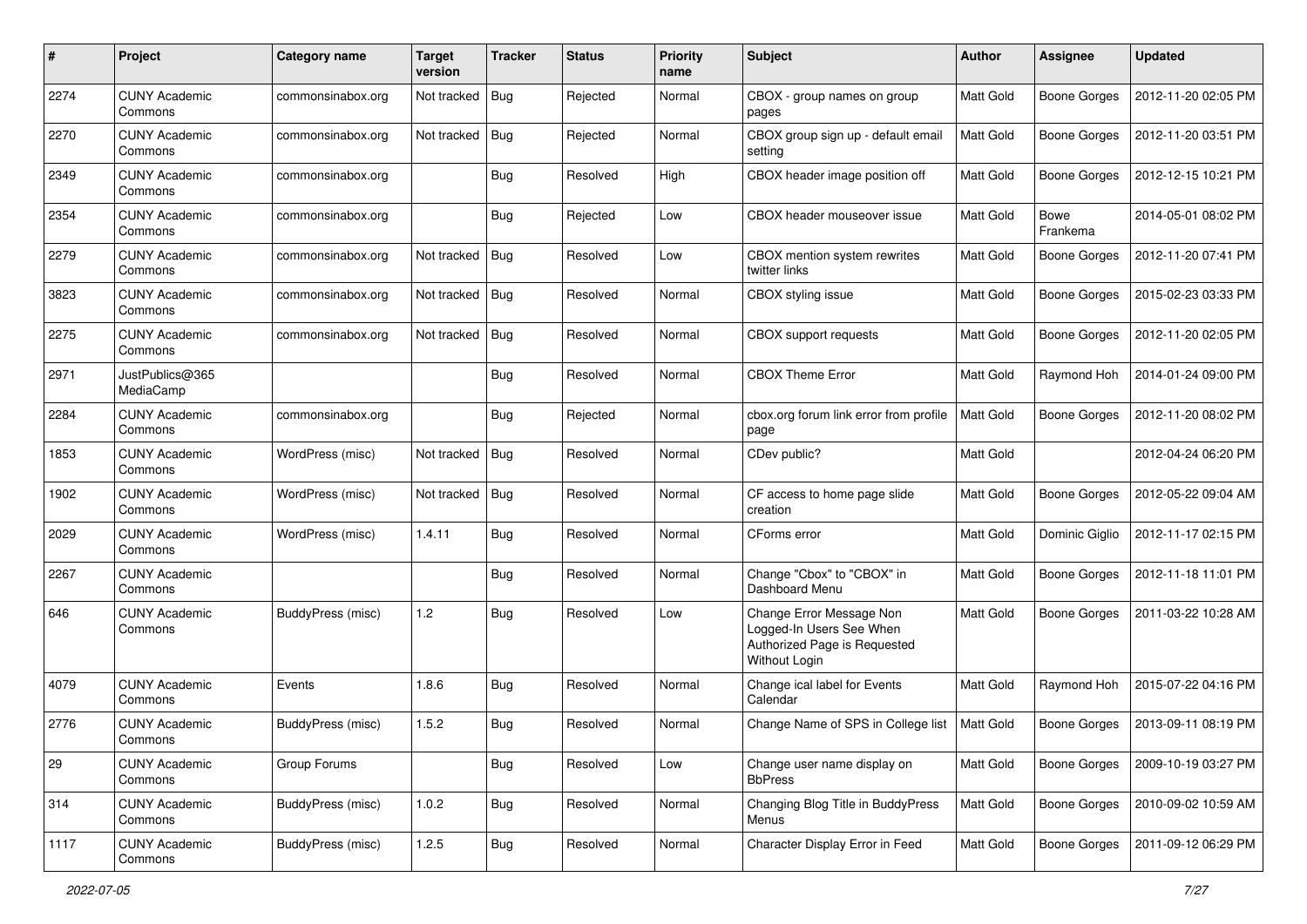| $\#$  | Project                         | Category name          | <b>Target</b><br>version | <b>Tracker</b> | <b>Status</b> | <b>Priority</b><br>name | <b>Subject</b>                                                     | <b>Author</b>    | Assignee            | <b>Updated</b>      |
|-------|---------------------------------|------------------------|--------------------------|----------------|---------------|-------------------------|--------------------------------------------------------------------|------------------|---------------------|---------------------|
| 147   | <b>CUNY Academic</b><br>Commons | Group Forums           |                          | Bug            | Resolved      | Normal                  | <b>Character Limit on Forum Post Titles</b>                        | <b>Matt Gold</b> | <b>Boone Gorges</b> | 2009-12-22 10:38 PM |
| 285   | <b>CUNY Academic</b><br>Commons | WordPress (misc)       | Not tracked              | Bug            | Rejected      | Normal                  | <b>Check Commons mailserver</b><br>configuration                   | Matt Gold        |                     | 2010-12-21 11:58 AM |
| 91    | <b>CUNY Academic</b><br>Commons | Upgrades               |                          | Bug            | Resolved      | Normal                  | <b>Check Plugin Styling</b>                                        | Matt Gold        | Chris Stein         | 2010-05-11 05:02 PM |
| 1951  | <b>CUNY Academic</b><br>Commons | WordPress (misc)       | Not tracked              | <b>Bug</b>     | Resolved      | Normal                  | Check RSS feed of GCDI site                                        | Matt Gold        | <b>Boone Gorges</b> | 2012-07-19 10:00 PM |
| 456   | <b>CUNY Academic</b><br>Commons | BuddyPress (misc)      | Not tracked              | Bug            | Resolved      | Normal                  | <b>Check Sitewide Plugins</b>                                      | Matt Gold        | Boone Gorges        | 2010-12-21 12:31 PM |
| 98    | <b>CUNY Academic</b><br>Commons | Wiki                   |                          | Bug            | Resolved      | High                    | CICDev Authentication request on<br>wiki                           | Matt Gold        | Lucas Thurston      | 2009-12-03 11:45 AM |
| 10563 | <b>CUNY Academic</b><br>Commons |                        | 1.13.12                  | <b>Bug</b>     | Resolved      | Urgent                  | cllicking on links from site menu<br>leads to 500 error            | Matt Gold        | <b>Boone Gorges</b> | 2018-10-23 10:48 AM |
| 174   | <b>CUNY Academic</b><br>Commons | BuddyPress (misc)      |                          | Bug            | Resolved      | Normal                  | College names no longer active links<br>on profiles                | Matt Gold        | Boone Gorges        | 2010-05-11 05:00 PM |
| 2044  | <b>CUNY Academic</b><br>Commons | WordPress (misc)       | 1.4.7                    | <b>Bug</b>     | Resolved      | Normal                  | Comment field asks for name info<br>when user logged in            | Matt Gold        | Dominic Giglio      | 2012-10-11 08:34 PM |
| 116   | <b>CUNY Academic</b><br>Commons | Upgrades               |                          | Bug            | Resolved      | Low                     | Comment Out Popular Listing of<br>Members on Homepage              | <b>Matt Gold</b> | Boone Gorges        | 2009-12-09 12:51 PM |
| 14951 | <b>CUNY Academic</b><br>Commons |                        | Not tracked              | <b>Bug</b>     | Resolved      | Normal                  | Commons down                                                       | Matt Gold        | <b>Boone Gorges</b> | 2021-11-23 04:21 PM |
| 12341 | <b>CUNY Academic</b><br>Commons |                        |                          | Bug            | Abandoned     | High                    | Commons down                                                       | Matt Gold        |                     | 2020-02-11 10:45 AM |
| 1901  | <b>CUNY Academic</b><br>Commons | WordPress (misc)       | Not tracked              | Bug            | Rejected      | Normal                  | Commons Down                                                       | Matt Gold        |                     | 2012-05-22 09:59 AM |
| 2016  | <b>CUNY Academic</b><br>Commons | Server                 | Not tracked              | Bug            | Resolved      | Immediate               | Commons Down for a moment                                          | Matt Gold        |                     | 2012-08-06 02:14 PM |
| 2892  | <b>CUNY Academic</b><br>Commons | BuddyPress (misc)      |                          | <b>Bug</b>     | Rejected      | High                    | Commons homepage - blog column                                     | Matt Gold        | Boone Gorges        | 2013-11-14 01:00 PM |
| 7689  | <b>CUNY Academic</b><br>Commons |                        |                          | <b>Bug</b>     | Duplicate     | Immediate               | <b>Commons in Blank State</b>                                      | Matt Gold        | Boone Gorges        | 2017-02-15 10:19 PM |
| 1531  | <b>CUNY Academic</b><br>Commons | WordPress (misc)       | 1.3.4                    | Bug            | Resolved      | Urgent                  | Commons Only Viewable to<br>Logged-In Viewers                      | Matt Gold        | Boone Gorges        | 2012-01-12 12:50 AM |
| 3075  | <b>CUNY Academic</b><br>Commons | Server                 | Not tracked              | Bug            | Rejected      | Normal                  | Commons running slow?                                              | Matt Gold        | Boone Gorges        | 2014-05-06 01:45 PM |
| 5890  | <b>CUNY Academic</b><br>Commons | <b>Commons Profile</b> | 1.9.24                   | <b>Bug</b>     | Resolved      | Normal                  | Commons user profile erroneously<br>indicates a group for a member | Matt Gold        | Boone Gorges        | 2016-08-11 11:53 PM |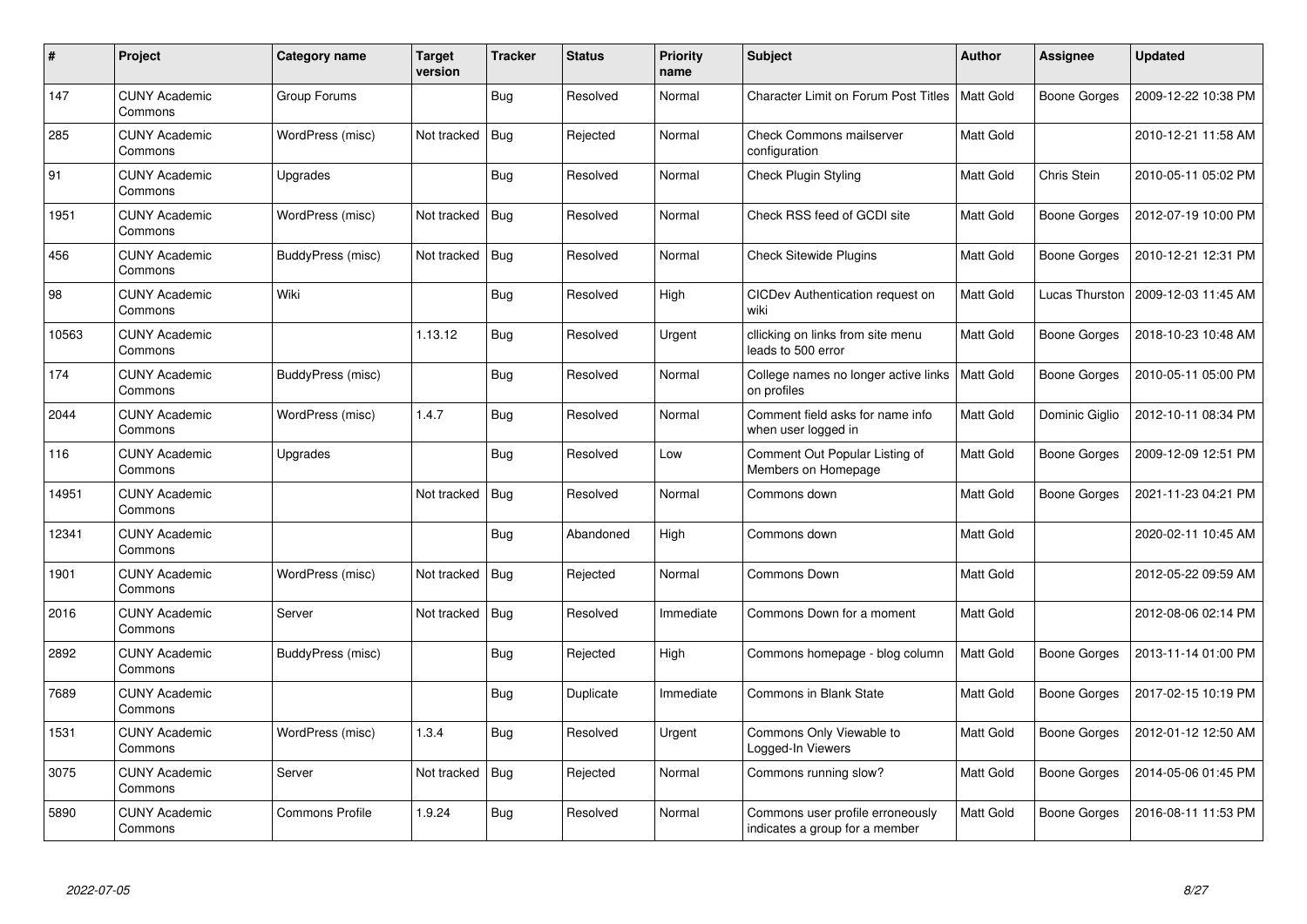| #     | Project                         | Category name            | <b>Target</b><br>version | <b>Tracker</b> | <b>Status</b> | <b>Priority</b><br>name | Subject                                                                            | Author           | Assignee            | <b>Updated</b>      |
|-------|---------------------------------|--------------------------|--------------------------|----------------|---------------|-------------------------|------------------------------------------------------------------------------------|------------------|---------------------|---------------------|
| 3769  | <b>CUNY Academic</b><br>Commons | <b>Public Portfolio</b>  | 1.7.12                   | Bug            | Resolved      | Normal                  | Completion mouseover on editing<br>version of profile is blank                     | Matt Gold        | <b>Boone Gorges</b> | 2015-02-12 09:13 AM |
| 305   | <b>CUNY Academic</b><br>Commons | WordPress (misc)         | Not tracked              | Bug            | Resolved      | Normal                  | Confirmation emails not received                                                   | Matt Gold        | <b>Boone Gorges</b> | 2010-09-08 11:00 AM |
| 440   | <b>CUNY Academic</b><br>Commons | WordPress (misc)         | 1.1.1                    | <b>Bug</b>     | Resolved      | Normal                  | Conflict between Image Uploader<br>and CAC Featured Content Plugin                 | Matt Gold        | CIC Michael         | 2010-12-08 02:25 PM |
| 656   | <b>CUNY Academic</b><br>Commons | BuddyPress (misc)        | 1.2                      | Bug            | Resolved      | Low                     | Conflicting Email Subscription<br>Messages                                         | Matt Gold        | <b>Boone Gorges</b> | 2011-04-10 10:10 PM |
| 16306 | <b>CUNY Academic</b><br>Commons | Messages                 | 2.0.2                    | <b>Bug</b>     | Resolved      | Normal                  | Confusing messaging on send<br>message page                                        | Matt Gold        | Raymond Hoh         | 2022-06-29 11:31 AM |
| 1345  | <b>CUNY Academic</b><br>Commons | <b>BuddyPress</b> (misc) | 1.3                      | Bug            | Resolved      | Normal                  | <b>Consider Adding BuddyPress Group</b><br>for Community Admins and Mods<br>Plugin | Matt Gold        | <b>Boone Gorges</b> | 2011-11-28 03:17 PM |
| 8161  | <b>CUNY Academic</b><br>Commons |                          |                          | <b>Bug</b>     | Rejected      | Normal                  | Contact form info sent to Commons<br>email                                         | Matt Gold        | <b>Boone Gorges</b> | 2017-05-21 10:52 PM |
| 13949 | <b>CUNY Academic</b><br>Commons |                          | Not tracked              | <b>Bug</b>     | New           | Normal                  | Continued debugging of runaway<br>MySQL connections                                | Matt Gold        | <b>Boone Gorges</b> | 2021-09-14 10:42 AM |
| 8463  | <b>CUNY Academic</b><br>Commons | <b>Public Portfolio</b>  | 1.11.9                   | Bug            | Resolved      | Normal                  | Continued issues with portfolio view<br>on mobile device                           | Matt Gold        | Daniel Jones        | 2017-08-13 07:44 PM |
| 3152  | <b>CUNY Academic</b><br>Commons | WordPress (misc)         |                          | Bug            | Rejected      | Normal                  | Cookie/Session weirdness                                                           | Matt Gold        | <b>Boone Gorges</b> | 2014-04-27 02:41 PM |
| 561   | <b>CUNY Academic</b><br>Commons | BuddyPress (misc)        |                          | <b>Bug</b>     | Resolved      | Normal                  | Copyright Violation                                                                | Matt Gold        | Matt Gold           | 2011-02-05 03:10 PM |
| 81    | <b>CUNY Academic</b><br>Commons | Upgrades                 |                          | Bug            | Resolved      | Normal                  | Create a blog template                                                             | Matt Gold        | CIC Michael         | 2009-12-02 08:17 PM |
| 2770  | <b>CUNY Academic</b><br>Commons | WordPress (misc)         |                          | <b>Bug</b>     | Resolved      | Normal                  | Create Access to Network Admin<br>from new Admin Bar                               | Matt Gold        | <b>Boone Gorges</b> | 2013-09-10 12:31 PM |
| 2787  | <b>CUNY Academic</b><br>Commons |                          | Not tracked              | Bug            | Resolved      | Normal                  | Create annotated screenshot for<br>portfolio codex page                            | Matt Gold        | scott voth          | 2014-02-08 02:38 PM |
| 3046  | <b>CUNY Academic</b><br>Commons | cuny.is                  | Not tracked              | <b>Bug</b>     | Resolved      | Urgent                  | Create CUNY.IS                                                                     | Matt Gold        | <b>Boone Gorges</b> | 2014-02-18 06:55 PM |
| 1551  | <b>CUNY Academic</b><br>Commons | WordPress (misc)         | 1.3.5                    | Bug            | Resolved      | Normal                  | Create Front-Page SOPA Protest<br>page                                             | <b>Matt Gold</b> | <b>Boone Gorges</b> | 2012-01-17 09:32 PM |
| 746   | <b>CUNY Academic</b><br>Commons | BuddyPress (misc)        | 1.3                      | <b>Bug</b>     | Resolved      | Normal                  | Create Pop-Up Login Overlay                                                        | Matt Gold        | Raymond Hoh         | 2011-05-16 06:32 PM |
| 3124  | <b>CUNY Academic</b><br>Commons | Design                   | 1.6                      | <b>Bug</b>     | Resolved      | Normal                  | Create small version of horizontal<br>logo image to include in HTML<br>Emails      | Matt Gold        | Boone Gorges        | 2014-04-01 03:40 PM |
| 4660  | <b>CUNY Academic</b><br>Commons | Events                   | Not tracked   Bug        |                | Resolved      | High                    | Creating new event leads to<br>whitescreen                                         | Matt Gold        | Boone Gorges        | 2015-09-22 05:56 PM |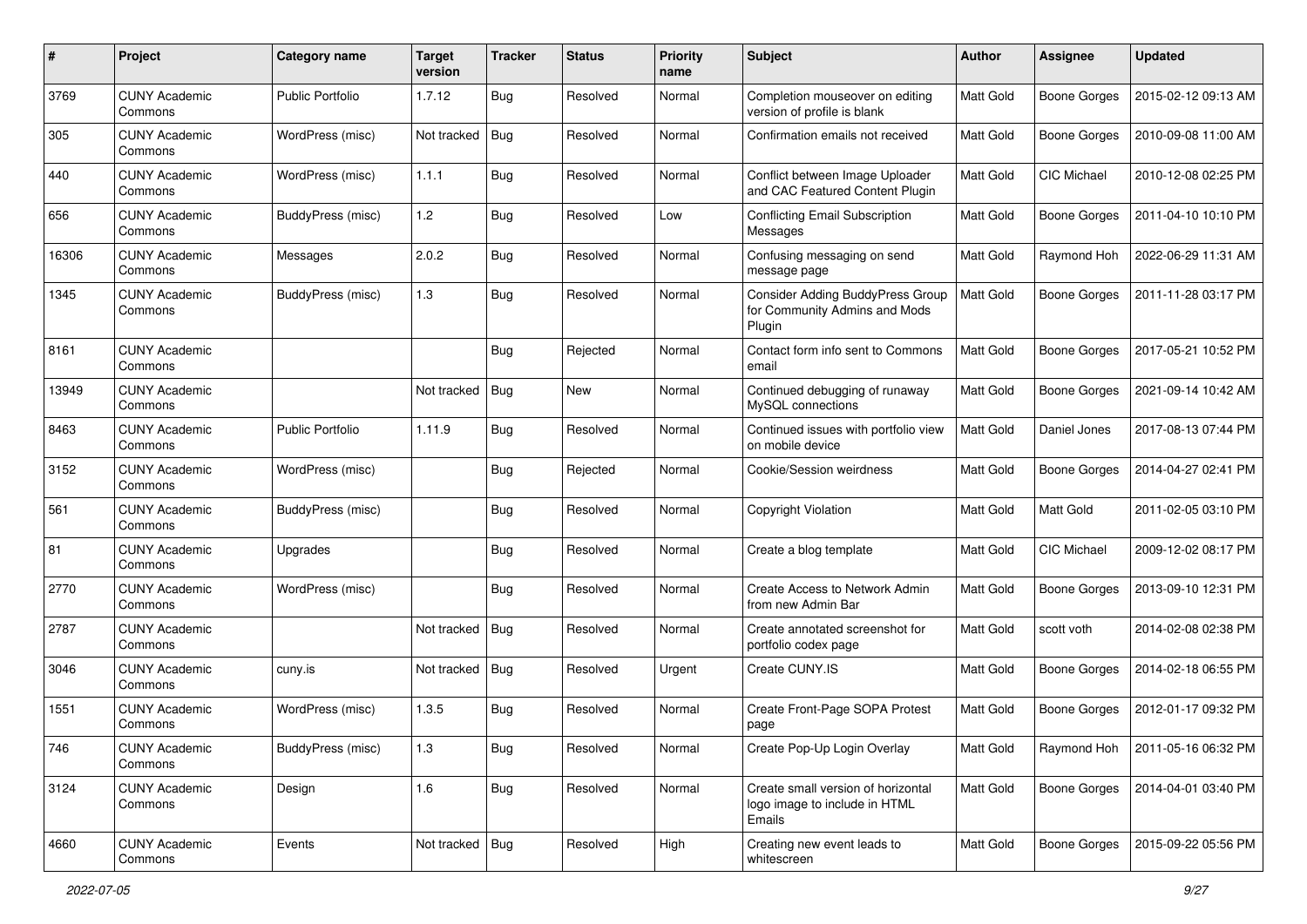| $\#$  | Project                         | Category name           | <b>Target</b><br>version | <b>Tracker</b> | <b>Status</b> | <b>Priority</b><br>name | <b>Subject</b>                                              | <b>Author</b>    | Assignee            | <b>Updated</b>      |
|-------|---------------------------------|-------------------------|--------------------------|----------------|---------------|-------------------------|-------------------------------------------------------------|------------------|---------------------|---------------------|
| 381   | <b>CUNY Academic</b><br>Commons | WordPress (misc)        | 1.1                      | Bug            | Resolved      | Normal                  | Cull old themes from site                                   | Matt Gold        | Matt Gold           | 2010-12-03 02:06 AM |
| 2959  | <b>CUNY Academic</b><br>Commons | WordPress (misc)        | Not tracked              | <b>Bug</b>     | Resolved      | Normal                  | <b>CUNY Academic Commons SEO</b><br>issues                  | <b>Matt Gold</b> | <b>Boone Gorges</b> | 2014-05-06 01:43 PM |
| 6126  | <b>CUNY Academic</b><br>Commons | Wiki                    | Not tracked              | <b>Bug</b>     | Resolved      | Normal                  | <b>CUNY DHI Guide</b>                                       | <b>Matt Gold</b> | <b>Boone Gorges</b> | 2016-10-09 02:59 PM |
| 10597 | <b>CUNY Academic</b><br>Commons | cuny.is                 | Not tracked              | Bug            | Resolved      | Normal                  | cuny.is admin unavailable                                   | Matt Gold        | <b>Boone Gorges</b> | 2018-10-25 01:44 PM |
| 3788  | <b>CUNY Academic</b><br>Commons | cuny.is                 | 1.8.11                   | <b>Bug</b>     | Resolved      | Normal                  | CUNY.is default links?                                      | Matt Gold        | Boone Gorges        | 2015-09-25 12:53 AM |
| 12335 | <b>CUNY Academic</b><br>Commons | cuny.is                 |                          | Bug            | Rejected      | Normal                  | cuny.is issue                                               | Matt Gold        | Boone Gorges        | 2020-01-30 12:47 AM |
| 3799  | <b>CUNY Academic</b><br>Commons | cuny.is                 | 1.7.12                   | Bug            | Resolved      | Normal                  | cuny.is issue                                               | Matt Gold        | <b>Boone Gorges</b> | 2015-02-10 09:07 PM |
| 3648  | <b>CUNY Academic</b><br>Commons | cuny.is                 | Not tracked              | Bug            | Resolved      | High                    | cuny.is request                                             | Matt Gold        | Boone Gorges        | 2014-11-11 06:54 PM |
| 3079  | <b>CUNY Academic</b><br>Commons | cuny.is                 | Not tracked              | Bug            | Resolved      | Urgent                  | cuny.is request                                             | Matt Gold        | <b>Boone Gorges</b> | 2014-02-26 07:47 PM |
| 1784  | <b>CUNY Academic</b><br>Commons | BuddyPress (misc)       | 1.3.11                   | Bug            | Resolved      | Normal                  | Date/Content Problems on Forum<br>digest emails             | Matt Gold        | <b>Boone Gorges</b> | 2012-04-03 08:28 PM |
| 3163  | <b>CUNY Academic</b><br>Commons | Reply By Email          | Not tracked              | Bug            | Resolved      | Normal                  | Deactivated/Reactivated RBE                                 | Matt Gold        | Matt Gold           | 2014-04-10 10:50 AM |
| 3131  | <b>CUNY Academic</b><br>Commons | Reply By Email          | Not tracked              | Bug            | Resolved      | Normal                  | Deactivated/Reactivated RBE                                 | Matt Gold        | Boone Gorges        | 2014-03-25 01:11 PM |
| 3362  | <b>CUNY Academic</b><br>Commons | <b>Public Portfolio</b> | 1.7.1                    | <b>Bug</b>     | Resolved      | Normal                  | Default display of profiles with no<br>info added           | Matt Gold        | Boone Gorges        | 2014-10-21 02:44 PM |
| 9242  | <b>NYCDH Community Site</b>     |                         |                          | <b>Bug</b>     | Resolved      | Normal                  | Default subscription to NYCDH<br>Announcements group        | Matt Gold        | Raymond Hoh         | 2018-02-22 12:47 PM |
| 556   | <b>CUNY Academic</b><br>Commons | WordPress (misc)        |                          | <b>Bug</b>     | Resolved      | Normal                  | Default Theme Broken after Upgrade   Matt Gold              |                  | Matt Gold           | 2011-02-05 09:44 AM |
| 1931  | <b>CUNY Academic</b><br>Commons | WordPress (misc)        | Not tracked              | Bug            | Rejected      | Normal                  | Deleted Blog visible to admin, but<br>not to standard users | Matt Gold        | Boone Gorges        | 2012-06-12 09:14 AM |
| 2266  | <b>CUNY Academic</b><br>Commons | commonsinabox.org       |                          | <b>Bug</b>     | Resolved      | Normal                  | Demo slider                                                 | Matt Gold        | Boone Gorges        | 2012-11-18 11:26 PM |
| 49    | <b>CUNY Academic</b><br>Commons |                         |                          | <b>Bug</b>     | Resolved      | High                    | Development Site Showing Up in<br>Google Results            | Matt Gold        | Zach Davis          | 2009-10-20 06:23 PM |
| 5691  | <b>CUNY Academic</b><br>Commons | Blogs (BuddyPress)      | Future<br>release        | Bug            | Assigned      | High                    | Differing numbers on Sites display                          | <b>Matt Gold</b> | Raymond Hoh         | 2016-06-13 01:37 PM |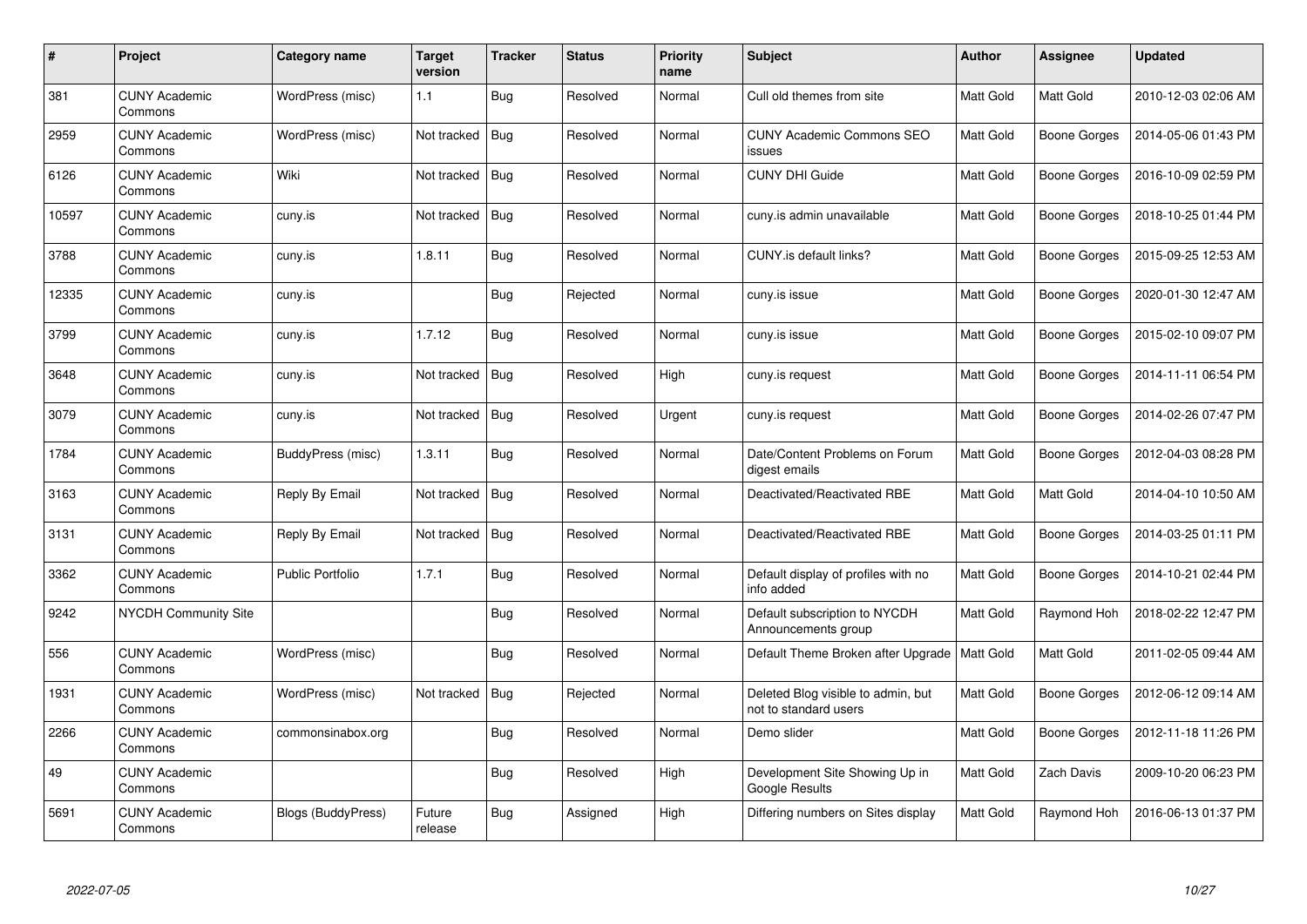| #     | Project                         | Category name            | <b>Target</b><br>version | <b>Tracker</b> | <b>Status</b> | <b>Priority</b><br>name | Subject                                                              | Author           | <b>Assignee</b>     | <b>Updated</b>      |
|-------|---------------------------------|--------------------------|--------------------------|----------------|---------------|-------------------------|----------------------------------------------------------------------|------------------|---------------------|---------------------|
| 9051  | <b>CUNY Academic</b><br>Commons | Groups (misc)            | 1.13                     | Bug            | Duplicate     | Normal                  | Difficult to know how to change<br>group email address               | <b>Matt Gold</b> | Raymond Hoh         | 2018-04-13 05:01 PM |
| 10325 | <b>NYCDH Community Site</b>     |                          |                          | Bug            | Resolved      | Normal                  | Digest email formatting                                              | Matt Gold        | Raymond Hoh         | 2018-09-14 09:34 PM |
| 13669 | <b>CUNY Academic</b><br>Commons | DiRT Integration         | 1.18.1                   | <b>Bug</b>     | Resolved      | Normal                  | Digital Research Tools showing up in<br>top nav for logged out users | <b>Matt Gold</b> | Boone Gorges        | 2020-12-08 05:11 PM |
| 3933  | <b>CUNY Academic</b><br>Commons | DiRT Integration         | Not tracked              | Bug            | Rejected      | Normal                  | DiRT Directory 'tool' directory shows<br>blank page                  | Matt Gold        | <b>Boone Gorges</b> | 2015-03-20 08:47 AM |
| 4798  | <b>CUNY Academic</b><br>Commons | DiRT Integration         | Not tracked              | Bug            | Resolved      | Normal                  | DiRT plugin seems to have<br>disappeared                             | Matt Gold        | Boone Gorges        | 2015-10-20 10:05 PM |
| 3864  | <b>CUNY Academic</b><br>Commons | DiRT Integration         | 1.7.15                   | <b>Bug</b>     | Resolved      | Normal                  | DiRT Tools Group sidebar label<br>display                            | <b>Matt Gold</b> | <b>Boone Gorges</b> | 2015-03-11 09:30 PM |
| 3865  | <b>CUNY Academic</b><br>Commons | Design                   | 1.7.15                   | Bug            | Resolved      | Normal                  | DiRT Tools listing in Group ><br>Manage                              | Matt Gold        | <b>Boone Gorges</b> | 2015-03-12 10:35 AM |
| 387   | <b>CUNY Academic</b><br>Commons | <b>BuddyPress (misc)</b> | 1.1                      | Bug            | Resolved      | Normal                  | Disable activity replies for group<br>announcements                  | Matt Gold        | <b>Boone Gorges</b> | 2010-11-16 04:20 PM |
| 134   | <b>CUNY Academic</b><br>Commons | BuddyPress (misc)        |                          | Bug            | Resolved      | Low                     | Div Overflow Issue on Mail Interface                                 | Matt Gold        | Boone Gorges        | 2009-12-13 06:28 PM |
| 3688  | <b>CUNY Academic</b><br>Commons | <b>BuddyPress Docs</b>   | 1.7.6                    | Bug            | Resolved      | Normal                  | Doc creation didn't create email<br>notification                     | Matt Gold        | Boone Gorges        | 2014-12-12 08:57 AM |
| 5486  | <b>CUNY Academic</b><br>Commons | <b>BuddyPress Docs</b>   | 1.9.15                   | <b>Bug</b>     | Resolved      | Low                     | Doc history not showing up                                           | Matt Gold        | <b>Boone Gorges</b> | 2016-04-24 11:50 AM |
| 9149  | <b>CUNY Academic</b><br>Commons | <b>BuddyPress Docs</b>   | 1.12.8                   | Bug            | Resolved      | Normal                  | Doc listing layout issue                                             | Matt Gold        | Boone Gorges        | 2018-02-13 10:36 AM |
| 4722  | <b>CUNY Academic</b><br>Commons | <b>BuddyPress Docs</b>   | Not tracked              | Bug            | Rejected      | Normal                  | Doc listing overflow issue                                           | Matt Gold        | <b>Boone Gorges</b> | 2015-10-11 10:09 PM |
| 89    | <b>CUNY Academic</b><br>Commons | Upgrades                 |                          | Bug            | Resolved      | Normal                  | Document Core Changes                                                | Matt Gold        | <b>Boone Gorges</b> | 2010-05-11 04:41 PM |
| 2059  | <b>CUNY Academic</b><br>Commons | Domain Mapping           | 1.9.6                    | Bug            | Resolved      | Low                     | Domain Mapping Issue                                                 | Matt Gold        | <b>Boone Gorges</b> | 2016-01-25 11:54 PM |
| 2245  | <b>CUNY Academic</b><br>Commons | WordPress (misc)         | 1.4.15                   | <b>Bug</b>     | Resolved      | High                    | Domain mapping issues -- Site<br>warnings                            | Matt Gold        | Dominic Giglio      | 2012-12-27 03:59 PM |
| 1418  | <b>CUNY Academic</b><br>Commons | Wiki                     | 1.3                      | Bug            | Resolved      | High                    | Don't see BP Admin Bar on cdev<br>Wiki page                          | Matt Gold        | <b>Boone Gorges</b> | 2011-12-09 08:58 AM |
| 2785  | <b>CUNY Academic</b><br>Commons | BuddyPress (misc)        | Not tracked              | Bug            | Resolved      | Normal                  | Don't see cuny is shortlink for myself   Matt Gold                   |                  | <b>Boone Gorges</b> | 2013-09-12 10:56 AM |
| 4155  | <b>CUNY Academic</b><br>Commons | Group Forums             |                          | <b>Bug</b>     | Duplicate     | Normal                  | Don't see forum search                                               | Matt Gold        | Boone Gorges        | 2015-06-16 12:32 PM |
| 3344  | <b>CUNY Academic</b><br>Commons | Layout                   | 1.6.11                   | <b>Bug</b>     | Resolved      | Normal                  | Double display of menu on profile<br>settings                        | Matt Gold        | Boone Gorges        | 2014-08-01 09:58 AM |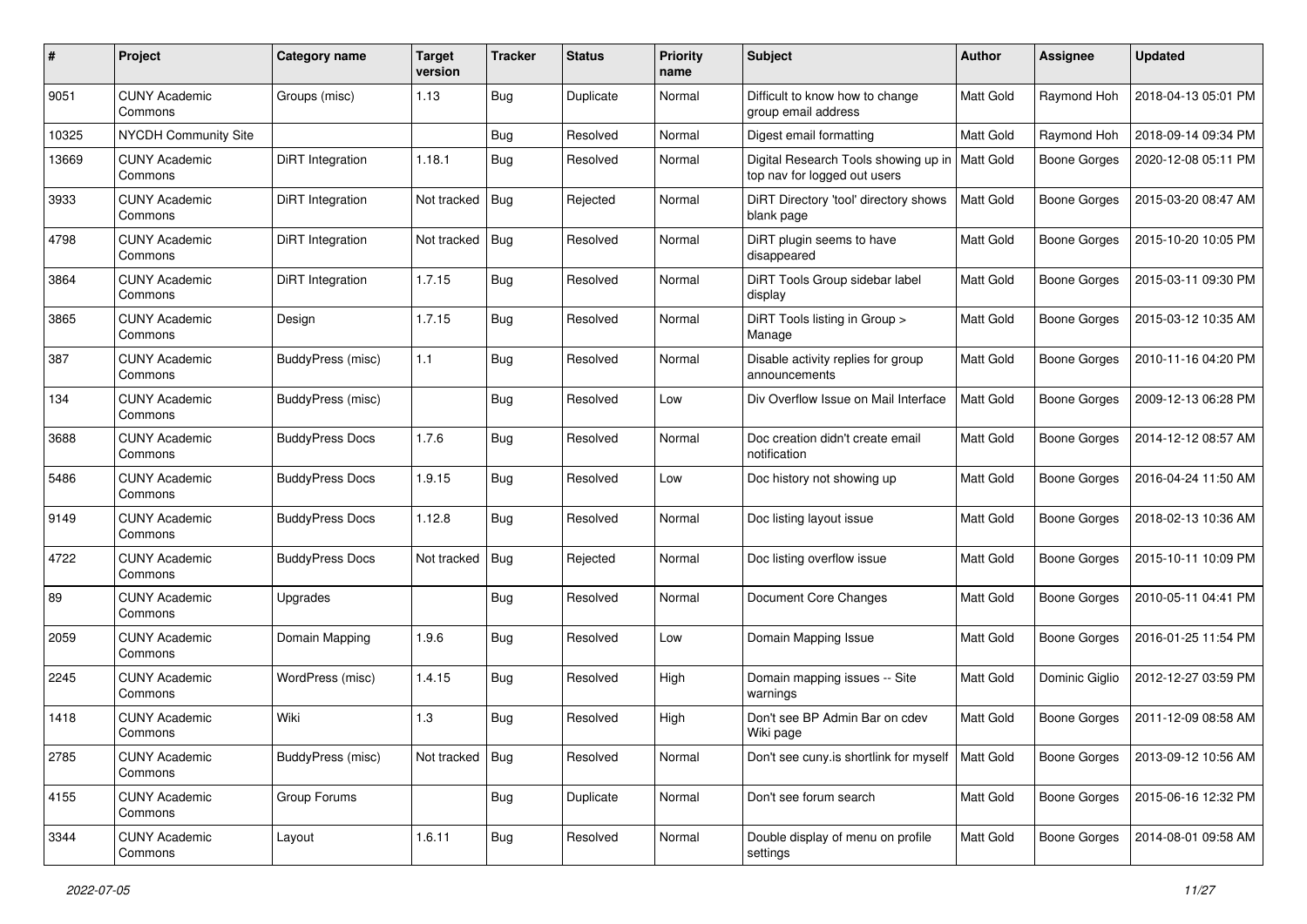| #     | Project                         | Category name              | <b>Target</b><br>version | <b>Tracker</b> | <b>Status</b> | <b>Priority</b><br>name | <b>Subject</b>                                                                  | <b>Author</b> | Assignee            | <b>Updated</b>      |
|-------|---------------------------------|----------------------------|--------------------------|----------------|---------------|-------------------------|---------------------------------------------------------------------------------|---------------|---------------------|---------------------|
| 4072  | <b>CUNY Academic</b><br>Commons | <b>Email Notifications</b> | 1.8.1                    | <b>Bug</b>     | Resolved      | Normal                  | Double email notification                                                       | Matt Gold     | Raymond Hoh         | 2015-05-26 03:05 AM |
| 2827  | <b>CUNY Academic</b><br>Commons | BuddyPress (misc)          |                          | <b>Bug</b>     | Duplicate     | Normal                  | Double email notification                                                       | Matt Gold     | Raymond Hoh         | 2013-10-11 01:53 PM |
| 1881  | <b>CUNY Academic</b><br>Commons | BuddyPress (misc)          | 1.3.13                   | Bug            | Resolved      | Low                     | Double forum notification received                                              | Matt Gold     | Boone Gorges        | 2012-05-22 02:51 PM |
| 2343  | <b>CUNY Academic</b><br>Commons | commonsinabox.org          | Not tracked              | <b>Bug</b>     | Rejected      | Normal                  | Double Notifications from<br>commonsinabox.org                                  | Matt Gold     | <b>Boone Gorges</b> | 2013-03-20 01:45 PM |
| 2045  | <b>CUNY Academic</b><br>Commons | BuddyPress (misc)          |                          | Bug            | Duplicate     | Normal                  | Double Post/RBE Notification                                                    | Matt Gold     | Boone Gorges        | 2012-08-15 08:53 AM |
| 2857  | <b>CUNY Academic</b><br>Commons | BuddyPress (misc)          | Not tracked              | Bug            | Resolved      | Normal                  | Double posting via RBE                                                          | Matt Gold     | Boone Gorges        | 2013-11-01 02:55 PM |
| 2479  | <b>CUNY Academic</b><br>Commons | BuddyPress (misc)          | 1.4.21                   | Bug            | Resolved      | Urgent                  | Double posting, double notification of   Matt Gold<br>message posted via RBE    |               | Raymond Hoh         | 2013-04-09 02:04 AM |
| 2816  | <b>CUNY Academic</b><br>Commons | BuddyPress (misc)          | Future<br>release        | Bug            | Resolved      | Normal                  | Double posting/email notification                                               | Matt Gold     | Raymond Hoh         | 2013-11-01 08:04 PM |
| 3057  | CUNY Academic<br>Commons        | Reply By Email             | Not tracked              | <b>Bug</b>     | Resolved      | Urgent                  | Double RBE Posts                                                                | Matt Gold     | Boone Gorges        | 2014-02-20 10:14 PM |
| 2036  | <b>CUNY Academic</b><br>Commons | WordPress (misc)           | 1.4.1                    | <b>Bug</b>     | Resolved      | Normal                  | Drop-down styling error                                                         | Matt Gold     | Raymond Hoh         | 2012-08-11 01:31 PM |
| 3164  | <b>CUNY Academic</b><br>Commons | Reply By Email             | 1.6.7.1                  | <b>Bug</b>     | Resolved      | High                    | Duplicate RBE messages                                                          | Matt Gold     | Raymond Hoh         | 2014-06-24 12:23 PM |
| 3451  | <b>CUNY Academic</b><br>Commons | WordPress (misc)           | 1.7                      | <b>Bug</b>     | Resolved      | Normal                  | Edit delete blog text                                                           | Matt Gold     | Raymond Hoh         | 2014-09-15 08:27 PM |
| 626   | <b>CUNY Academic</b><br>Commons | BuddyPress (misc)          | Not tracked              | Bug            | Resolved      | Normal                  | Edit Help Blog Post on Syncing<br>Group/Blog Authorship                         | Matt Gold     | Sarah Morgano       | 2011-10-13 11:29 AM |
| 8183  | <b>CUNY Academic</b><br>Commons | Group Blogs                | 1.11.2                   | Bug            | Resolved      | Normal                  | Edit of Post creates notification<br>emails                                     | Matt Gold     | Boone Gorges        | 2017-08-15 05:14 PM |
| 2564  | <b>CUNY Academic</b><br>Commons | WordPress (misc)           | 1.4.32                   | Bug            | Resolved      | High                    | Editing blog posts connected to<br>groups creates activity<br>item/notification | Matt Gold     | Boone Gorges        | 2013-07-17 08:39 AM |
| 6350  | <b>CUNY Academic</b><br>Commons | <b>Blogs (BuddyPress)</b>  | 1.9.31                   | Bug            | Resolved      | Normal                  | Editing blog posts results in activity<br>items                                 | Matt Gold     | Boone Gorges        | 2016-10-18 09:24 PM |
| 14017 | <b>CUNY Academic</b><br>Commons | Group Blogs                | 1.18.8                   | <b>Bug</b>     | Resolved      | Normal                  | Editing of blog post leads to group<br>notification                             | Matt Gold     | Raymond Hoh         | 2021-04-13 11:21 AM |
| 6629  | <b>CUNY Academic</b><br>Commons | <b>Email Notifications</b> | 1.10.2                   | Bug            | Resolved      | Normal                  | email footer demphasizes RBE                                                    | Matt Gold     | Raymond Hoh         | 2016-11-20 09:23 AM |
| 1953  | <b>CUNY Academic</b><br>Commons | BuddyPress (misc)          | 1.3.15                   | Bug            | Resolved      | Normal                  | Email forum notification formatting<br>issue                                    | Matt Gold     | <b>Boone Gorges</b> | 2012-06-21 03:32 PM |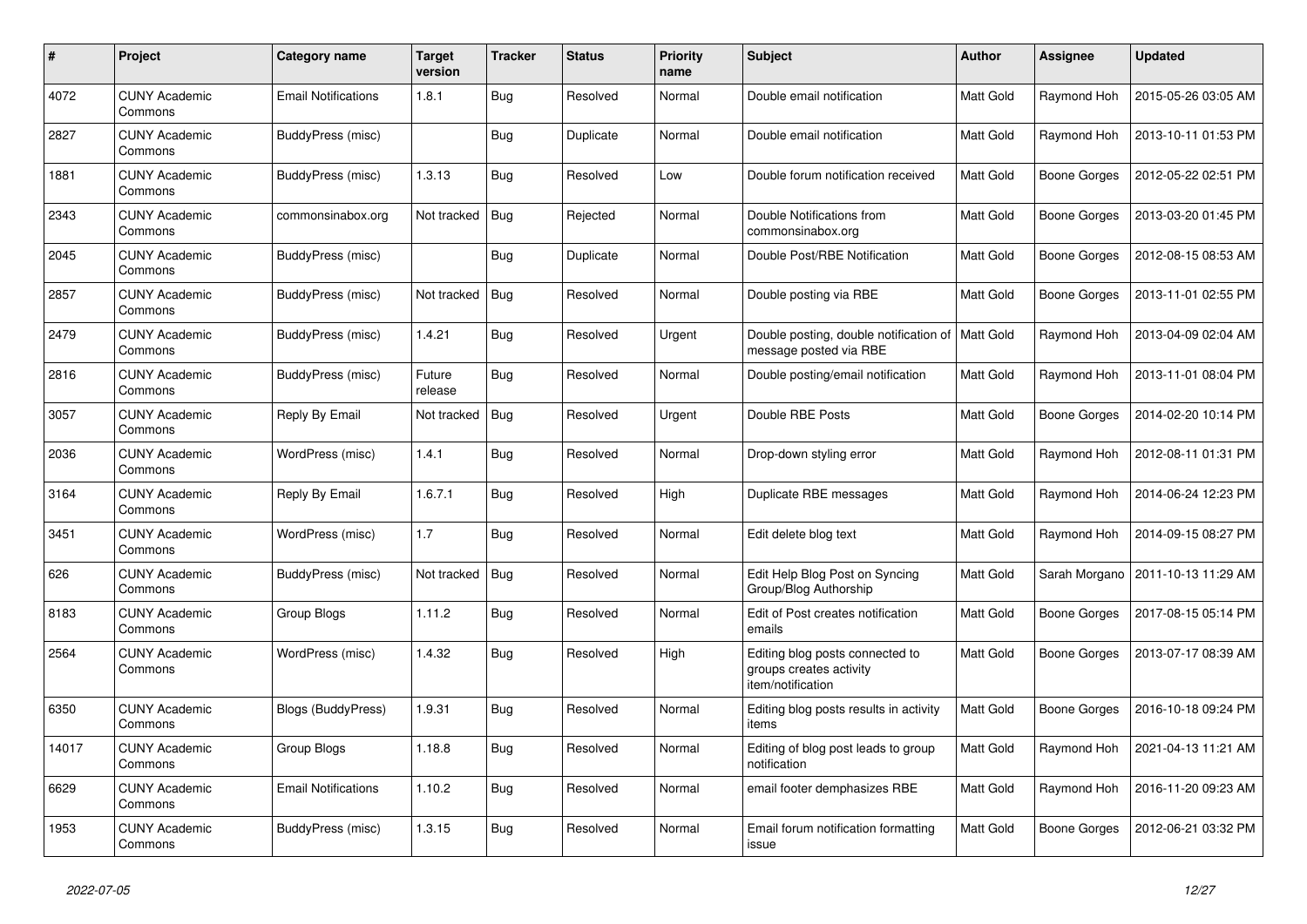| #     | Project                         | Category name              | <b>Target</b><br>version | <b>Tracker</b> | <b>Status</b> | <b>Priority</b><br>name | Subject                                                                   | Author           | Assignee            | <b>Updated</b>      |
|-------|---------------------------------|----------------------------|--------------------------|----------------|---------------|-------------------------|---------------------------------------------------------------------------|------------------|---------------------|---------------------|
| 2339  | <b>CUNY Academic</b><br>Commons | commonsinabox.org          | Not tracked              | Bug            | Resolved      | Normal                  | Email forum notification includes<br>relative link to post                | Matt Gold        | Raymond Hoh         | 2013-01-08 04:24 PM |
| 9076  | NYCDH Community Site            |                            |                          | <b>Bug</b>     | Resolved      | Normal                  | Email group subscription reset<br>erroneously                             | Matt Gold        | Raymond Hoh         | 2018-09-25 09:52 AM |
| 4760  | <b>CUNY Academic</b><br>Commons | <b>Email Notifications</b> | Not tracked              | Bug            | Rejected      | Normal                  | email notification contains broken<br>image                               | Matt Gold        | <b>Boone Gorges</b> | 2015-10-11 10:24 PM |
| 3866  | <b>CUNY Academic</b><br>Commons | <b>Email Notifications</b> | 1.7.15                   | Bug            | Resolved      | Normal                  | Email notification does not indicate<br>presence of an attachment         | <b>Matt Gold</b> | <b>Boone Gorges</b> | 2015-03-12 10:35 AM |
| 9085  | <b>CUNY Academic</b><br>Commons | <b>Email Notifications</b> | 1.12.7                   | Bug            | Resolved      | Normal                  | Email notification for group doc<br>creation                              | Matt Gold        | Raymond Hoh         | 2018-01-23 11:11 AM |
| 2121  | <b>CUNY Academic</b><br>Commons | BuddyPress (misc)          | 1.4.6                    | Bug            | Resolved      | Low                     | Email notification of forum post omits<br>hyperlinked word                | Matt Gold        | <b>Boone Gorges</b> | 2012-09-30 09:05 AM |
| 149   | <b>CUNY Academic</b><br>Commons | BuddyPress (misc)          |                          | Bug            | Resolved      | Normal                  | Email Notifications and TinyMCE                                           | Matt Gold        | <b>Boone Gorges</b> | 2010-01-08 09:33 PM |
| 638   | <b>CUNY Academic</b><br>Commons | BuddyPress (misc)          | 1.1.11                   | Bug            | Resolved      | Normal                  | Email Notifications Include Odd<br>Characters                             | <b>Matt Gold</b> | <b>Boone Gorges</b> | 2011-03-16 11:06 AM |
| 3547  | <b>CUNY Academic</b><br>Commons | <b>Email Notifications</b> | Not tracked              | Bug            | Resolved      | Urgent                  | Email notifications not working                                           | Matt Gold        | Matt Gold           | 2016-01-26 05:11 PM |
| 9095  | <b>CUNY Academic</b><br>Commons | <b>Email Notifications</b> |                          | <b>Bug</b>     | Rejected      | Normal                  | Email notifications of events may not<br>be going out                     | <b>Matt Gold</b> | Raymond Hoh         | 2018-01-19 04:58 PM |
| 11174 | <b>CUNY Academic</b><br>Commons | <b>Email Notifications</b> | 1.14.8                   | Bug            | Resolved      | High                    | Email notifications of spammed<br>comment on groupblog                    | <b>Matt Gold</b> | Raymond Hoh         | 2019-03-11 11:42 PM |
| 450   | <b>CUNY Academic</b><br>Commons | BuddyPress (misc)          |                          | Bug            | Duplicate     | Normal                  | Email Notifications Summary vs. Full<br>Posts                             | <b>Matt Gold</b> | <b>Boone Gorges</b> | 2010-12-08 07:30 AM |
| 9466  | <b>CUNY Academic</b><br>Commons | Reply By Email             | 1.12.11                  | Bug            | Resolved      | Normal                  | email post notification does not post<br>notice of attachment             | Matt Gold        | Raymond Hoh         | 2018-03-27 12:48 PM |
| 247   | <b>CUNY Academic</b><br>Commons | BuddyPress (misc)          |                          | Bug            | Resolved      | Normal                  | Email problem on signup                                                   | Matt Gold        | <b>Boone Gorges</b> | 2010-05-18 03:09 PM |
| 3205  | <b>CUNY Academic</b><br>Commons | <b>Commons Profile</b>     | 1.6.3                    | Bug            | Resolved      | High                    | Email profile field not showing up                                        | Matt Gold        | <b>Boone Gorges</b> | 2014-05-12 02:18 PM |
| 14199 | <b>CUNY Academic</b><br>Commons | <b>Email Notifications</b> |                          | <b>Bug</b>     | Resolved      | Normal                  | Email replies delayed                                                     | Matt Gold        | Raymond Hoh         | 2021-03-24 12:17 PM |
| 9489  | <b>CUNY Academic</b><br>Commons | Spam/Spam<br>Prevention    | 1.12.11                  | <b>Bug</b>     | Resolved      | Normal                  | Email spam possibly related to CAC<br>form                                | <b>Matt Gold</b> | Raymond Hoh         | 2018-03-26 05:28 PM |
| 7448  | NYCDH Community Site            |                            |                          | <b>Bug</b>     | Duplicate     | Normal                  | Email subscription changed                                                | Matt Gold        | Raymond Hoh         | 2018-02-21 07:20 PM |
| 241   | <b>CUNY Academic</b><br>Commons | BuddyPress (misc)          |                          | Bug            | Resolved      | Normal                  | <b>Emailed Group Activity Updates</b><br><b>Contain Escape Characters</b> | Matt Gold        | <b>Boone Gorges</b> | 2010-08-25 01:30 PM |
| 4763  | NYCDH Community Site            |                            |                          | <b>Bug</b>     | Resolved      | Normal                  | Embedded HTML link doesn't<br>appear in email notification                | Matt Gold        | Raymond Hoh         | 2015-10-10 10:11 AM |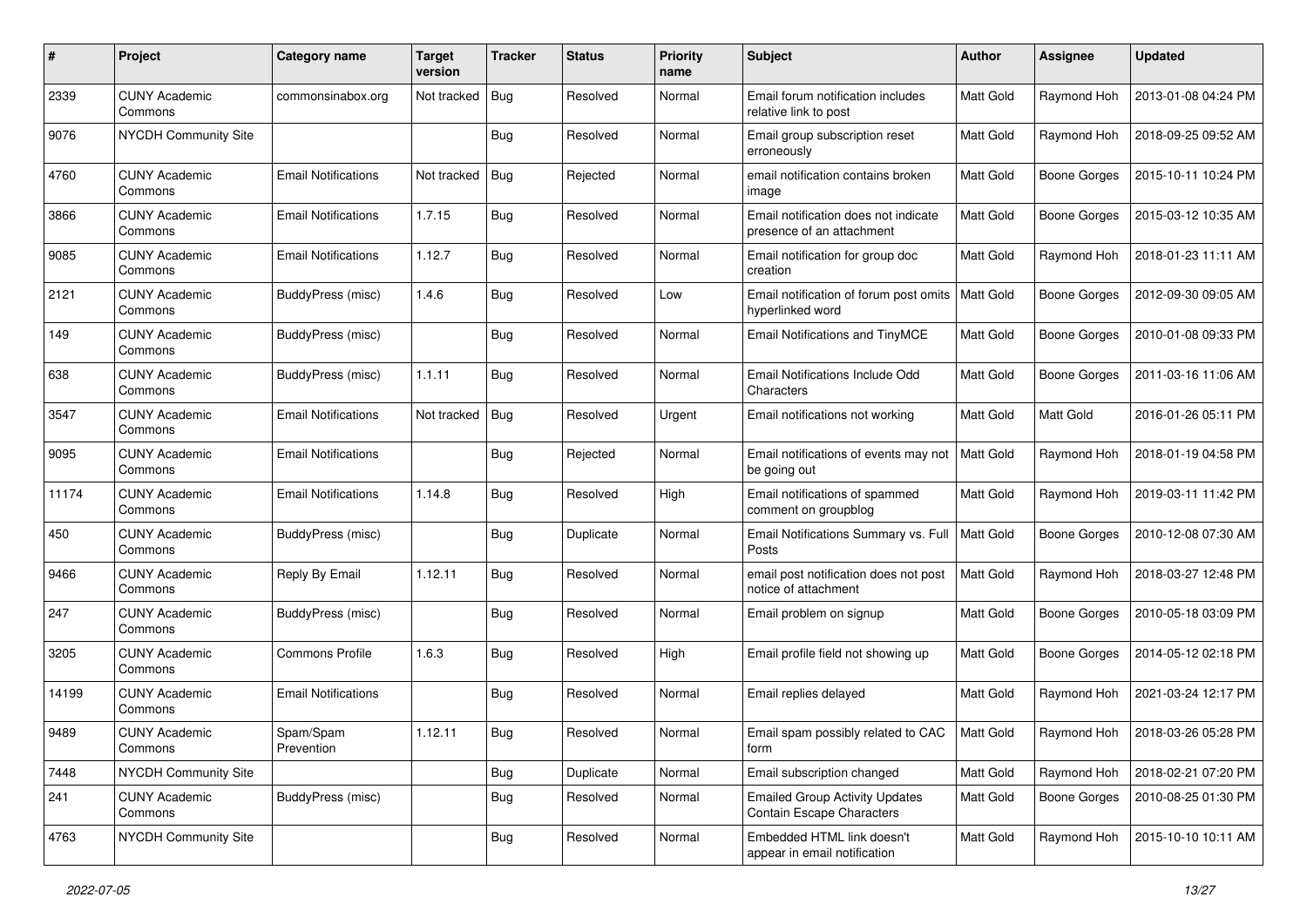| #     | Project                         | Category name            | <b>Target</b><br>version | <b>Tracker</b> | <b>Status</b> | <b>Priority</b><br>name | <b>Subject</b>                                                                                | Author           | <b>Assignee</b>     | <b>Updated</b>      |
|-------|---------------------------------|--------------------------|--------------------------|----------------|---------------|-------------------------|-----------------------------------------------------------------------------------------------|------------------|---------------------|---------------------|
| 5939  | NYCDH Community Site            |                          |                          | Bug            | Resolved      | Normal                  | Embedded link doesn't come<br>through CBOX/NYCDH email<br>notification                        | <b>Matt Gold</b> | Raymond Hoh         | 2018-02-21 07:16 PM |
| 204   | <b>CUNY Academic</b><br>Commons | <b>BuddyPress (misc)</b> |                          | Bug            | Resolved      | Normal                  | Embiggen list of my groups                                                                    | <b>Matt Gold</b> | <b>Boone Gorges</b> | 2010-05-11 05:13 PM |
| 9132  | <b>CUNY Academic</b><br>Commons | My Commons               | 1.12.8                   | Bug            | Resolved      | Normal                  | empty activity items on My<br>Commons                                                         | Matt Gold        | Raymond Hoh         | 2018-02-13 10:49 AM |
| 1455  | <b>CUNY Academic</b><br>Commons | BuddyPress (misc)        | 1.3.1                    | Bug            | Resolved      | Normal                  | Errant error message on Groups<br>page                                                        | <b>Matt Gold</b> | <b>Boone Gorges</b> | 2011-12-16 02:05 PM |
| 674   | <b>CUNY Academic</b><br>Commons | BuddyPress (misc)        | Not tracked              | Bug            | Rejected      | Normal                  | <b>Errant Friend Request?</b>                                                                 | <b>Matt Gold</b> | <b>Boone Gorges</b> | 2011-04-06 11:28 PM |
| 376   | <b>CUNY Academic</b><br>Commons | WordPress (misc)         | 1.1                      | Bug            | Resolved      | Normal                  | Errant Subscribe2 Global Posts<br>Notification                                                | <b>Matt Gold</b> | <b>Boone Gorges</b> | 2010-11-16 04:59 PM |
| 4028  | <b>CUNY Academic</b><br>Commons | Reply By Email           | Not tracked              | Bug            | Resolved      | Normal                  | Erroneous notice of Duplicate<br>posting                                                      | Matt Gold        | Raymond Hoh         | 2015-07-21 10:26 AM |
| 15024 | <b>CUNY Academic</b><br>Commons | Social Paper             | 1.18.24                  | Bug            | Resolved      | Normal                  | Erroneous social paper notifications                                                          | Matt Gold        | Raymond Hoh         | 2021-12-08 11:07 AM |
| 12847 | <b>CUNY Academic</b><br>Commons | Events                   | 1.16.12                  | Bug            | Resolved      | Normal                  | Error message in event description                                                            | <b>Matt Gold</b> | Raymond Hoh         | 2020-05-26 11:54 AM |
| 13934 | <b>CUNY Academic</b><br>Commons | cuny.is                  | 1.18.4                   | Bug            | Resolved      | Low                     | Error message on group settings<br>change                                                     | Matt Gold        | <b>Boone Gorges</b> | 2021-02-09 11:05 AM |
| 5530  | <b>NYCDH Community Site</b>     |                          |                          | Bug            | Resolved      | Normal                  | Error updating plugin                                                                         | Matt Gold        | Raymond Hoh         | 2018-02-21 07:16 PM |
| 453   | <b>CUNY Academic</b><br>Commons | WordPress (misc)         | 1.1.4                    | Bug            | Rejected      | Normal                  | Error with Sidebar Manager of "The<br>Station" WooTheme                                       | <b>Matt Gold</b> | <b>Boone Gorges</b> | 2010-12-18 04:51 PM |
| 452   | <b>CUNY Academic</b><br>Commons | WordPress (misc)         |                          | Bug            | Rejected      | Low                     | Errors on Plugin Activation                                                                   | <b>Matt Gold</b> | <b>Boone Gorges</b> | 2012-07-12 04:25 PM |
| 4081  | <b>CUNY Academic</b><br>Commons | Events                   | 1.9                      | Bug            | Duplicate     | Normal                  | Events Calendar: Allow restriction of<br>event creation ability to admins on<br>groups        | <b>Matt Gold</b> | Samantha<br>Raddatz | 2015-11-09 12:37 PM |
| 4080  | <b>CUNY Academic</b><br>Commons | Events                   | 1.9                      | Bug            | Resolved      | Normal                  | Events Calendar: Allow sites to<br>embed calendars from groups<br>(perhaps via BP group blog) | <b>Matt Gold</b> | Raymond Hoh         | 2015-12-03 06:24 PM |
| 4662  | <b>CUNY Academic</b><br>Commons | Events                   |                          | <b>Bug</b>     | Resolved      | Normal                  | Events ICS download not working                                                               | <b>Matt Gold</b> | Raymond Hoh         | 2015-09-23 05:37 PM |
| 5717  | <b>CUNY Academic</b><br>Commons | Events                   | 1.10                     | <b>Bug</b>     | Resolved      | Normal                  | Events not showing up on sitewide<br>events calendar                                          | Matt Gold        | Raymond Hoh         | 2016-10-27 11:49 AM |
| 655   | <b>CUNY Academic</b><br>Commons | WordPress (misc)         | Future<br>release        | <b>Bug</b>     | Rejected      | Low                     | exclude front page categories plugin<br>not working                                           | <b>Matt Gold</b> | Dominic Giglio      | 2012-07-12 08:18 AM |
| 503   | <b>CUNY Academic</b><br>Commons | WordPress (misc)         | 1.1.6                    | Bug            | Resolved      | Normal                  | <b>Explore and Possibly Remove</b><br><b>WP-Cron Reminder</b>                                 | Matt Gold        | <b>Boone Gorges</b> | 2010-12-21 11:55 AM |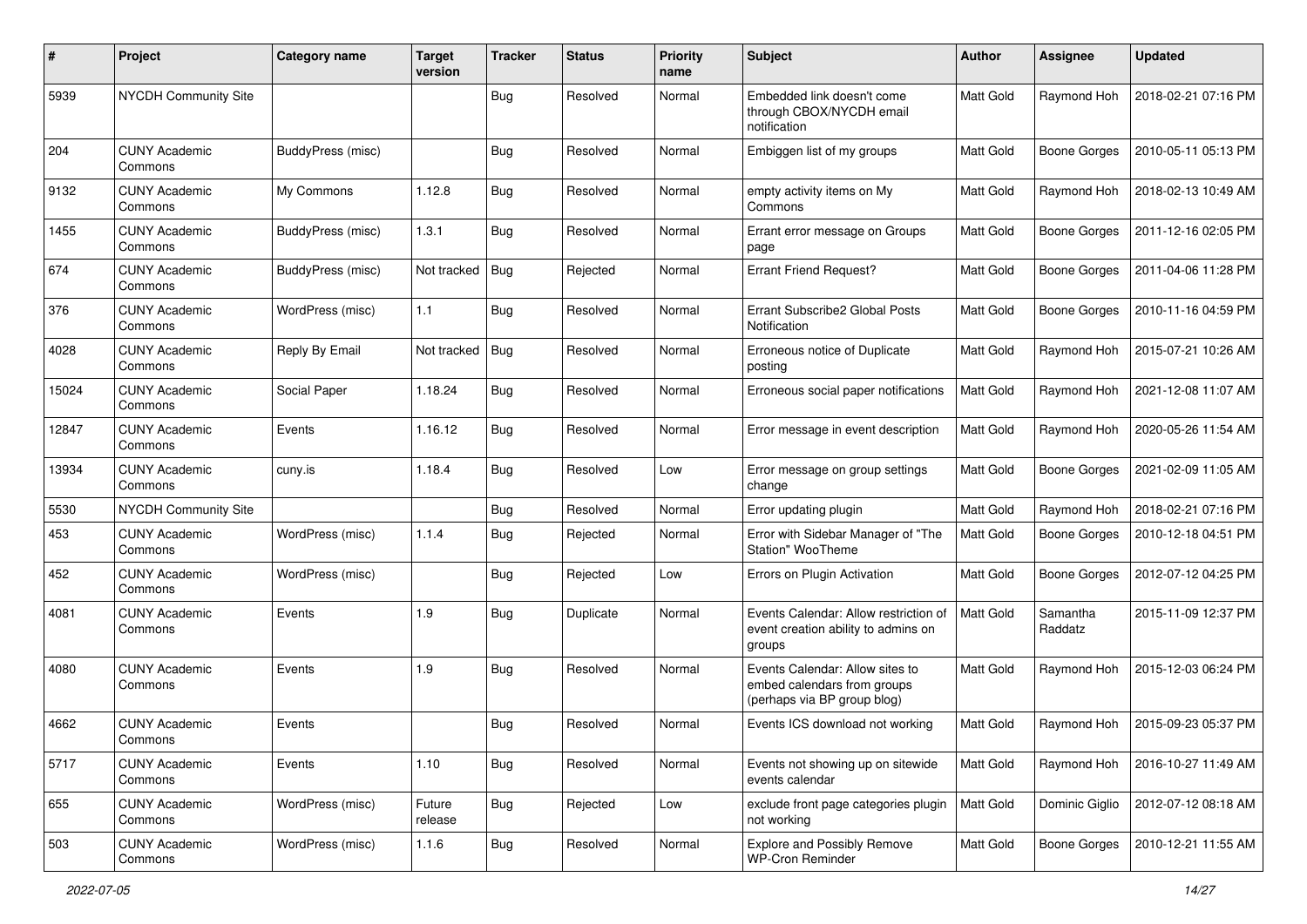| $\#$  | <b>Project</b>                  | Category name            | <b>Target</b><br>version | <b>Tracker</b> | <b>Status</b> | <b>Priority</b><br>name | <b>Subject</b>                                                           | <b>Author</b>    | Assignee            | <b>Updated</b>      |
|-------|---------------------------------|--------------------------|--------------------------|----------------|---------------|-------------------------|--------------------------------------------------------------------------|------------------|---------------------|---------------------|
| 3969  | <b>CUNY Academic</b><br>Commons | <b>WordPress Plugins</b> | 1.7.18                   | <b>Bug</b>     | Resolved      | Normal                  | External Group Blogs plugin causing<br>duplicate items of the same post: | Matt Gold        | Raymond Hoh         | 2015-04-10 07:51 PM |
| 809   | <b>CUNY Academic</b><br>Commons | WordPress (misc)         | 1.2.4                    | Bug            | Resolved      | Low                     | Extra padding on bottom of footer                                        | <b>Matt Gold</b> | <b>Boone Gorges</b> | 2011-07-12 03:23 PM |
| 80    | <b>CUNY Academic</b><br>Commons | Upgrades                 |                          | Bug            | Resolved      | Normal                  | Extra Wrap Element on Home Page<br>Groups Loader                         | Matt Gold        | CIC Michael         | 2009-12-03 04:23 PM |
| 1849  | <b>CUNY Academic</b><br>Commons | WordPress (misc)         | Not tracked              | <b>Bug</b>     | Resolved      | Normal                  | FAQ Hard to Read on Help Blog                                            | Matt Gold        | Sarah Morgano       | 2012-05-16 02:45 PM |
| 343   | <b>CUNY Academic</b><br>Commons | Wiki                     | 1.3                      | Bug            | Resolved      | Low                     | <b>FCKEditor Preferences</b>                                             | <b>Matt Gold</b> | Boone Gorges        | 2011-11-30 11:55 AM |
| 1995  | <b>CUNY Academic</b><br>Commons | WordPress (misc)         | 1.3.17                   | Bug            | Rejected      | High                    | Featured Content Box Only<br>Rendering on Login                          | Matt Gold        | Boone Gorges        | 2012-07-15 10:21 AM |
| 10553 | <b>CUNY Academic</b><br>Commons | <b>Group Files</b>       | 1.13.12                  | Bug            | Resolved      | Normal                  | File category view persists after<br>clicking away                       | Matt Gold        | Boone Gorges        | 2018-10-23 11:47 AM |
| 1503  | <b>CUNY Academic</b><br>Commons | BuddyPress (misc)        | 1.3.3                    | Bug            | Resolved      | Normal                  | File list not showing file descriptions                                  | Matt Gold        | Boone Gorges        | 2012-01-10 07:28 PM |
| 2105  | <b>CUNY Academic</b><br>Commons | BuddyPress (misc)        | 1.4.9                    | Bug            | Resolved      | Normal                  | File name in a file uploaded to group<br>contains escape characters      | <b>Matt Gold</b> | Dominic Giglio      | 2012-11-01 12:02 PM |
| 162   | <b>CUNY Academic</b><br>Commons | WordPress (misc)         |                          | Bug            | Resolved      | Normal                  | File Size Error on Upload                                                | Matt Gold        |                     | 2010-03-22 03:49 PM |
| 4979  | <b>CUNY Academic</b><br>Commons | Group Forums             | Not tracked              | Bug            | Resolved      | Normal                  | File size limit exceeded?                                                | Matt Gold        | Matt Gold           | 2016-01-26 05:16 PM |
| 2387  | <b>CUNY Academic</b><br>Commons | <b>BuddyPress (misc)</b> | 1.4.19                   | Bug            | Resolved      | Low                     | File upload notifications contain<br>escape characters                   | Matt Gold        | <b>Boone Gorges</b> | 2013-02-11 02:21 PM |
| 2191  | <b>CUNY Academic</b><br>Commons | BuddyPress (misc)        | 1.4.10                   | <b>Bug</b>     | Resolved      | Low                     | File upload to group doesn't register<br>as activity?                    | Matt Gold        | Dominic Giglio      | 2012-11-11 09:28 PM |
| 3544  | <b>CUNY Academic</b><br>Commons | Group Files              | 1.7                      | Bug            | Resolved      | Normal                  | Files list upload button placement<br>after upload                       | Matt Gold        | Boone Gorges        | 2014-10-10 09:09 AM |
| 14737 | <b>CUNY Academic</b><br>Commons |                          |                          | Bug            | Duplicate     | Normal                  | Final step of group/site clone reloads<br>page                           | Matt Gold        | <b>Boone Gorges</b> | 2021-08-31 11:41 AM |
| 1400  | <b>CUNY Academic</b><br>Commons | BuddyPress (misc)        | 1.2.7                    | <b>Bug</b>     | Resolved      | Normal                  | Firefox Login Caching Issue                                              | Matt Gold        | Boone Gorges        | 2011-12-06 05:53 PM |
| 455   | <b>CUNY Academic</b><br>Commons | WordPress (misc)         |                          | Bug            | Resolved      | High                    | Fix errors caused by More Privacy<br><b>Options Disabling</b>            | Matt Gold        | Boone Gorges        | 2010-12-08 10:47 PM |
| 2231  | <b>CUNY Academic</b><br>Commons | commonsinabox.org        | Not tracked              | Bug            | Resolved      | Normal                  | Fix Header issue on<br>Commonsinabox.org                                 | Matt Gold        | <b>Boone Gorges</b> | 2014-05-01 07:51 PM |
| 3557  | <b>CUNY Academic</b><br>Commons | My Commons               | 1.7.1                    | <b>Bug</b>     | Resolved      | Urgent                  | Fix typo on My Commons overlay                                           | Matt Gold        | Boone Gorges        | 2014-10-15 11:02 PM |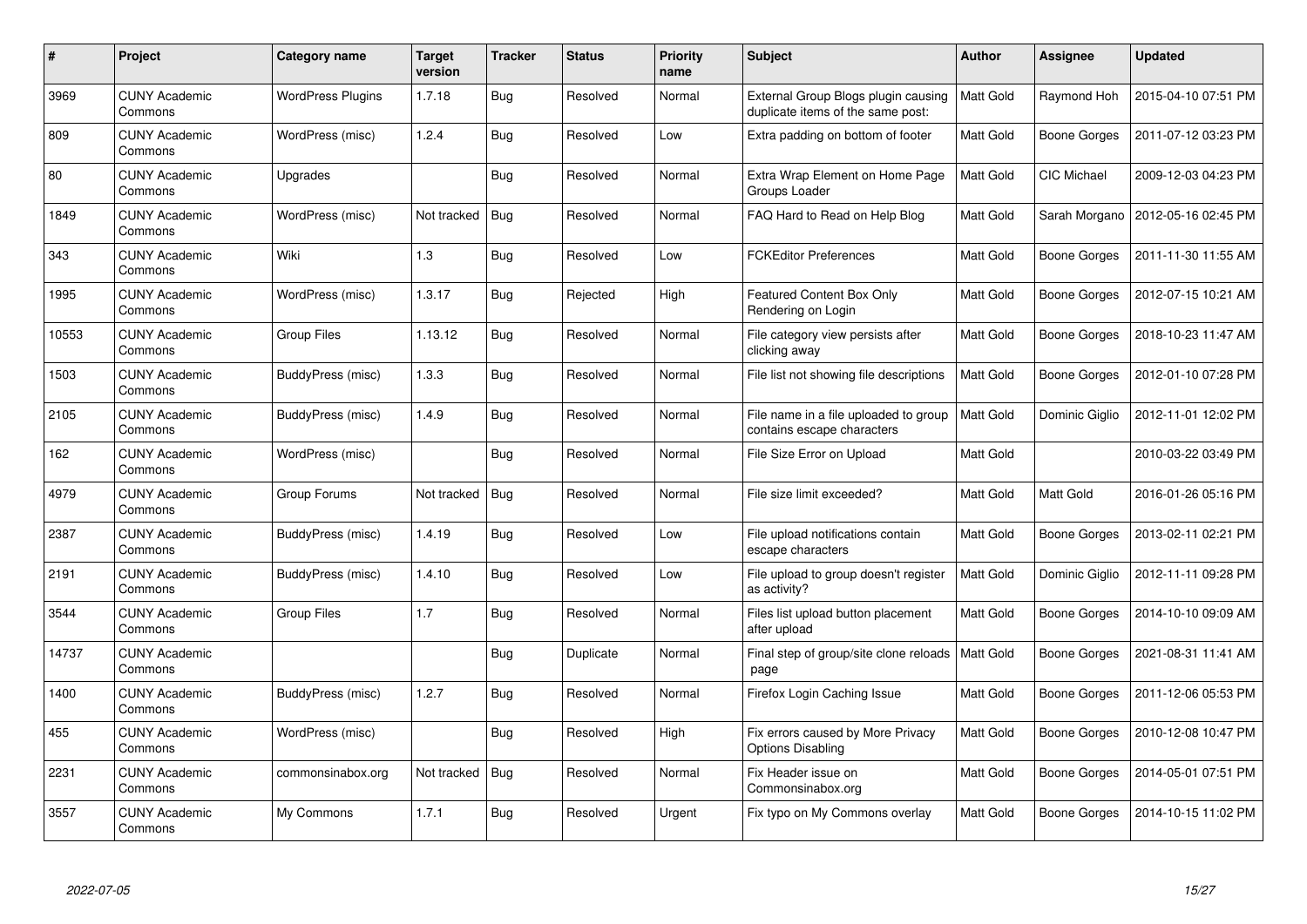| #     | Project                         | Category name              | <b>Target</b><br>version | <b>Tracker</b> | <b>Status</b> | <b>Priority</b><br>name | Subject                                                           | Author           | Assignee            | <b>Updated</b>      |
|-------|---------------------------------|----------------------------|--------------------------|----------------|---------------|-------------------------|-------------------------------------------------------------------|------------------|---------------------|---------------------|
| 3428  | <b>CUNY Academic</b><br>Commons | Twitter page               | 1.6.14                   | Bug            | Resolved      | High                    | Fix typo on Twitter page                                          | Matt Gold        | Dominic Giglio      | 2014-09-01 08:53 PM |
| 86    | <b>CUNY Academic</b><br>Commons | Upgrades                   |                          | <b>Bug</b>     | Resolved      | Normal                  | Fix width of feed column on news<br>page                          | <b>Matt Gold</b> | <b>Boone Gorges</b> | 2009-12-09 12:26 PM |
| 2038  | <b>CUNY Academic</b><br>Commons | WordPress (misc)           | 1.4.2                    | Bug            | Resolved      | Normal                  | Fixing homepage spacing                                           | Matt Gold        | Matt Gold           | 2012-08-13 10:12 PM |
| 710   | <b>CUNY Academic</b><br>Commons | <b>WordPress (misc)</b>    | 1.2.1                    | <b>Bug</b>     | Resolved      | Normal                  | Flickr Photo Album Plugin Doesn't<br>Activate                     | <b>Matt Gold</b> | <b>Boone Gorges</b> | 2011-05-08 04:56 PM |
| 2714  | <b>CUNY Academic</b><br>Commons | BuddyPress (misc)          | 1.5.0.1                  | Bug            | Resolved      | Normal                  | Font and Font Size Inconsistent in<br><b>Commons Profile</b>      | <b>Matt Gold</b> | <b>Boone Gorges</b> | 2013-08-23 04:17 PM |
| 2712  | <b>CUNY Academic</b><br>Commons | BuddyPress (misc)          | 1.5.0.1                  | <b>Bug</b>     | Resolved      | Normal                  | Font Size in BP Profile Menu Should<br>be Larger                  | Matt Gold        | <b>Boone Gorges</b> | 2013-08-23 04:36 PM |
| 15196 | <b>CUNY Academic</b><br>Commons | Layout                     | 1.19.2                   | Bug            | Resolved      | Normal                  | footer positioning on GCDI site                                   | Matt Gold        | Raymond Hoh         | 2022-01-25 11:33 AM |
| 3587  | <b>CUNY Academic</b><br>Commons | My Commons                 | 1.8.1                    | Bug            | Resolved      | Normal                  | Force SSL issue                                                   | Matt Gold        | <b>Boone Gorges</b> | 2015-06-01 11:39 AM |
| 3429  | <b>NYCDH Community Site</b>     |                            |                          | <b>Bug</b>     | Resolved      | Normal                  | Forum Attachments not working                                     | Matt Gold        | Raymond Hoh         | 2014-09-01 04:04 PM |
| 2654  | <b>CUNY Academic</b><br>Commons | commonsinabox.org          | Not tracked              | Bug            | Resolved      | Normal                  | Forum creation step in group setup<br>doesn't stick               | Matt Gold        | <b>Boone Gorges</b> | 2013-08-11 11:51 AM |
| 2584  | NYCDH Community Site            |                            |                          | Bug            | Resolved      | Normal                  | Forum disabled                                                    | Matt Gold        | Raymond Hoh         | 2013-06-13 01:46 PM |
| 15087 | <b>CUNY Academic</b><br>Commons | Group Forums               | 1.18.24                  | Bug            | Resolved      | Normal                  | Forum file limit                                                  | Matt Gold        | <b>Boone Gorges</b> | 2021-12-14 11:39 AM |
| 2280  | <b>CUNY Academic</b><br>Commons | commonsinabox.org          | Not tracked              | <b>Bug</b>     | Resolved      | High                    | Forum links not working                                           | Matt Gold        | <b>Boone Gorges</b> | 2012-11-20 12:33 PM |
| 12471 | <b>CUNY Academic</b><br>Commons | <b>Email Notifications</b> | 1.16.7                   | Bug            | Resolved      | Normal                  | forum notificaiton not sent                                       | Matt Gold        | Raymond Hoh         | 2020-03-10 10:59 AM |
| 172   | <b>CUNY Academic</b><br>Commons | BuddyPress (misc)          |                          | Bug            | Resolved      | Normal                  | Forum Notifications not working                                   | Matt Gold        |                     | 2010-03-04 07:28 AM |
| 71    | <b>CUNY Academic</b><br>Commons | Group Forums               |                          | Bug            | Resolved      | Urgent                  | Forum of Private Group Not Hidden                                 | Matt Gold        | <b>Boone Gorges</b> | 2009-11-24 10:15 PM |
| 8582  | NYCDH Community Site            |                            |                          | <b>Bug</b>     | Resolved      | High                    | Forum post doesn't work                                           | Matt Gold        | Raymond Hoh         | 2018-02-21 07:13 PM |
| 239   | <b>CUNY Academic</b><br>Commons | BuddyPress (misc)          |                          | <b>Bug</b>     | Resolved      | Normal                  | Forum Post Error                                                  | Matt Gold        | <b>Boone Gorges</b> | 2010-05-12 11:48 AM |
| 5738  | <b>CUNY Academic</b><br>Commons | Group Forums               |                          | <b>Bug</b>     | Rejected      | Normal                  | Forum post list formatting didn't<br>come through                 | Matt Gold        | Boone Gorges        | 2016-07-02 01:09 PM |
| 1997  | <b>CUNY Academic</b><br>Commons | BuddyPress (misc)          | 1.4.6                    | <b>Bug</b>     | Resolved      | Normal                  | Forum post notification didn't<br>indicate image attachments      | Matt Gold        | <b>Boone Gorges</b> | 2012-09-23 05:03 PM |
| 5447  | NYCDH Community Site            |                            |                          | <b>Bug</b>     | Resolved      | Normal                  | Forum post notification doesn't note<br>presence of an attachment | Matt Gold        | Raymond Hoh         | 2016-04-15 12:19 PM |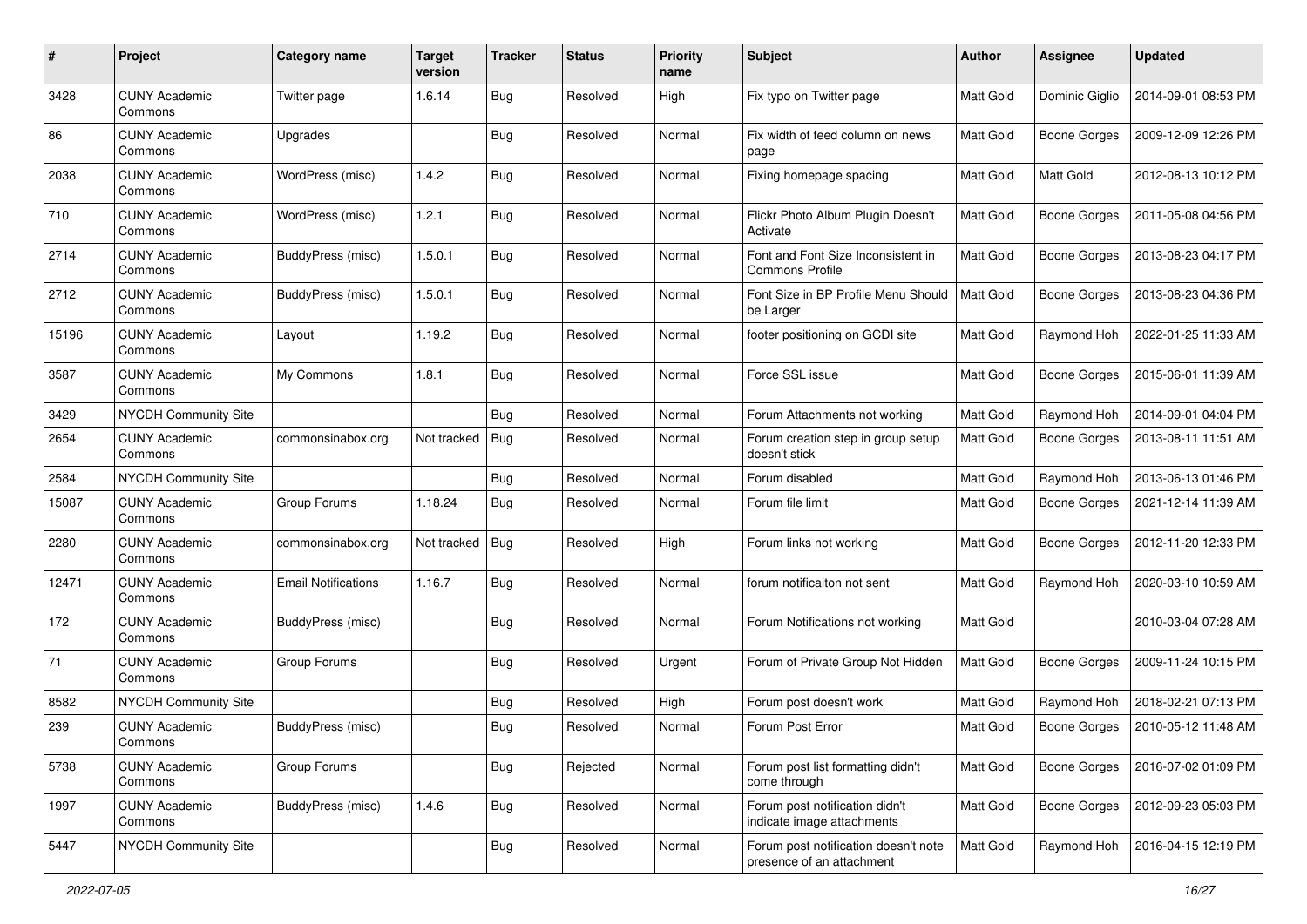| #     | Project                         | Category name              | Target<br>version | <b>Tracker</b> | <b>Status</b> | <b>Priority</b><br>name | <b>Subject</b>                                               | Author           | <b>Assignee</b>     | <b>Updated</b>      |
|-------|---------------------------------|----------------------------|-------------------|----------------|---------------|-------------------------|--------------------------------------------------------------|------------------|---------------------|---------------------|
| 2582  | <b>NYCDH Community Site</b>     |                            |                   | Bug            | Rejected      | High                    | Forum posting/notification problem                           | Matt Gold        | Raymond Hoh         | 2013-05-20 09:16 PM |
| 10789 | <b>CUNY Academic</b><br>Commons | <b>Email Notifications</b> | 1.14.2            | <b>Bug</b>     | Resolved      | High                    | Forum Posts not generating email<br>notifications            | Matt Gold        | <b>Boone Gorges</b> | 2018-12-10 07:19 PM |
| 5127  | <b>CUNY Academic</b><br>Commons | <b>Email Notifications</b> | 1.9.7             | Bug            | Resolved      | Normal                  | Forum posts to multiple groups -- no<br>notice in attachment | <b>Matt Gold</b> | Daniel Jones        | 2016-02-07 10:08 PM |
| 3652  | <b>CUNY Academic</b><br>Commons | Group Forums               | 1.8               | <b>Bug</b>     | Resolved      | Low                     | Forum preview doesn't show live link                         | <b>Matt Gold</b> | Raymond Hoh         | 2015-04-21 06:46 PM |
| 4765  | <b>CUNY Academic</b><br>Commons | Group Forums               | 1.8.13            | <b>Bug</b>     | Resolved      | Normal                  | Forum preview not showing HTML<br>tags                       | Matt Gold        | Boone Gorges        | 2015-10-11 10:30 PM |
| 3601  | <b>CUNY Academic</b><br>Commons | <b>Email Notifications</b> | 1.7.3             | Bug            | Resolved      | High                    | Forum replies do not show up on the<br>group homepage        | Matt Gold        | Raymond Hoh         | 2014-11-10 01:24 PM |
| 8121  | <b>CUNY Academic</b><br>Commons | Group Forums               |                   | Bug            | Rejected      | Normal                  | Forum reply oddities -- RBE/Hidden<br>replies                | <b>Matt Gold</b> | Raymond Hoh         | 2017-05-10 01:39 PM |
| 2660  | <b>CUNY Academic</b><br>Commons | commonsinabox.org          | Not tracked       | Bug            | Resolved      | Normal                  | Forum Role Display errors                                    | Matt Gold        | Raymond Hoh         | 2013-08-11 11:48 AM |
| 104   | CUNY Academic<br>Commons        | Upgrades                   |                   | <b>Bug</b>     | Resolved      | Low                     | Forum Tag Cloud Problems                                     | <b>Matt Gold</b> | <b>Boone Gorges</b> | 2010-05-11 04:32 PM |
| 2979  | <b>CUNY Academic</b><br>Commons | BuddyPress (misc)          |                   | Bug            | Resolved      | Normal                  | Frame error in Invite Anyone                                 | <b>Matt Gold</b> | <b>Boone Gorges</b> | 2014-01-29 03:53 PM |
| 908   | <b>CUNY Academic</b><br>Commons | BuddyPress (misc)          | 1.2.4             | Bug            | Resolved      | Normal                  | Free a BP Doc from Locked Status                             | <b>Matt Gold</b> | <b>Boone Gorges</b> | 2011-07-02 11:15 PM |
| 143   | <b>CUNY Academic</b><br>Commons | BuddyPress (misc)          |                   | <b>Bug</b>     | Resolved      | Normal                  | Friendship Acceptance Error<br>Message                       | Matt Gold        | <b>Boone Gorges</b> | 2010-05-11 04:44 PM |
| 2795  | <b>CUNY Academic</b><br>Commons | BuddyPress (misc)          | 1.6               | Bug            | Resolved      | Normal                  | Friendship Request Acceptance<br>interface                   | Matt Gold        | Chris Stein         | 2014-03-27 03:07 PM |
| 466   | <b>CUNY Academic</b><br>Commons | BuddyPress (misc)          | Not tracked       | Bug            | Rejected      | Normal                  | Friendship Requests coming out of<br>nowhere                 | Matt Gold        | <b>Boone Gorges</b> | 2011-08-22 06:52 PM |
| 2251  | <b>CUNY Academic</b><br>Commons | BuddyPress (misc)          | 1.4.13            | <b>Bug</b>     | Resolved      | Low                     | From address of forum notifications                          | <b>Matt Gold</b> | <b>Boone Gorges</b> | 2013-02-03 01:56 PM |
| 4639  | CUNY Academic<br>Commons        | Home Page                  | Not tracked       | <b>Bug</b>     | Resolved      | Urgent                  | Front page slider stopped working                            | Matt Gold        | <b>Boone Gorges</b> | 2015-09-21 03:44 PM |
| 2099  | <b>CUNY Academic</b><br>Commons | WordPress (misc)           | Not tracked       | Bug            | Resolved      | Normal                  | <b>Gallery Slide Widget Reset</b>                            | Matt Gold        | <b>Boone Gorges</b> | 2012-09-04 06:26 PM |
| 3480  | <b>CUNY Academic</b><br>Commons | WordPress (misc)           | Not tracked       | Bug            | Resolved      | High                    | Games site shows up as<br>archived/suspended                 | Matt Gold        | <b>Boone Gorges</b> | 2014-09-21 09:34 PM |
| 4010  | <b>CUNY Academic</b><br>Commons | <b>WordPress Plugins</b>   | 1.7.20            | <b>Bug</b>     | Resolved      | High                    | GC Digital Fellows site down                                 | Matt Gold        |                     | 2015-04-22 10:30 AM |
| 9112  | <b>CUNY Academic</b><br>Commons |                            | Not tracked       | <b>Bug</b>     | Resolved      | High                    | GCDI site down                                               | Matt Gold        | <b>Boone Gorges</b> | 2018-01-23 10:18 PM |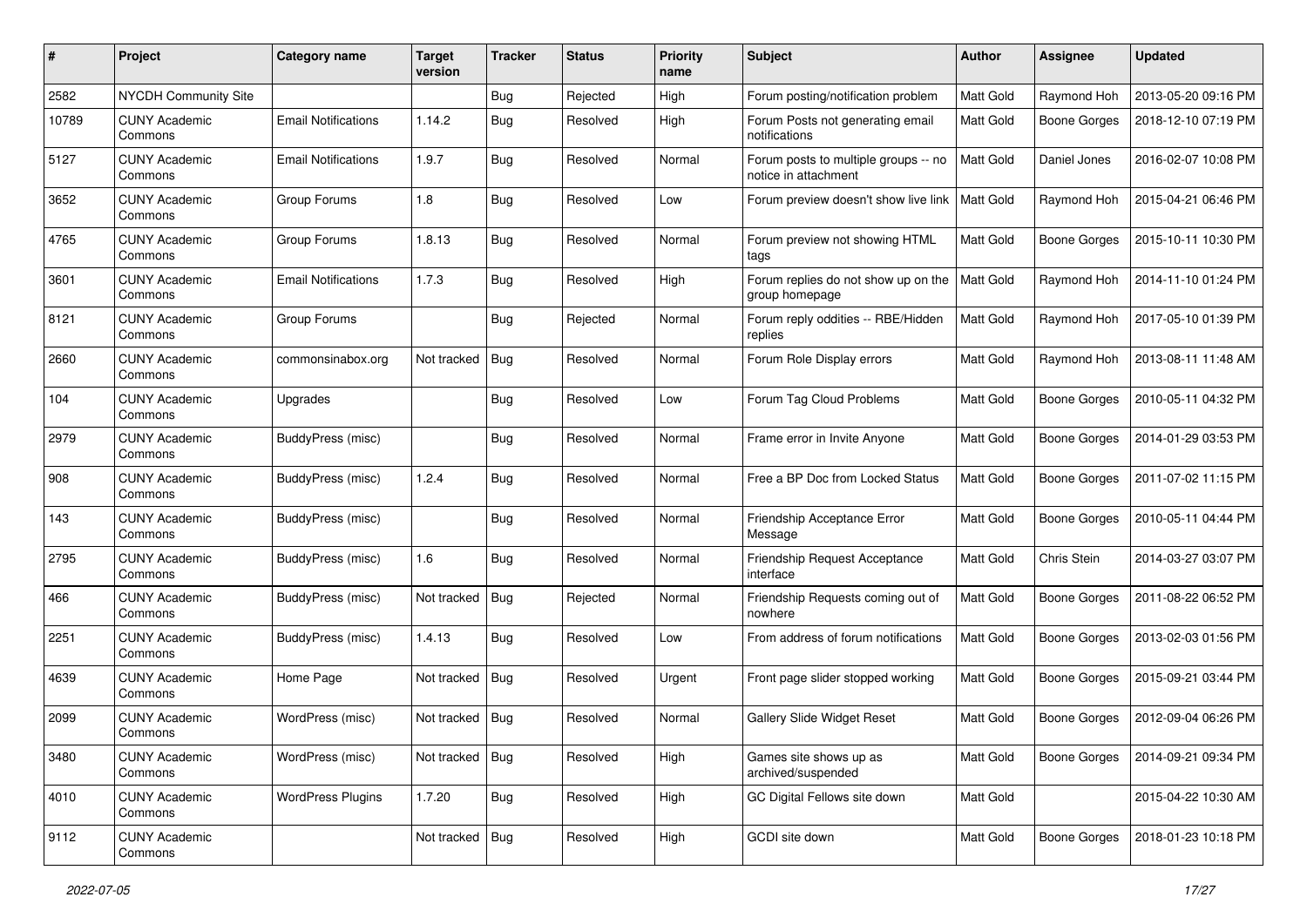| #     | Project                         | Category name              | <b>Target</b><br>version | <b>Tracker</b> | <b>Status</b> | <b>Priority</b><br>name | Subject                                                        | Author           | <b>Assignee</b>     | <b>Updated</b>      |
|-------|---------------------------------|----------------------------|--------------------------|----------------|---------------|-------------------------|----------------------------------------------------------------|------------------|---------------------|---------------------|
| 4402  | <b>CUNY Academic</b><br>Commons | <b>Public Portfolio</b>    | 1.9                      | Bug            | Resolved      | Normal                  | Github link needs full URL rather<br>than ID                   | Matt Gold        | Daniel Jones        | 2015-11-09 02:21 PM |
| 2295  | <b>CUNY Academic</b><br>Commons | commonsinabox.org          |                          | Bug            | Rejected      | Normal                  | Glitch in CBOX Logo                                            | Matt Gold        | <b>Boone Gorges</b> | 2012-12-11 01:08 AM |
| 192   | <b>CUNY Academic</b><br>Commons | WordPress (misc)           |                          | <b>Bug</b>     | Rejected      | Normal                  | Google Custom Search on Blogs                                  | <b>Matt Gold</b> | Chris Stein         | 2014-05-01 09:18 AM |
| 1362  | <b>CUNY Academic</b><br>Commons | WordPress (misc)           | Not tracked              | Bug            | Resolved      | High                    | Google Malware Warning                                         | <b>Matt Gold</b> |                     | 2011-11-23 12:15 PM |
| 15137 | <b>CUNY Academic</b><br>Commons | Search                     | Not tracked              | Bug            | Resolved      | Normal                  | Google search not working?                                     | <b>Matt Gold</b> | <b>Boone Gorges</b> | 2022-01-04 04:17 PM |
| 2815  | NYCDH Community Site            |                            |                          | Bug            | Resolved      | Normal                  | Group Activity dates don't match<br>latest activity            | Matt Gold        | Raymond Hoh         | 2013-10-14 11:40 PM |
| 88    | <b>CUNY Academic</b><br>Commons | Upgrades                   |                          | Bug            | Resolved      | Normal                  | Group Admin Screens                                            | <b>Matt Gold</b> | <b>CIC Michael</b>  | 2009-12-03 08:20 PM |
| 13913 | <b>CUNY Academic</b><br>Commons | Groups (misc)              |                          | Bug            | Rejected      | Normal                  | Group Avatar lost after group<br>creation process              | Matt Gold        | <b>Boone Gorges</b> | 2021-02-23 10:45 AM |
| 10381 | <b>CUNY Academic</b><br>Commons | <b>Email Notifications</b> | 1.13.11                  | <b>Bug</b>     | Resolved      | Normal                  | Group Blog Comment notification<br>doesn't include username    | Matt Gold        | Raymond Hoh         | 2018-10-09 10:36 AM |
| 5878  | <b>CUNY Academic</b><br>Commons | Group Blogs                | 1.10                     | <b>Bug</b>     | Resolved      | Normal                  | Group Blog creation improvements                               | Matt Gold        | <b>Boone Gorges</b> | 2016-08-10 09:36 PM |
| 278   | <b>CUNY Academic</b><br>Commons | BuddyPress (misc)          | 1.0.1                    | <b>Bug</b>     | Resolved      | Normal                  | Group Blog plugin creates<br>subdirectory, not subdomain blogs | Matt Gold        | <b>Boone Gorges</b> | 2010-08-29 01:52 PM |
| 3448  | <b>CUNY Academic</b><br>Commons | Groups (misc)              | 1.7                      | <b>Bug</b>     | Resolved      | Normal                  | Group changes email slug/link issue                            | Matt Gold        | Raymond Hoh         | 2014-09-15 08:29 PM |
| 726   | <b>CUNY Academic</b><br>Commons | <b>Group Files</b>         |                          | Bug            | Rejected      | Normal                  | Group Docs - New Doc Deletion<br>Notifications?                | Matt Gold        | Matt Gold           | 2014-05-01 09:42 AM |
| 1542  | <b>CUNY Academic</b><br>Commons | <b>BuddyPress Docs</b>     | 1.6                      | Bug            | Resolved      | Normal                  | Group Docs Locked                                              | <b>Matt Gold</b> | <b>Boone Gorges</b> | 2014-03-21 03:38 PM |
| 3608  | <b>CUNY Academic</b><br>Commons | <b>Email Notifications</b> | 1.7.3                    | Bug            | Resolved      | High                    | Group email plain-text formatting<br>problem                   | Matt Gold        | Raymond Hoh         | 2014-11-11 12:19 PM |
| 9814  | <b>CUNY Academic</b><br>Commons | Groups (misc)              | Not tracked              | Bug            | Resolved      | Normal                  | Group email settings "No Email"<br>issue                       | Matt Gold        | Raymond Hoh         | 2018-05-22 11:45 AM |
| 3859  | <b>CUNY Academic</b><br>Commons | Group Forums               | 1.7.14                   | Bug            | Resolved      | Normal                  | Group Forum Button Layout                                      | Matt Gold        | <b>Boone Gorges</b> | 2015-03-05 10:57 AM |
| 4640  | <b>CUNY Academic</b><br>Commons |                            |                          | <b>Bug</b>     | Resolved      | Normal                  | Group forum problem                                            | Matt Gold        | Boone Gorges        | 2015-09-21 03:44 PM |
| 11456 | NYCDH Community Site            |                            |                          | Bug            | Resolved      | Normal                  | Group has no admins                                            | Matt Gold        | Raymond Hoh         | 2019-06-01 04:24 PM |
| 3226  | <b>CUNY Academic</b><br>Commons | Groups (misc)              | 1.6.4.1                  | Bug            | Resolved      | Normal                  | Group home: content pushed below<br>sidebar                    | Matt Gold        | <b>Boone Gorges</b> | 2014-05-23 09:55 AM |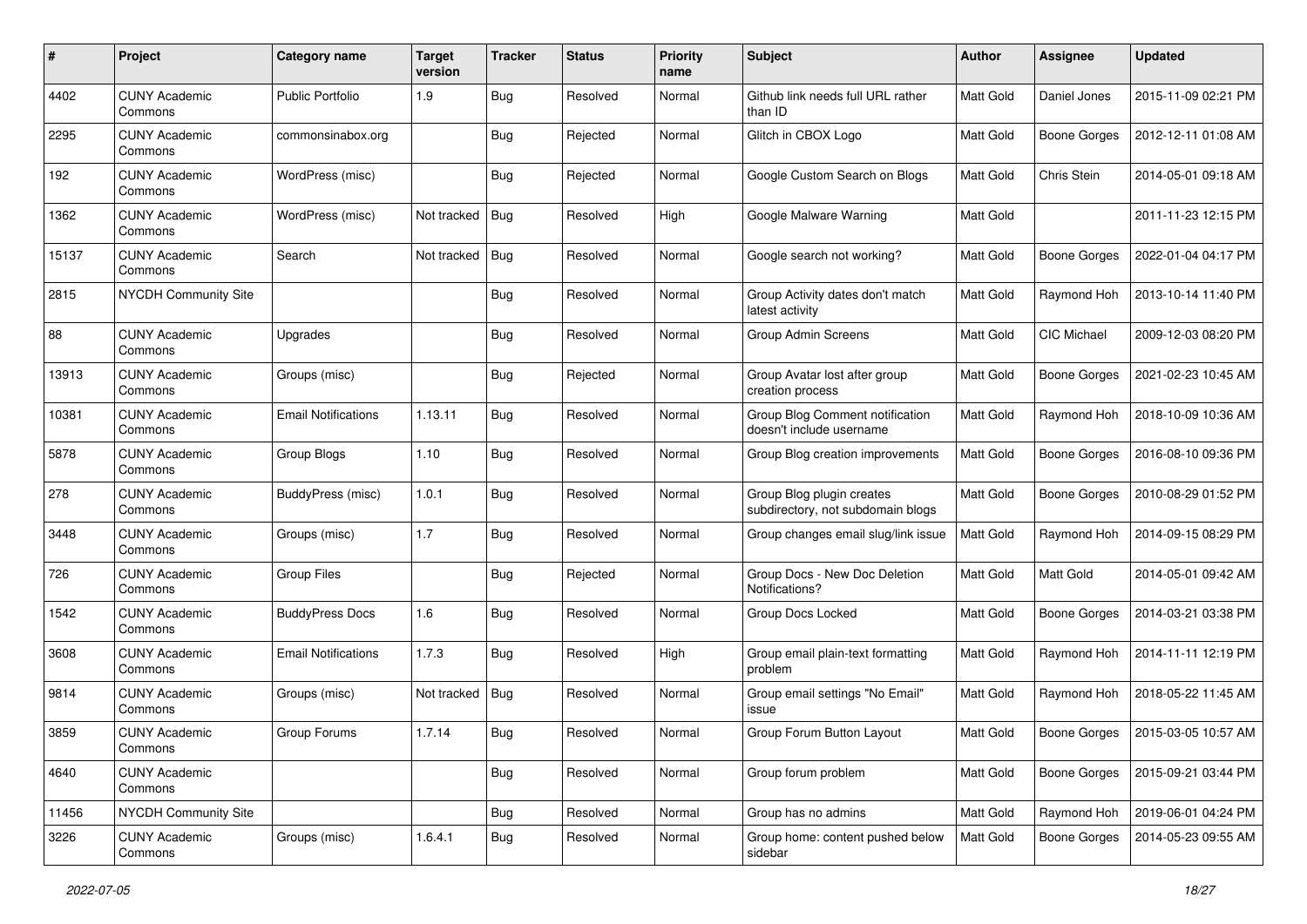| $\#$  | Project                         | Category name              | <b>Target</b><br>version | <b>Tracker</b> | <b>Status</b> | <b>Priority</b><br>name | <b>Subject</b>                                                  | <b>Author</b>    | Assignee            | <b>Updated</b>      |
|-------|---------------------------------|----------------------------|--------------------------|----------------|---------------|-------------------------|-----------------------------------------------------------------|------------------|---------------------|---------------------|
| 3342  | <b>CUNY Academic</b><br>Commons | <b>Email Notifications</b> |                          | <b>Bug</b>     | Duplicate     | Normal                  | <b>Group Invitation Email Links</b><br>Incorrect/Non-Working    | Matt Gold        | Boone Gorges        | 2015-04-01 09:04 PM |
| 2595  | <b>CUNY Academic</b><br>Commons | BuddyPress (misc)          | 1.4.29                   | Bug            | Resolved      | Low                     | Group invitation script                                         | <b>Matt Gold</b> | <b>Boone Gorges</b> | 2013-06-02 04:06 PM |
| 4816  | <b>CUNY Academic</b><br>Commons | Group Invitations          | 1.8.15                   | Bug            | Resolved      | High                    | Group invite email notifications not<br>received                | Matt Gold        | <b>Boone Gorges</b> | 2015-10-26 11:56 AM |
| 3307  | <b>CUNY Academic</b><br>Commons | Group Invitations          |                          | <b>Bug</b>     | Rejected      | Normal                  | Group Invites Sent before clicking<br>"send invites"            | Matt Gold        | <b>Boone Gorges</b> | 2014-07-14 11:09 AM |
| 12185 | <b>CUNY Academic</b><br>Commons |                            | 1.16.1                   | Bug            | Resolved      | Immediate               | Group links not working                                         | Matt Gold        | Boone Gorges        | 2019-12-10 10:35 AM |
| 187   | <b>CUNY Academic</b><br>Commons | BuddyPress (misc)          |                          | Bug            | Resolved      | Normal                  | Group Member unable to be<br>promoted to admin status           | Matt Gold        | Boone Gorges        | 2010-04-02 09:26 PM |
| 10854 | <b>CUNY Academic</b><br>Commons | Groups (misc)              | 1.14.3                   | Bug            | Resolved      | Normal                  | Group membership request not<br>appearing on Requests admin tab | Matt Gold        |                     | 2018-12-21 04:12 PM |
| 25    | <b>CUNY Academic</b><br>Commons | Group Forums               |                          | <b>Bug</b>     | Resolved      | Low                     | Group Page "Active Forum Topics"<br>not displaying              | Matt Gold        | Boone Gorges        | 2009-09-28 05:25 PM |
| 3642  | <b>CUNY Academic</b><br>Commons |                            |                          | Bug            | Rejected      | Normal                  | Group search hanging                                            | Matt Gold        | <b>Boone Gorges</b> | 2014-11-10 12:50 PM |
| 9114  | <b>CUNY Academic</b><br>Commons | Home Page                  | 1.12.8                   | Bug            | Resolved      | Normal                  | group with long name messes up<br>homepage layout               | <b>Matt Gold</b> | Boone Gorges        | 2018-01-24 05:17 PM |
| 3286  | <b>NYCDH Community Site</b>     |                            |                          | <b>Bug</b>     | Resolved      | Normal                  | Have BP Docs take on Access<br>Defaults of group                | Matt Gold        | Raymond Hoh         | 2018-02-21 07:23 PM |
| 1467  | <b>CUNY Academic</b><br>Commons | Upgrades                   |                          | Bug            | Rejected      | Normal                  | Have UserVoice Show "Report a<br>Bug" on pop-up                 | Matt Gold        | Boone Gorges        | 2012-08-01 03:37 PM |
| 15135 | <b>CUNY Academic</b><br>Commons | Toolbar                    | 1.19.1                   | Bug            | Resolved      | High                    | Header design spacing                                           | Matt Gold        | Boone Gorges        | 2022-01-11 04:41 PM |
| 5513  | <b>CUNY Academic</b><br>Commons | Reply By Email             | 1.9.17                   | Bug            | Resolved      | Low                     | Header issues on a RBE post                                     | Matt Gold        | Raymond Hoh         | 2016-05-31 11:44 AM |
| 8659  | <b>CUNY Academic</b><br>Commons | Help/Codex                 | 1.11.16                  | <b>Bug</b>     | Resolved      | Normal                  | Help email us link not working                                  | Matt Gold        | Raymond Hoh         | 2017-10-11 03:51 PM |
| 3043  | <b>CUNY Academic</b><br>Commons | Redmine                    | Not tracked              | Bug            | Resolved      | Normal                  | Help Marilyn Figure out Redmine<br>notification issues          | Matt Gold        | Micki Kaufman       | 2014-05-06 03:01 PM |
| 4125  | <b>CUNY Academic</b><br>Commons | <b>WordPress Themes</b>    | 1.8.2                    | Bug            | Resolved      | Normal                  | Help overlay layer issue                                        | Matt Gold        | Daniel Jones        | 2015-06-08 10:34 AM |
| 7755  | <b>CUNY Academic</b><br>Commons | Help/Codex                 | Not tracked              | Bug            | Resolved      | Normal                  | help page not loading                                           | Matt Gold        | scott voth          | 2017-03-25 11:10 AM |
| 8239  | <b>CUNY Academic</b><br>Commons |                            |                          | <b>Bug</b>     | Duplicate     | Normal                  | Help page should have an email<br>address on it                 | Matt Gold        | Paige Dupont        | 2017-10-11 11:28 AM |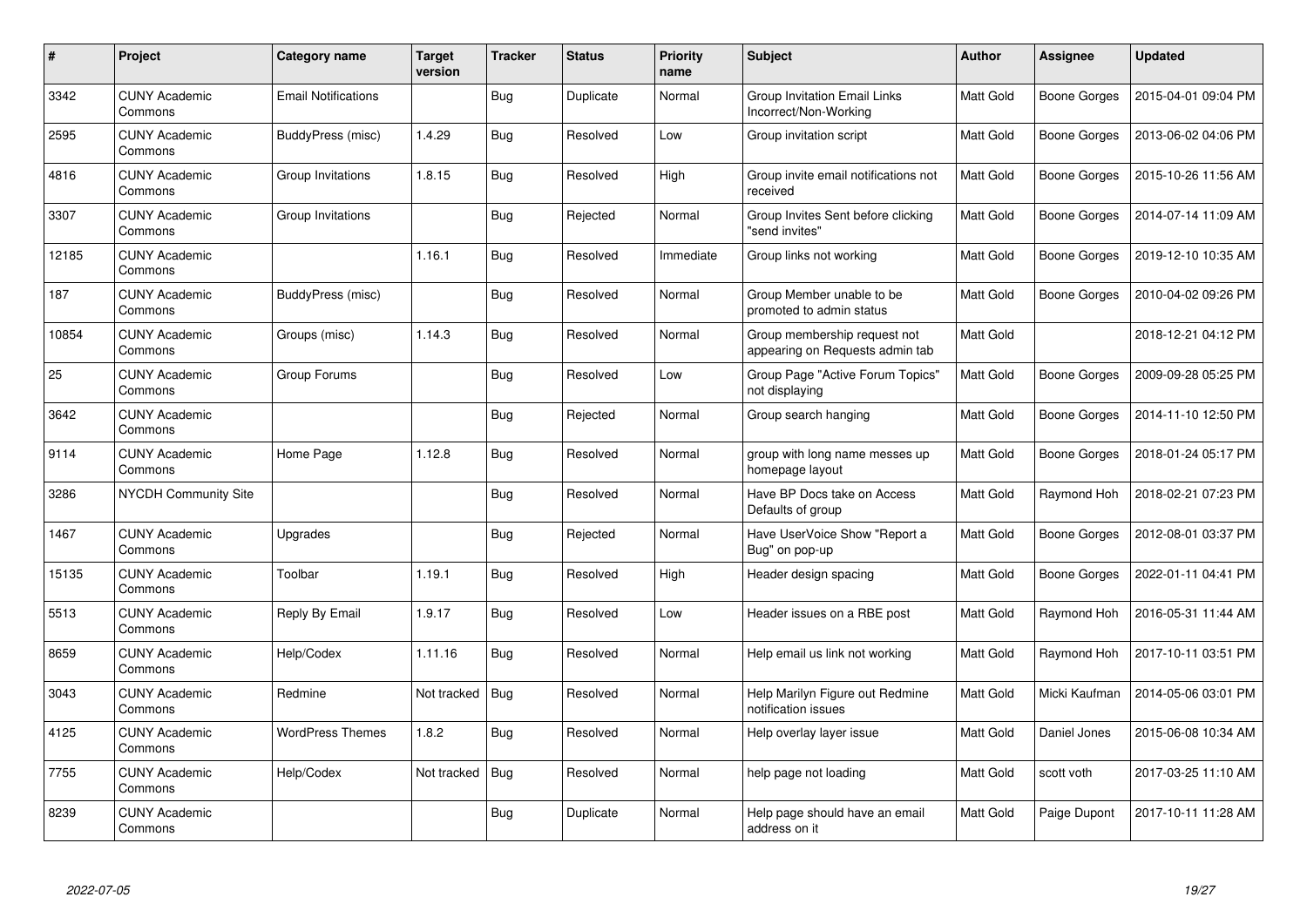| $\#$  | <b>Project</b>                  | Category name              | <b>Target</b><br>version | <b>Tracker</b> | <b>Status</b> | <b>Priority</b><br>name | <b>Subject</b>                                                             | <b>Author</b>    | Assignee            | <b>Updated</b>      |
|-------|---------------------------------|----------------------------|--------------------------|----------------|---------------|-------------------------|----------------------------------------------------------------------------|------------------|---------------------|---------------------|
| 101   | <b>CUNY Academic</b><br>Commons | Upgrades                   |                          | <b>Bug</b>     | Resolved      | Normal                  | <b>Help Pages</b>                                                          | Matt Gold        | Matt Gold           | 2009-12-08 07:34 PM |
| 469   | <b>CUNY Academic</b><br>Commons | WordPress (misc)           | Not tracked              | <b>Bug</b>     | Resolved      | High                    | Help with a blog using a deleted<br>theme                                  | <b>Matt Gold</b> | <b>Boone Gorges</b> | 2010-12-13 05:09 PM |
| 499   | <b>CUNY Academic</b><br>Commons | WordPress (misc)           | 1.1.6                    | Bug            | Resolved      | Normal                  | Help with Atahualpa Issues                                                 | Matt Gold        | scott voth          | 2010-12-21 07:30 PM |
| 786   | <b>CUNY Academic</b><br>Commons | WordPress (misc)           | 1.2.3                    | Bug            | Resolved      | Normal                  | Hero Image Slider Overlay Display<br>on IE                                 | <b>Matt Gold</b> | <b>Boone Gorges</b> | 2011-06-06 09:51 AM |
| 444   | <b>CUNY Academic</b><br>Commons | WordPress (misc)           | 1.1.1                    | Bug            | Resolved      | High                    | Hero Slides Not Showing Up in<br>Firefox                                   | Matt Gold        | <b>Boone Gorges</b> | 2010-12-08 08:41 AM |
| 30    | <b>CUNY Academic</b><br>Commons | BuddyPress (misc)          |                          | Bug            | Resolved      | Normal                  | Hidden Forum Activity Showing up in<br>News Feed                           | Matt Gold        | Boone Gorges        | 2009-09-30 02:51 PM |
| 3588  | <b>CUNY Academic</b><br>Commons | Groups (misc)              | 1.7.2                    | Bug            | Resolved      | Normal                  | Hidden group not appearing in<br>search results                            | Matt Gold        | <b>Boone Gorges</b> | 2014-11-01 02:57 PM |
| 220   | <b>CUNY Academic</b><br>Commons | BuddyPress (misc)          |                          | Bug            | Resolved      | High                    | Hidden Groups showing up in<br>homepage group listing                      | Matt Gold        | Boone Gorges        | 2010-05-07 10:30 AM |
| 775   | <b>CUNY Academic</b><br>Commons | WordPress (misc)           | 1.2.2                    | Bug            | Rejected      | Normal                  | Hit Counter Plugin Problem                                                 | Matt Gold        | <b>Boone Gorges</b> | 2011-05-28 08:42 AM |
| 3910  | <b>CUNY Academic</b><br>Commons | Home Page                  | 1.7.15.2                 | Bug            | Resolved      | High                    | Home Page Display Errors                                                   | Matt Gold        | <b>Boone Gorges</b> | 2015-03-17 10:21 AM |
| 3614  | <b>CUNY Academic</b><br>Commons | Home Page                  | 1.7.2                    | Bug            | Resolved      | Normal                  | Homepage member widget filter<br>feature not working                       | Matt Gold        | <b>Boone Gorges</b> | 2014-11-01 02:24 PM |
| 2596  | <b>CUNY Academic</b><br>Commons | BuddyPress (misc)          |                          | <b>Bug</b>     | Rejected      | Normal                  | Homepage Recent blog posts widget<br>display                               | Matt Gold        | Boone Gorges        | 2013-05-23 10:50 PM |
| 8702  | <b>CUNY Academic</b><br>Commons | Homepage Slides            | 1.11.13                  | Bug            | Resolved      | Normal                  | Homepage slider doesn't offer option   Matt Gold<br>to move through slides |                  | <b>Boone Gorges</b> | 2017-09-14 11:37 PM |
| 5179  | <b>CUNY Academic</b><br>Commons | Homepage Slides            | 1.9.6                    | Bug            | Resolved      | High                    | homepage slider image broken                                               | Matt Gold        | Raymond Hoh         | 2016-02-01 11:26 PM |
| 11619 | <b>CUNY Academic</b><br>Commons |                            | 1.15.5                   | <b>Bug</b>     | Rejected      | Normal                  | Homepage thumbnails not loading                                            | Matt Gold        | Raymond Hoh         | 2019-07-09 03:49 AM |
| 11610 | <b>CUNY Academic</b><br>Commons |                            | 1.15.5                   | Bug            | Resolved      | Normal                  | Homepage thumbnails not loading                                            | Matt Gold        | Boone Gorges        | 2019-06-29 10:38 PM |
| 660   | <b>CUNY Academic</b><br>Commons | BuddyPress (misc)          | 1.2                      | Bug            | Resolved      | Low                     | HTML Markup appears in activity<br>comment                                 | Matt Gold        | Boone Gorges        | 2011-04-04 02:39 PM |
| 8025  | <b>CUNY Academic</b><br>Commons | Group Forums               | 1.11.11                  | Bug            | Resolved      | Normal                  | HTML markup in group forum<br>notification                                 | Matt Gold        | Daniel Jones        | 2017-08-25 11:38 AM |
| 8692  | <b>CUNY Academic</b><br>Commons | <b>Email Notifications</b> | 1.11.15                  | Bug            | Resolved      | Normal                  | HTML not rendering in email<br>notifications                               | Matt Gold        | Raymond Hoh         | 2017-10-11 11:08 AM |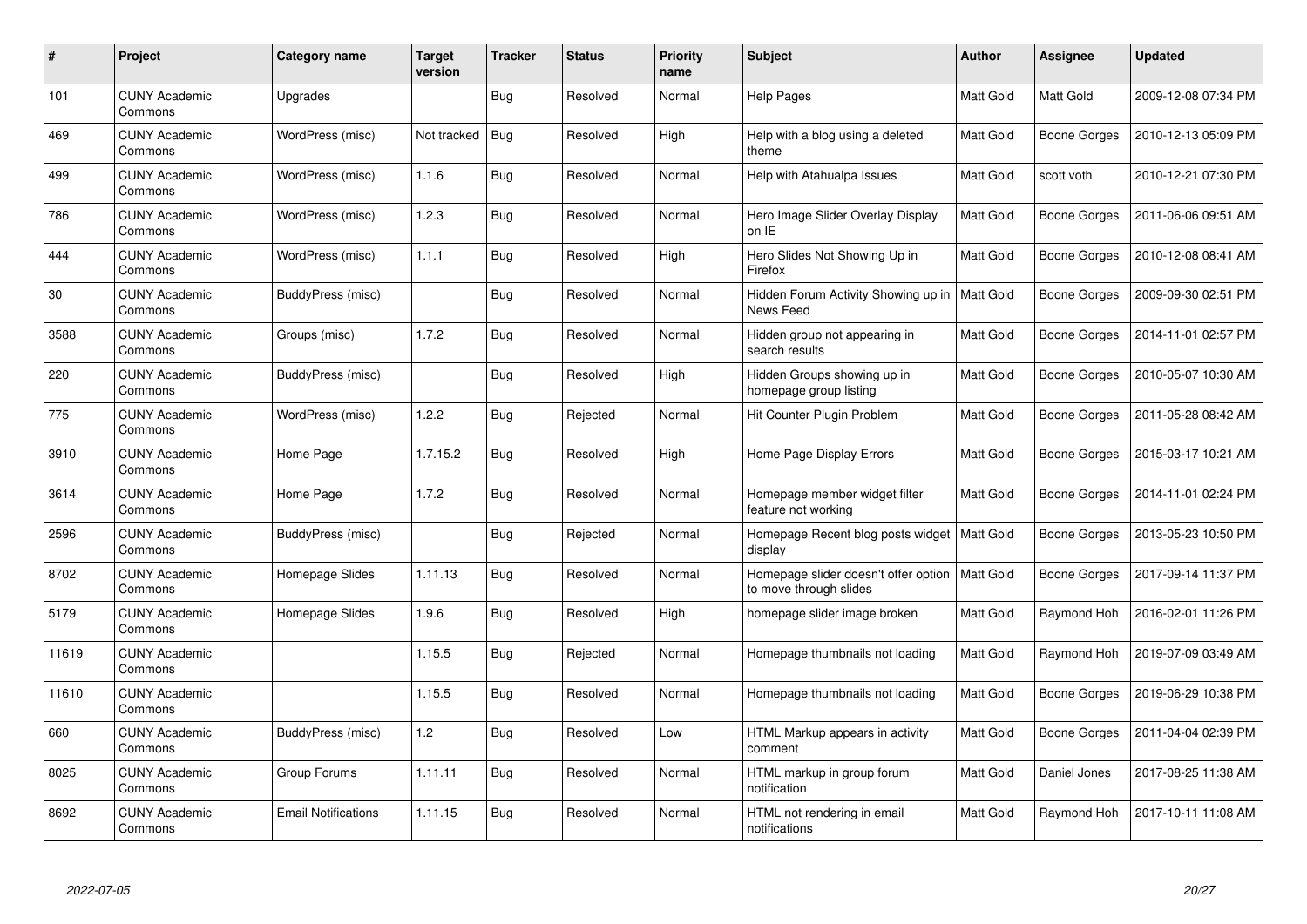| #     | Project                         | Category name              | Target<br>version | <b>Tracker</b> | <b>Status</b> | <b>Priority</b><br>name | Subject                                                                                         | Author           | Assignee            | <b>Updated</b>      |
|-------|---------------------------------|----------------------------|-------------------|----------------|---------------|-------------------------|-------------------------------------------------------------------------------------------------|------------------|---------------------|---------------------|
| 3165  | <b>CUNY Academic</b><br>Commons | <b>Email Notifications</b> |                   | <b>Bug</b>     | Rejected      | Normal                  | HTML notification of post with<br>attachments didn't include mention<br>of/links to attachments | Matt Gold        | <b>Boone Gorges</b> | 2015-03-21 09:05 PM |
| 661   | <b>CUNY Academic</b><br>Commons | <b>BuddyPress (misc)</b>   | 1.2               | <b>Bug</b>     | Resolved      | Low                     | HTML Special Characters Appear in<br><b>Email Notification Text</b>                             | Matt Gold        | Raymond Hoh         | 2011-05-04 08:55 AM |
| 152   | <b>CUNY Academic</b><br>Commons | BuddyPress (misc)          |                   | <b>Bug</b>     | Resolved      | Normal                  | HTML Tags Added to Email<br>Notifications                                                       | Matt Gold        | <b>Boone Gorges</b> | 2010-05-11 04:52 PM |
| 2363  | <b>CUNY Academic</b><br>Commons | WordPress (misc)           | 1.4.16            | <b>Bug</b>     | Resolved      | Normal                  | HTTP Error 500 (Internal Server<br>Error) on GC DSL blog                                        | Matt Gold        | <b>Boone Gorges</b> | 2013-01-02 10:10 AM |
| 12433 | <b>NYCDH Community Site</b>     |                            |                   | Bug            | Resolved      | Normal                  | hyperlinks not accepted in forum<br>post                                                        | Matt Gold        | Raymond Hoh         | 2020-11-23 08:42 PM |
| 2798  | <b>CUNY Academic</b><br>Commons | <b>BuddyPress (misc)</b>   | 1.5.4             | <b>Bug</b>     | Resolved      | Normal                  | IE10 Profile Display Errors                                                                     | Matt Gold        | Raymond Hoh         | 2013-09-25 03:33 PM |
| 79    | <b>CUNY Academic</b><br>Commons | Upgrades                   |                   | Bug            | Rejected      | Low                     | <b>IE6 Compatibility</b>                                                                        | Matt Gold        | CIC Michael         | 2014-05-01 09:14 AM |
| 1116  | <b>CUNY Academic</b><br>Commons | WordPress (misc)           | Not tracked       | Bug            | Resolved      | High                    | Image Upload Error                                                                              | <b>Matt Gold</b> |                     | 2011-08-27 08:44 AM |
| 1916  | <b>CUNY Academic</b><br>Commons | WordPress (misc)           | 1.3.14            | Bug            | Resolved      | High                    | Images Breaking on Help Blog and<br><b>Ground Control</b>                                       | Matt Gold        | <b>Boone Gorges</b> | 2012-05-26 07:54 PM |
| 5742  | <b>NYCDH Community Site</b>     |                            |                   | Bug            | Resolved      | Normal                  | images in slideshow not working                                                                 | Matt Gold        | Raymond Hoh         | 2016-07-20 07:24 PM |
| 2629  | <b>CUNY Academic</b><br>Commons | WordPress (misc)           | 1.5               | <b>Bug</b>     | Rejected      | Urgent                  | images not showing in slider on<br>homepage                                                     | Matt Gold        | Raymond Hoh         | 2013-07-10 11:10 AM |
| 6413  | <b>CUNY Academic</b><br>Commons | WordPress - Media          |                   | Bug            | Duplicate     | Normal                  | Images not showing up                                                                           | Matt Gold        | Boone Gorges        | 2016-10-24 10:16 AM |
| 761   | <b>CUNY Academic</b><br>Commons | WordPress (misc)           | 1.3               | Bug            | Resolved      | Normal                  | Implement "Send a Comment"<br><b>Function</b>                                                   | Matt Gold        | <b>Boone Gorges</b> | 2011-06-02 04:51 PM |
| 2014  | <b>CUNY Academic</b><br>Commons | BuddyPress (misc)          | 1.5               | Bug            | Resolved      | Normal                  | Improper margins on Members<br>Directory                                                        | Matt Gold        | Dominic Giglio      | 2012-12-18 10:37 AM |
| 3858  | <b>CUNY Academic</b><br>Commons | Reply By Email             | Future<br>release | <b>Bug</b>     | Duplicate     | Normal                  | Improved groupblog-RBE integration                                                              | Matt Gold        | Raymond Hoh         | 2019-03-11 02:32 PM |
| 1990  | <b>CUNY Academic</b><br>Commons | BuddyPress (misc)          | 1.3.17            | <b>Bug</b>     | Resolved      | Low                     | In Forum post list, member avatar<br>partially obscures member name                             | Matt Gold        | <b>Boone Gorges</b> | 2012-07-29 08:42 PM |
| 1231  | <b>CUNY Academic</b><br>Commons | WordPress (misc)           | Not tracked       | <b>Bug</b>     | Duplicate     | High                    | Inaccessible Site on the Commons                                                                | Matt Gold        |                     | 2011-10-13 08:56 AM |
| 215   | <b>CUNY Academic</b><br>Commons | BuddyPress (misc)          |                   | Bug            | Resolved      | Low                     | Inaccurate dates on group page`                                                                 | Matt Gold        | <b>Boone Gorges</b> | 2010-05-12 12:11 PM |
| 2116  | <b>CUNY Academic</b><br>Commons | BuddyPress (misc)          | 1.4.31            | <b>Bug</b>     | Resolved      | Normal                  | Include failed message in RBE<br><b>Failure Notification</b>                                    | Matt Gold        | Raymond Hoh         | 2013-07-08 11:01 PM |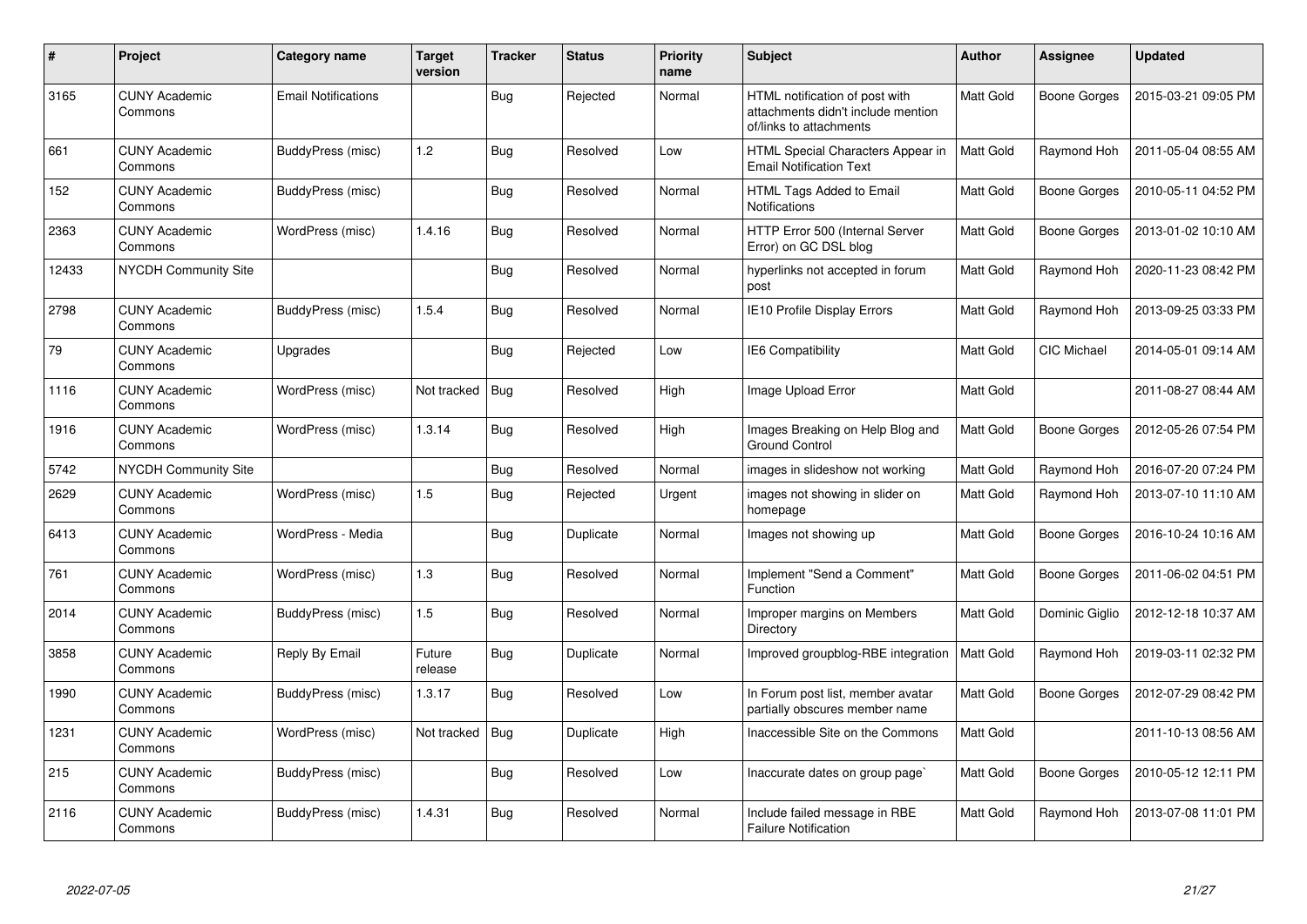| $\#$  | Project                         | Category name              | <b>Target</b><br>version | <b>Tracker</b> | <b>Status</b> | <b>Priority</b><br>name | <b>Subject</b>                                                     | <b>Author</b>    | Assignee            | <b>Updated</b>      |
|-------|---------------------------------|----------------------------|--------------------------|----------------|---------------|-------------------------|--------------------------------------------------------------------|------------------|---------------------|---------------------|
| 3324  | <b>CUNY Academic</b><br>Commons | <b>Public Portfolio</b>    | 1.6.10                   | <b>Bug</b>     | Resolved      | Normal                  | Incorrect display of send<br>message/mention on portfolio page     | Matt Gold        | <b>Boone Gorges</b> | 2014-07-22 09:06 PM |
| 180   | <b>CUNY Academic</b><br>Commons | BuddyPress (misc)          |                          | <b>Bug</b>     | Resolved      | Normal                  | Incorrect Link on Friendship Request<br><b>Notification Issues</b> | <b>Matt Gold</b> | <b>Boone Gorges</b> | 2010-03-13 08:47 AM |
| 1802  | <b>CUNY Academic</b><br>Commons | WordPress (misc)           | 1.3.11                   | Bug            | Resolved      | Low                     | Incorrect Page Title on Blogs Page                                 | Matt Gold        | <b>Boone Gorges</b> | 2012-04-03 08:28 PM |
| 26    | <b>CUNY Academic</b><br>Commons |                            |                          | Bug            | Resolved      | Normal                  | <b>Install Akismet Sitewide</b>                                    | Matt Gold        | Matt Gold           | 2009-09-22 11:43 PM |
| 1067  | <b>CUNY Academic</b><br>Commons | WordPress (misc)           | 1.2.5                    | <b>Bug</b>     | Rejected      | Normal                  | Install Disable Trackbacks                                         | Matt Gold        | <b>Boone Gorges</b> | 2011-07-22 12:05 AM |
| 1912  | <b>CUNY Academic</b><br>Commons | WordPress (misc)           | 1.3.13                   | <b>Bug</b>     | Resolved      | Normal                  | Install the VéritéCo Timeline Plugin                               | <b>Matt Gold</b> | Boone Gorges        | 2012-05-23 04:13 PM |
| 10357 | <b>CUNY Academic</b><br>Commons | Onboarding                 |                          | Bug            | Rejected      | Normal                  | Invitation snafu                                                   | Matt Gold        | <b>Boone Gorges</b> | 2018-09-20 02:14 PM |
| 240   | <b>CUNY Academic</b><br>Commons | BuddyPress (misc)          |                          | <b>Bug</b>     | Resolved      | Normal                  | Invite Anyone - CUNY email domain<br>produces error                | Matt Gold        | Boone Gorges        | 2010-05-14 12:39 PM |
| 507   | <b>CUNY Academic</b><br>Commons | BuddyPress (misc)          | 1.1.6                    | <b>Bug</b>     | Resolved      | High                    | Invite Anyone Rejects CUNY Email<br>Addresses                      | Matt Gold        | <b>Boone Gorges</b> | 2010-12-21 11:26 AM |
| 1295  | <b>CUNY Academic</b><br>Commons | Group Invitations          |                          | Bug            | Rejected      | Normal                  | Invite to Group Ajax Search Buggy                                  | Matt Gold        | Matt Gold           | 2014-05-01 10:31 AM |
| 351   | <b>CUNY Academic</b><br>Commons | BuddyPress (misc)          | Not tracked              | Bug            | Rejected      | Normal                  | Invited Group Members Aren't<br>Automatically Added to Groups      | Matt Gold        | <b>Boone Gorges</b> | 2011-08-22 06:54 PM |
| 3217  | <b>CUNY Academic</b><br>Commons | <b>Public Portfolio</b>    |                          | Bug            | Resolved      | Normal                  | Issue with Link button on Profile<br><b>Fields</b>                 | Matt Gold        | <b>Boone Gorges</b> | 2014-05-21 10:29 PM |
| 3954  | <b>CUNY Academic</b><br>Commons | <b>Email Notifications</b> | 1.7.18                   | <b>Bug</b>     | Resolved      | Normal                  | Issues with Email notifications for<br>Groups w/RSS Feeds attached | Matt Gold        | Raymond Hoh         | 2015-04-08 05:04 PM |
| 106   | <b>CUNY Academic</b><br>Commons | Upgrades                   |                          | <b>Bug</b>     | Resolved      | High                    | <b>ITPF09 Forum Issue</b>                                          | Matt Gold        | <b>Boone Gorges</b> | 2009-12-03 04:49 PM |
| 74    | <b>CUNY Academic</b><br>Commons | Upgrades                   |                          | <b>Bug</b>     | Resolved      | Low                     | Join/Login Link Weirdness                                          | Matt Gold        | CIC Michael         | 2010-05-11 04:42 PM |
| 628   | <b>CUNY Academic</b><br>Commons | Wiki                       | 1.2.1                    | Bug            | Resolved      | Normal                  | LaTeX support for MediaWiki                                        | Matt Gold        | Boone Gorges        | 2011-05-11 09:50 PM |
| 2950  | <b>CUNY Academic</b><br>Commons | commonsinabox.org          | Not tracked              | Bug            | Resolved      | Normal                  | Layout broken on<br>commonsinabox.org forum 404                    | Matt Gold        | Boone Gorges        | 2014-05-06 02:59 PM |
| 219   | <b>CUNY Academic</b><br>Commons | WordPress (misc)           |                          | Bug            | Resolved      | Low                     | Left Margin Padding on sign-in page                                | Matt Gold        | <b>Boone Gorges</b> | 2010-05-11 05:14 PM |
| 476   | <b>CUNY Academic</b><br>Commons | WordPress (misc)           | 1.1.3                    | Bug            | Resolved      | High                    | Limited Email Domains List Empty<br>After Site Upgrade             | <b>Matt Gold</b> | <b>Boone Gorges</b> | 2010-12-13 07:02 PM |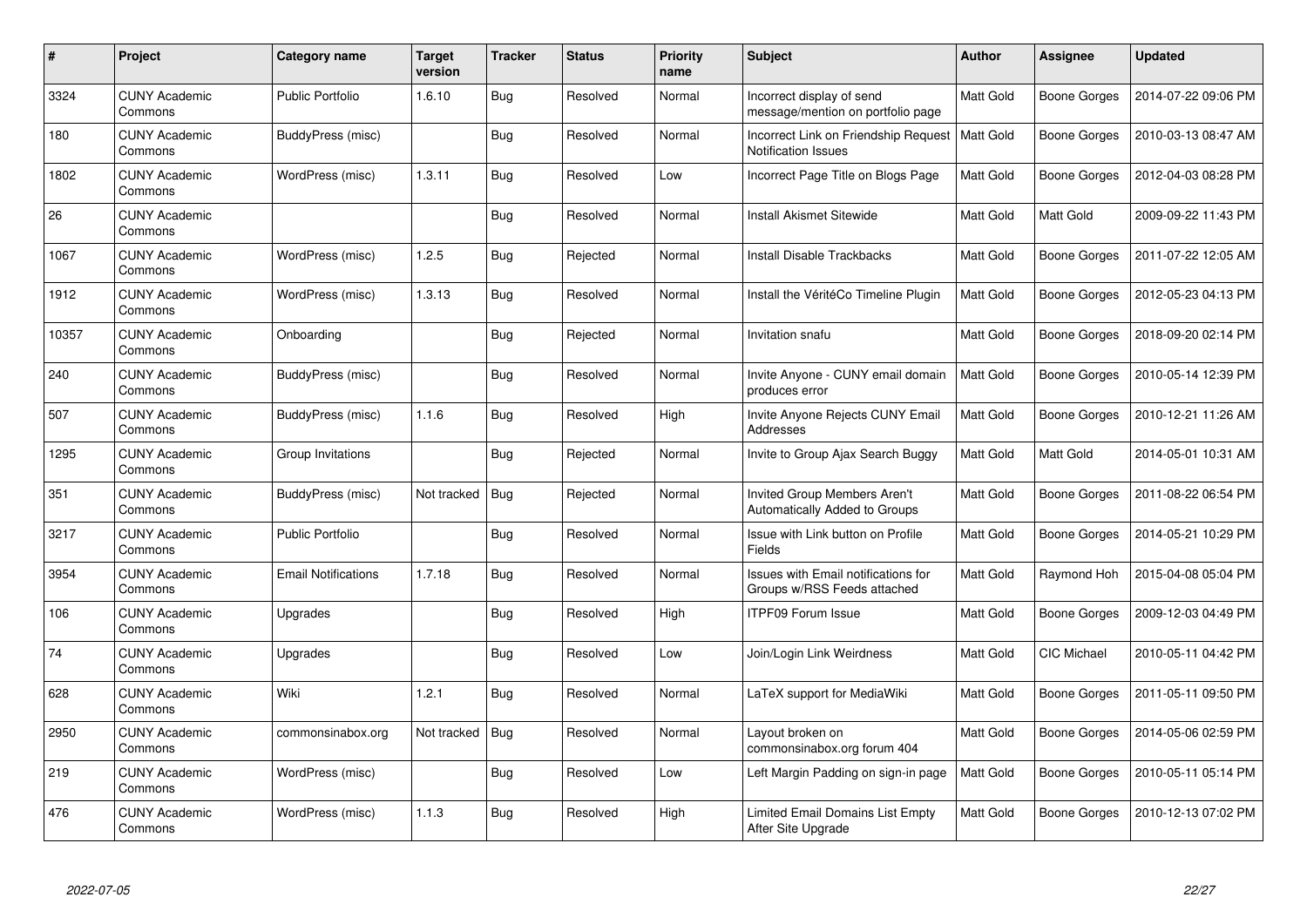| $\#$  | Project                         | Category name              | <b>Target</b><br>version | <b>Tracker</b> | <b>Status</b> | <b>Priority</b><br>name | Subject                                                                 | Author    | Assignee            | <b>Updated</b>      |
|-------|---------------------------------|----------------------------|--------------------------|----------------|---------------|-------------------------|-------------------------------------------------------------------------|-----------|---------------------|---------------------|
| 2730  | <b>CUNY Academic</b><br>Commons | BuddyPress (misc)          |                          | <b>Bug</b>     | Duplicate     | Normal                  | Limits on Publications Entry Field                                      | Matt Gold | <b>Boone Gorges</b> | 2013-08-29 09:36 AM |
| 13459 | <b>CUNY Academic</b><br>Commons | Layout                     | 1.17.6                   | <b>Bug</b>     | Resolved      | Normal                  | Line spacing on forum post title is<br>too small                        | Matt Gold | Raymond Hoh         | 2020-10-27 11:00 AM |
| 2188  | <b>CUNY Academic</b><br>Commons | BuddyPress (misc)          | 1.4.9                    | <b>Bug</b>     | Resolved      | Normal                  | Line Spacing/Breaks on BP Docs                                          | Matt Gold | Chris Stein         | 2012-11-01 03:15 PM |
| 335   | <b>CUNY Academic</b><br>Commons | Wiki                       |                          | Bug            | Rejected      | Normal                  | Link attribute on images is stripped<br>when MW pages are edited        | Matt Gold | <b>Boone Gorges</b> | 2016-05-31 12:17 PM |
| 130   | <b>CUNY Academic</b><br>Commons | BuddyPress (misc)          |                          | Bug            | Resolved      | Normal                  | Link to Blog on Group Pages leads<br>back to Group                      | Matt Gold | <b>Boone Gorges</b> | 2009-12-10 01:28 PM |
| 3287  | NYCDH Community Site            |                            |                          | Bug            | Resolved      | Normal                  | Link to Private Doc bounces<br>non-logged-in users to homepage          | Matt Gold | Raymond Hoh         | 2014-06-25 05:30 PM |
| 2250  | <b>CUNY Academic</b><br>Commons | WordPress (misc)           |                          | <b>Bug</b>     | Rejected      | Normal                  | Livestreaming page error                                                | Matt Gold | <b>Boone Gorges</b> | 2012-11-15 11:35 AM |
| 107   | <b>CUNY Academic</b><br>Commons | Upgrades                   |                          | <b>Bug</b>     | Resolved      | High                    | Log In Problem                                                          | Matt Gold | <b>Boone Gorges</b> | 2009-12-04 12:02 AM |
| 614   | <b>CUNY Academic</b><br>Commons | BuddyPress (misc)          | 1.1.10                   | Bug            | Rejected      | Low                     | Log out button on BP Admin bar<br>covers logo                           | Matt Gold | <b>Boone Gorges</b> | 2011-03-04 05:58 PM |
| 3640  | <b>CUNY Academic</b><br>Commons |                            | Future<br>release        | <b>Bug</b>     | Rejected      | Normal                  | Logged out of commons when trying<br>to publish a post                  | Matt Gold | Daniel Jones        | 2015-03-09 11:27 AM |
| 12893 | <b>NYCDH Community Site</b>     |                            |                          | <b>Bug</b>     | Resolved      | Normal                  | Login issue                                                             | Matt Gold | Raymond Hoh         | 2020-06-05 10:31 AM |
| 1558  | <b>CUNY Academic</b><br>Commons | BuddyPress (misc)          | 1.3.6                    | Bug            | Resolved      | Normal                  | Login Issues                                                            | Matt Gold | <b>Boone Gorges</b> | 2012-02-08 06:40 PM |
| 2239  | <b>CUNY Academic</b><br>Commons | <b>Email Notifications</b> | 1.7                      | <b>Bug</b>     | Resolved      | Normal                  | Login redirects when clicking on<br>private group addresses not working | Matt Gold | Raymond Hoh         | 2014-11-01 11:41 AM |
| 540   | <b>CUNY Academic</b><br>Commons | BuddyPress (misc)          | 1.1.8                    | <b>Bug</b>     | Resolved      | Normal                  | Long BP Group Doc Names Hide<br>Edit/Delete Options                     | Matt Gold | <b>Boone Gorges</b> | 2011-02-02 10:58 AM |
| 2944  | <b>CUNY Academic</b><br>Commons | BuddyPress (misc)          | 1.5.13                   | <b>Bug</b>     | Resolved      | Normal                  | Long load time on send invites group<br>pages                           | Matt Gold | <b>Boone Gorges</b> | 2014-01-02 02:50 PM |
| 3802  | <b>CUNY Academic</b><br>Commons | Home Page                  | 1.7.14                   | <b>Bug</b>     | Resolved      | Normal                  | Long user name causes problems<br>with Who's Online homepage display    | Matt Gold | Daniel Jones        | 2015-02-23 03:39 PM |
| 297   | <b>CUNY Academic</b><br>Commons | Wiki                       |                          | <b>Bug</b>     | Resolved      | Normal                  | Lost write privileges to wiki images<br>directory                       | Matt Gold |                     | 2010-08-25 05:47 PM |
| 3555  | <b>CUNY Academic</b><br>Commons | Publicity                  | Not tracked              | <b>Bug</b>     | Resolved      | High                    | Mailchimp email display issue                                           | Matt Gold | Matt Gold           | 2017-11-15 05:47 PM |
| 5022  | <b>CUNY Academic</b><br>Commons | Wiki                       | 1.9.1                    | <b>Bug</b>     | Resolved      | High                    | Main nav bar different on wiki page                                     | Matt Gold | <b>Boone Gorges</b> | 2015-12-11 09:31 PM |
| 3058  | <b>CUNY Academic</b><br>Commons | BuddyPress (misc)          | 1.5.18.1                 | <b>Bug</b>     | Resolved      | Urgent                  | Main navigation bar not working                                         | Matt Gold | <b>Boone Gorges</b> | 2014-02-21 09:28 AM |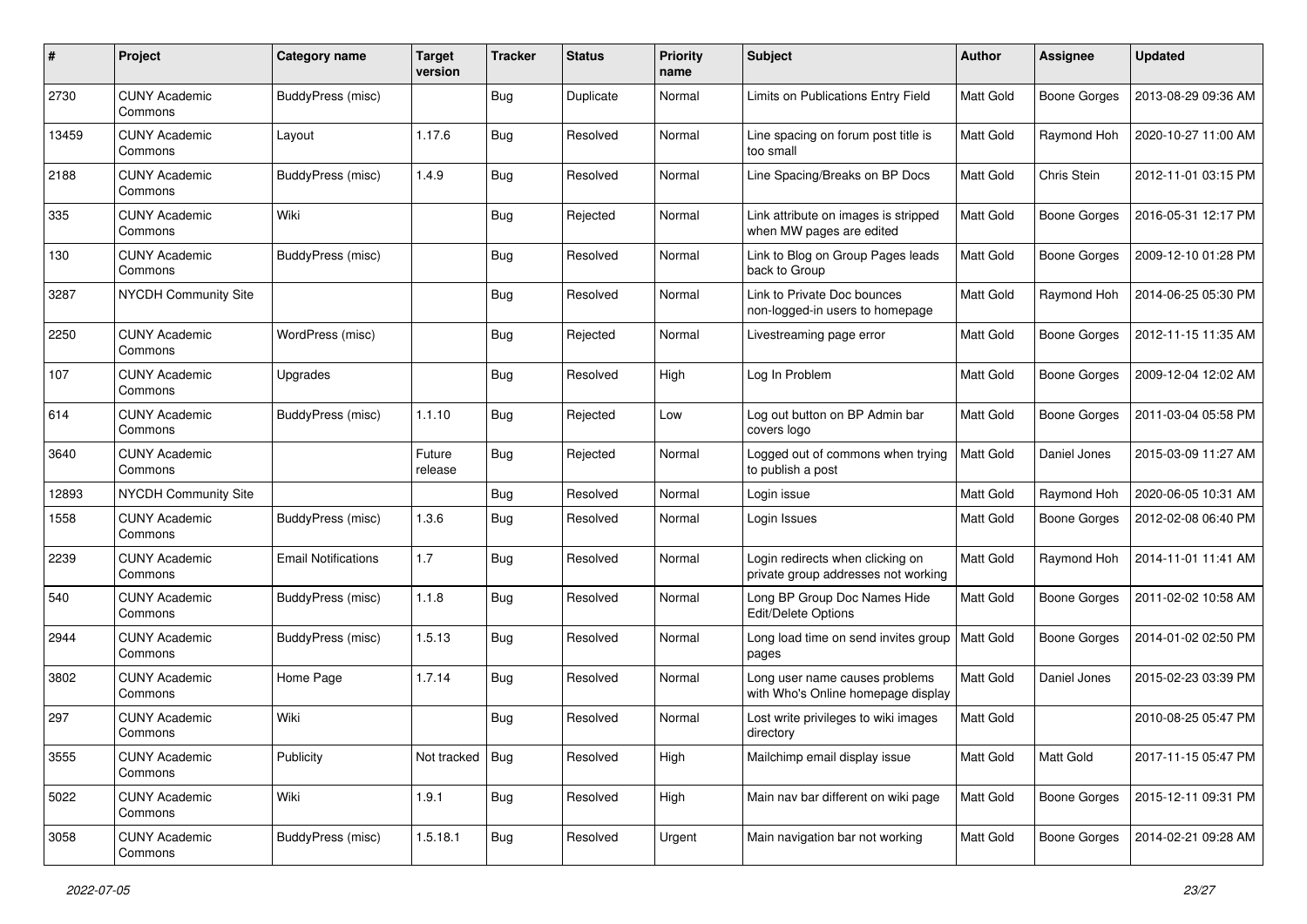| #     | Project                         | Category name            | Target<br>version | <b>Tracker</b> | <b>Status</b> | <b>Priority</b><br>name | Subject                                                                      | Author           | Assignee            | <b>Updated</b>      |
|-------|---------------------------------|--------------------------|-------------------|----------------|---------------|-------------------------|------------------------------------------------------------------------------|------------------|---------------------|---------------------|
| 3449  | <b>CUNY Academic</b><br>Commons | Groups (misc)            | 1.7               | <b>Bug</b>     | Resolved      | Normal                  | Make Default Option for "Create<br>Forum" in Group Creation Process<br>"Yes" | Matt Gold        | <b>Boone Gorges</b> | 2014-09-22 08:39 PM |
| 2618  | <b>NYCDH Community Site</b>     |                          |                   | <b>Bug</b>     | Assigned      | Low                     | Mark blogs as spam when created<br>by users marked as spam                   | Matt Gold        | Boone Gorges        | 2013-06-09 11:38 PM |
| 6995  | <b>CUNY Academic</b><br>Commons | Home Page                | Not tracked       | <b>Bug</b>     | Assigned      | Normal                  | member filter on homepage not<br>working                                     | Matt Gold        | Raymond Hoh         | 2016-12-11 09:46 PM |
| 12353 | <b>CUNY Academic</b><br>Commons | <b>BuddyPress (misc)</b> | Not tracked       | <b>Bug</b>     | Abandoned     | Normal                  | Member filtering not working                                                 | Matt Gold        | <b>Boone Gorges</b> | 2020-03-10 11:14 AM |
| 3717  | <b>CUNY Academic</b><br>Commons | Groups (misc)            | 1.7.7             | <b>Bug</b>     | Resolved      | Normal                  | Member invitations to Group<br>Members error alert                           | Matt Gold        | <b>Boone Gorges</b> | 2014-12-22 02:25 PM |
| 363   | <b>CUNY Academic</b><br>Commons | BuddyPress (misc)        | Not tracked       | <b>Bug</b>     | Resolved      | Normal                  | Member listed twice in group                                                 | Matt Gold        | Boone Gorges        | 2010-10-06 10:35 AM |
| 6674  | <b>CUNY Academic</b><br>Commons | Reply By Email           | 1.10.3            | <b>Bug</b>     | Resolved      | Normal                  | Member RBE responses to<br>document uploads                                  | <b>Matt Gold</b> | Raymond Hoh         | 2016-11-29 09:44 PM |
| 6695  | <b>CUNY Academic</b><br>Commons | Group Announcments       | 1.10.3            | <b>Bug</b>     | Duplicate     | Normal                  | Member reply to announcement<br>goes to Commons address                      | Matt Gold        | Raymond Hoh         | 2016-11-22 01:46 AM |
| 731   | <b>CUNY Academic</b><br>Commons | BuddyPress (misc)        | 1.2.1             | Bug            | Resolved      | Normal                  | Member reports a problem posting to<br>a private group                       | Matt Gold        | Boone Gorges        | 2011-05-03 07:10 PM |
| 613   | <b>CUNY Academic</b><br>Commons | <b>BuddyPress (misc)</b> | 1.1.10            | Bug            | Resolved      | Normal                  | Member reports group blog / group<br>member syncing                          | Matt Gold        | <b>Boone Gorges</b> | 2011-03-03 09:26 AM |
| 1568  | <b>CUNY Academic</b><br>Commons | BuddyPress (misc)        | Not tracked       | <b>Bug</b>     | Resolved      | Normal                  | Member reports problem with email<br>notifications                           | Matt Gold        |                     | 2012-02-28 10:51 AM |
| 531   | <b>CUNY Academic</b><br>Commons | BuddyPress (misc)        | 1.1.7             | <b>Bug</b>     | Resolved      | Low                     | Member reports problems with<br>avatar cropping                              | Matt Gold        | <b>Boone Gorges</b> | 2011-01-04 05:10 PM |
| 352   | <b>CUNY Academic</b><br>Commons | BuddyPress (misc)        | 1.1               | <b>Bug</b>     | Resolved      | Normal                  | Member reports problems with<br>avatar cropping                              | Matt Gold        | Boone Gorges        | 2010-11-16 05:07 PM |
| 612   | <b>CUNY Academic</b><br>Commons | BuddyPress (misc)        | 1.1.10            | Bug            | Resolved      | Normal                  | Member reports trouble uploading<br>documents to groups                      | Matt Gold        | <b>Boone Gorges</b> | 2011-03-07 10:12 PM |
| 568   | <b>CUNY Academic</b><br>Commons | BuddyPress (misc)        | 1.1.10            | Bug            | Resolved      | High                    | Member reports trouble uploading<br>documents to groups                      | Matt Gold        | <b>Boone Gorges</b> | 2011-02-10 02:33 PM |
| 159   | <b>CUNY Academic</b><br>Commons | BuddyPress (misc)        |                   | <b>Bug</b>     | Resolved      | Normal                  | Member reports trouble with<br><b>Notification Settings</b>                  | Matt Gold        | <b>Boone Gorges</b> | 2010-05-11 04:50 PM |
| 11280 | <b>NYCDH Community Site</b>     |                          |                   | <b>Bug</b>     | Resolved      | Normal                  | Member search not working                                                    | Matt Gold        | Raymond Hoh         | 2019-04-01 06:23 PM |
| 605   | <b>CUNY Academic</b><br>Commons | <b>BuddyPress (misc)</b> | 1.1.10            | Bug            | Rejected      | Normal                  | Member search on Group Invite<br>Page Not Working                            | Matt Gold        | Boone Gorges        | 2011-02-24 11:41 PM |
| 1352  | <b>CUNY Academic</b><br>Commons | WordPress (misc)         | Not tracked       | Bug            | Resolved      | Normal                  | Members listed as Authors on Main<br>Blog                                    | Matt Gold        | Boone Gorges        | 2011-11-16 09:15 AM |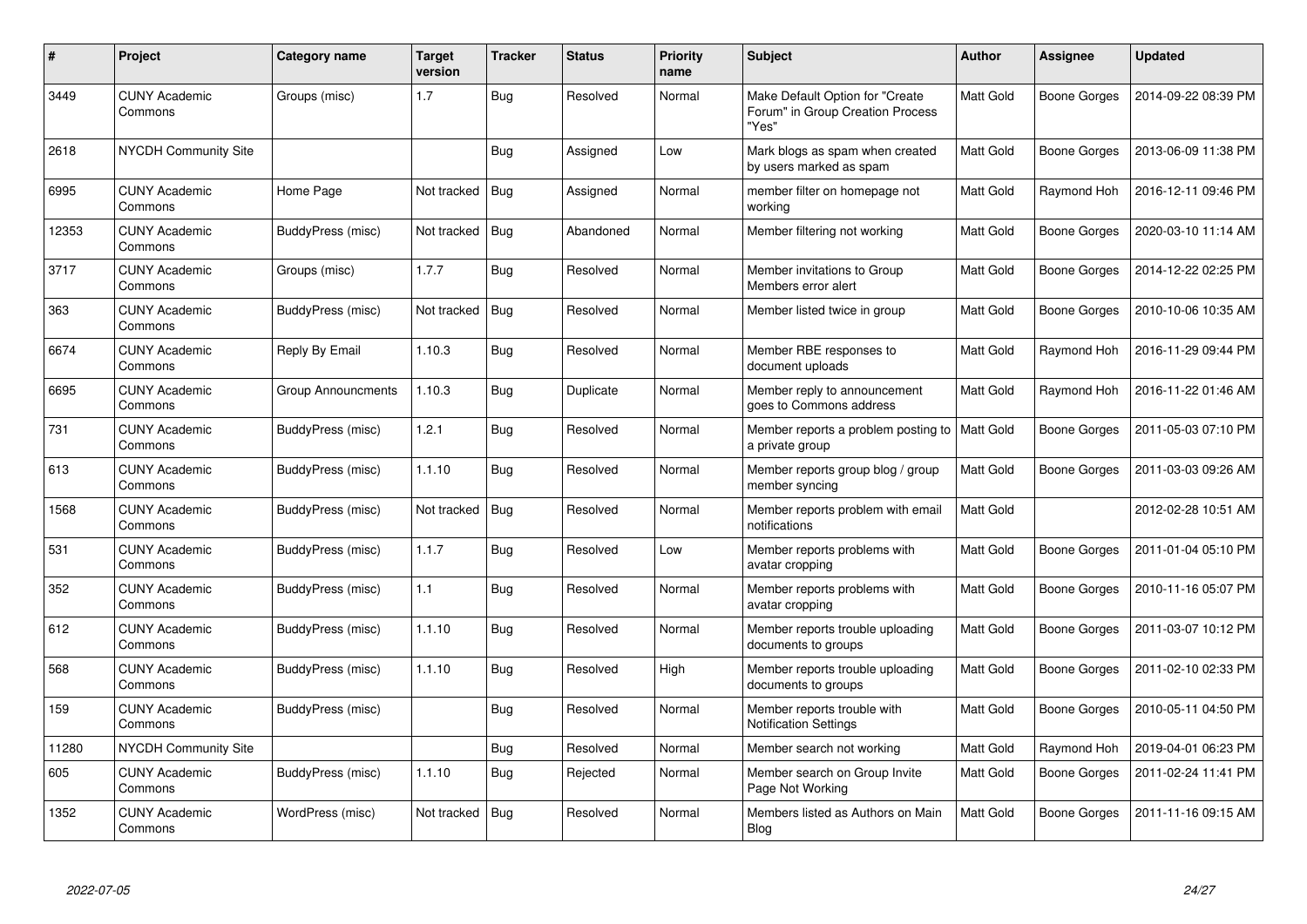| $\#$  | <b>Project</b>                  | Category name              | <b>Target</b><br>version | <b>Tracker</b> | <b>Status</b> | <b>Priority</b><br>name | <b>Subject</b>                                                      | <b>Author</b>    | Assignee            | <b>Updated</b>      |
|-------|---------------------------------|----------------------------|--------------------------|----------------|---------------|-------------------------|---------------------------------------------------------------------|------------------|---------------------|---------------------|
| 1754  | <b>CUNY Academic</b><br>Commons | WordPress (misc)           | 1.3.10                   | <b>Bug</b>     | Resolved      | High                    | Members receiving dev site<br>comment spam                          | <b>Matt Gold</b> | <b>Boone Gorges</b> | 2012-03-20 01:05 PM |
| 279   | <b>CUNY Academic</b><br>Commons | BuddyPress (misc)          | 1.1                      | Bug            | Rejected      | Normal                  | Members Report Problems with<br>Notifications                       | <b>Matt Gold</b> | <b>Boone Gorges</b> | 2010-11-16 04:37 PM |
| 209   | <b>CUNY Academic</b><br>Commons | BuddyPress (misc)          |                          | <b>Bug</b>     | Resolved      | High                    | Members Report that Forum<br>Attachments not working                | <b>Matt Gold</b> | <b>Boone Gorges</b> | 2010-05-14 12:13 PM |
| 16    | <b>CUNY Academic</b><br>Commons | Redmine                    |                          | <b>Bug</b>     | Resolved      | Normal                  | Members unable to comment on<br><b>Tickets</b>                      | Matt Gold        | Matt Gold           | 2009-09-12 04:29 PM |
| 574   | <b>CUNY Academic</b><br>Commons | BuddyPress (misc)          | 1.1.10                   | Bug            | Resolved      | High                    | Members unable to read documents<br>posted to groups                | Matt Gold        | Boone Gorges        | 2011-02-10 03:01 PM |
| 451   | <b>CUNY Academic</b><br>Commons | BuddyPress (misc)          | Not tracked              | Bug            | Resolved      | High                    | Members Unable to Upload<br>Documents to Groups                     | Matt Gold        | Boone Gorges        | 2010-12-09 12:32 PM |
| 3420  | <b>CUNY Academic</b><br>Commons | <b>Email Notifications</b> | 1.6.14                   | Bug            | Resolved      | Normal                  | Membership approval link in email<br>notifications                  | Matt Gold        | <b>Boone Gorges</b> | 2014-09-01 09:31 PM |
| 3190  | <b>CUNY Academic</b><br>Commons | BuddyPress (misc)          | 1.6.3                    | Bug            | Resolved      | Normal                  | Mention link on Member Profile<br>Leads to SiteWide activity stream | Matt Gold        | Boone Gorges        | 2014-05-12 02:53 PM |
| 13274 | <b>CUNY Academic</b><br>Commons | <b>Email Notifications</b> | 1.17.8                   | Bug            | Resolved      | Normal                  | Messy links in CAC email<br>notifications                           | Matt Gold        | Raymond Hoh         | 2020-11-17 12:31 PM |
| 2230  | <b>CUNY Academic</b><br>Commons | WordPress (misc)           | 1.4.10                   | Bug            | Resolved      | High                    | MESTC page scrambled                                                | <b>Matt Gold</b> | Dominic Giglio      | 2012-11-20 02:39 PM |
| 533   | <b>CUNY Academic</b><br>Commons | BuddyPress (misc)          | 1.1.8                    | Bug            | Resolved      | Normal                  | Minor CSS issue on group page                                       | Matt Gold        | Boone Gorges        | 2011-02-02 09:44 AM |
| 3343  | <b>CUNY Academic</b><br>Commons | BuddyPress (misc)          | 1.6.11                   | Bug            | Resolved      | Low                     | Minor Email display error                                           | Matt Gold        | <b>Boone Gorges</b> | 2014-08-01 10:01 AM |
| 14450 | <b>CUNY Academic</b><br>Commons | Courses                    | Not tracked              | Bug            | Rejected      | Low                     | Misclassified site                                                  | Matt Gold        | Boone Gorges        | 2021-09-15 10:53 PM |
| 163   | <b>CUNY Academic</b><br>Commons | WordPress (misc)           |                          | Bug            | Resolved      | High                    | Missing plugins                                                     | Matt Gold        | <b>Boone Gorges</b> | 2010-05-11 08:38 PM |
| 2791  | <b>CUNY Academic</b><br>Commons | BuddyPress (misc)          | 1.5.19                   | Bug            | Rejected      | Normal                  | Modify yellow profile bar alert                                     | Matt Gold        | Chris Stein         | 2014-02-21 03:52 PM |
| 111   | <b>CUNY Academic</b><br>Commons | Upgrades                   |                          | <b>Bug</b>     | Resolved      | High                    | More Privacy Options and BP Feed                                    | Matt Gold        | Boone Gorges        | 2010-02-25 12:24 PM |
| 2786  | <b>CUNY Academic</b><br>Commons | BuddyPress (misc)          | 1.5.3                    | Bug            | Resolved      | Normal                  | Move position of close window<br>checkbox on overlay                | Matt Gold        | Boone Gorges        | 2013-09-19 12:07 PM |
| 124   | <b>CUNY Academic</b><br>Commons | Upgrades                   |                          | <b>Bug</b>     | Resolved      | Low                     | Mulitple Wiki Edits Showing Up in<br>News Feed                      | Matt Gold        | <b>Boone Gorges</b> | 2009-12-13 06:25 PM |
| 3427  | <b>CUNY Academic</b><br>Commons | <b>Email Notifications</b> |                          | Bug            | Rejected      | Normal                  | Multiple email notifications received                               | Matt Gold        | Boone Gorges        | 2014-08-30 05:02 PM |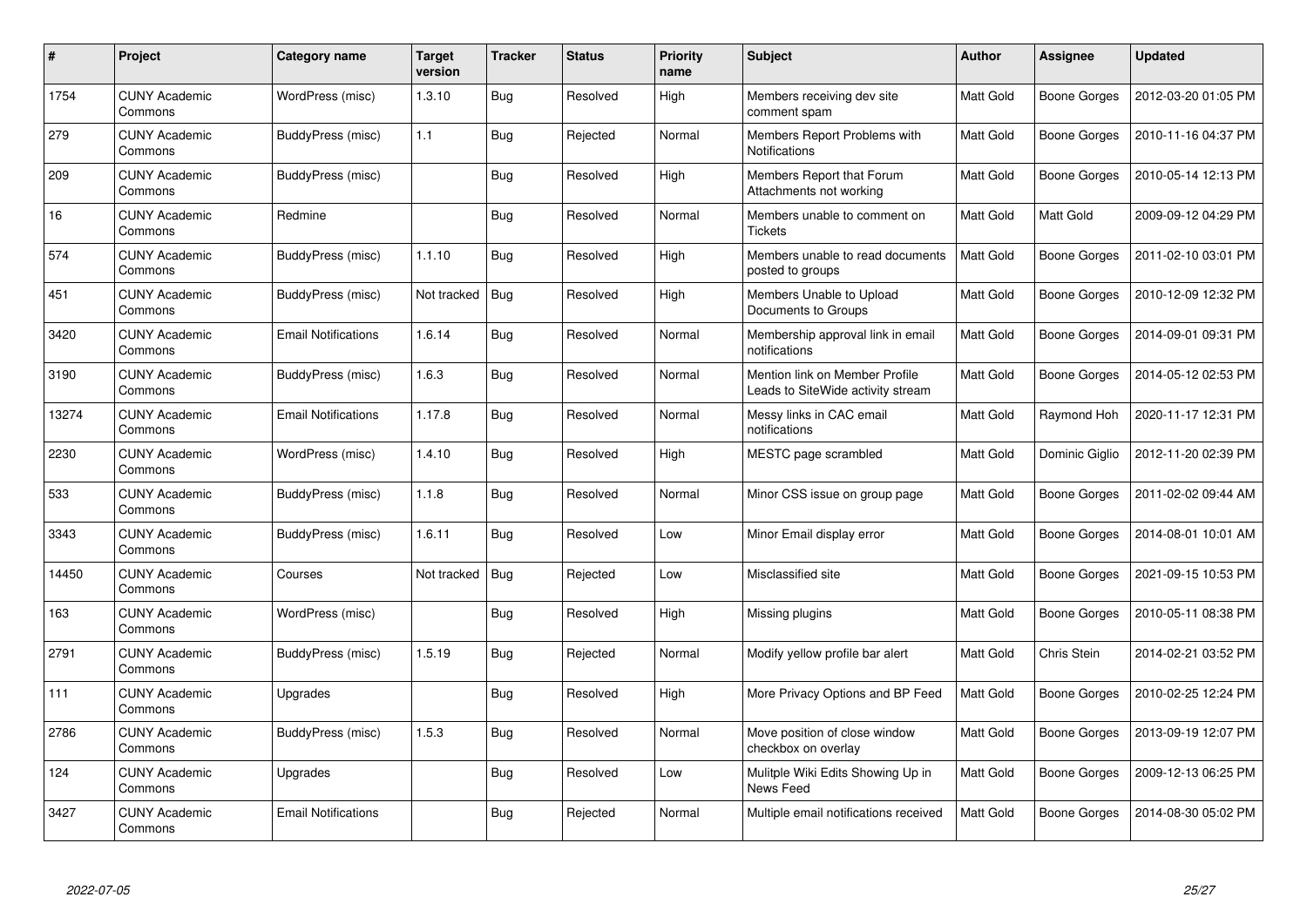| $\#$  | Project                         | Category name              | <b>Target</b><br>version | <b>Tracker</b> | <b>Status</b>       | <b>Priority</b><br>name | <b>Subject</b>                                                                                     | <b>Author</b>    | Assignee            | <b>Updated</b>      |
|-------|---------------------------------|----------------------------|--------------------------|----------------|---------------------|-------------------------|----------------------------------------------------------------------------------------------------|------------------|---------------------|---------------------|
| 13429 | <b>CUNY Academic</b><br>Commons | <b>Email Notifications</b> | Not tracked              | Bug            | Resolved            | Normal                  | Multiple forum notifications                                                                       | <b>Matt Gold</b> | Raymond Hoh         | 2020-10-13 05:24 PM |
| 320   | <b>CUNY Academic</b><br>Commons | BuddyPress (misc)          | Not tracked              | Bug            | Resolved            | Normal                  | Multiple listings of account in BP<br>group                                                        | <b>Matt Gold</b> | <b>Boone Gorges</b> | 2010-09-01 07:37 AM |
| 323   | <b>CUNY Academic</b><br>Commons | BuddyPress (misc)          | 1.0.3                    | Bug            | Resolved            | Normal                  | Multiple listings of member account<br>in BP group                                                 | Matt Gold        | <b>Boone Gorges</b> | 2010-09-08 02:40 PM |
| 15239 | <b>CUNY Academic</b><br>Commons | Group Forums               | 1.19.3                   | <b>Bug</b>     | Resolved            | High                    | multiple notifications of forum post                                                               | Matt Gold        | Raymond Hoh         | 2022-02-01 10:10 PM |
| 1453  | <b>CUNY Academic</b><br>Commons | BuddyPress (misc)          |                          | Bug            | Rejected            | High                    | Multiple problems with featured<br>image widget for blog posts                                     | Matt Gold        | Dominic Giglio      | 2012-07-02 04:22 PM |
| 8992  | <b>NYCDH Community Site</b>     |                            |                          | <b>Bug</b>     | Assigned            | Normal                  | Multiple RBE error reports                                                                         | Matt Gold        | Raymond Hoh         | 2017-12-11 05:43 PM |
| 9191  | <b>CUNY Academic</b><br>Commons | <b>Reply By Email</b>      | Future<br>release        | Bug            | Rejected            | Normal                  | multiple RBE messages                                                                              | Matt Gold        | Raymond Hoh         | 2018-04-13 05:08 PM |
| 5961  | <b>CUNY Academic</b><br>Commons | <b>WordPress Plugins</b>   | 1.9.26                   | Bug            | Resolved            | Normal                  | Multisite Clone duplicator plugin                                                                  | Matt Gold        | Boone Gorges        | 2017-07-18 02:56 PM |
| 13739 | <b>CUNY Academic</b><br>Commons | <b>Directories</b>         | 2.0.0                    | Bug            | Resolved            | Normal                  | My Sites and My Groups take user to   Matt Gold<br>the profile page                                |                  | <b>Boone Gorges</b> | 2022-05-26 11:36 AM |
| 127   | <b>CUNY Academic</b><br>Commons | Upgrades                   |                          | <b>Bug</b>     | Resolved            | Normal                  | My-Groups Page Link on BP Admin<br><b>Bar Deadends</b>                                             | Matt Gold        | CIC Michael         | 2010-05-11 04:41 PM |
| 10410 | <b>CUNY Academic</b><br>Commons | Group Invitations          | 1.13.11                  | Bug            | Resolved            | Normal                  | Navigating to another user's 'invites'<br>page leads to portfolio page without<br>redirect message | Matt Gold        | Raymond Hoh         | 2018-10-09 10:43 AM |
| 3419  | <b>CUNY Academic</b><br>Commons | Group Invitations          | 1.6.14                   | Bug            | Testing<br>Required | Normal                  | Neatening the display of messages<br>on group requests                                             | Matt Gold        | <b>Boone Gorges</b> | 2014-09-01 09:29 PM |
| 5440  | <b>CUNY Academic</b><br>Commons |                            |                          | Bug            | Rejected            | Normal                  | New account notification email<br>question                                                         | Matt Gold        | Raymond Hoh         | 2016-04-21 12:12 AM |
| 378   | <b>CUNY Academic</b><br>Commons | WordPress (misc)           | 1.2                      | Bug            | Duplicate           | Normal                  | New blog post notification by email<br>for private blogs                                           | Matt Gold        | Boone Gorges        | 2011-02-18 01:46 PM |
| 22    | <b>CUNY Academic</b><br>Commons | Group Forums               |                          | <b>Bug</b>     | Resolved            | Low                     | New BP Groups Created under the<br><b>Help Category in BBPress</b>                                 | Matt Gold        | Boone Gorges        | 2009-09-19 01:09 PM |
| 3785  | <b>CUNY Academic</b><br>Commons | Registration               | Not tracked              | Bug            | Resolved            | Normal                  | New CUNY email addresses                                                                           | Matt Gold        | Marilyn Weber       | 2017-11-15 05:47 PM |
| 249   | <b>CUNY Academic</b><br>Commons | BuddyPress (misc)          |                          | Bug            | Resolved            | Normal                  | New group contains activity stream<br>post from older group                                        | Matt Gold        | Boone Gorges        | 2010-05-20 03:00 PM |
| 33    | <b>CUNY Academic</b><br>Commons | Group Forums               |                          | <b>Bug</b>     | Resolved            | Low                     | New Groups Added to Help<br>Category                                                               | Matt Gold        | <b>Boone Gorges</b> | 2009-10-19 04:06 PM |
| 3917  | <b>CUNY Academic</b><br>Commons | Home Page                  | 1.7.16                   | <b>Bug</b>     | Resolved            | Normal                  | New homepage display errors                                                                        | Matt Gold        | Raymond Hoh         | 2015-03-18 11:15 AM |